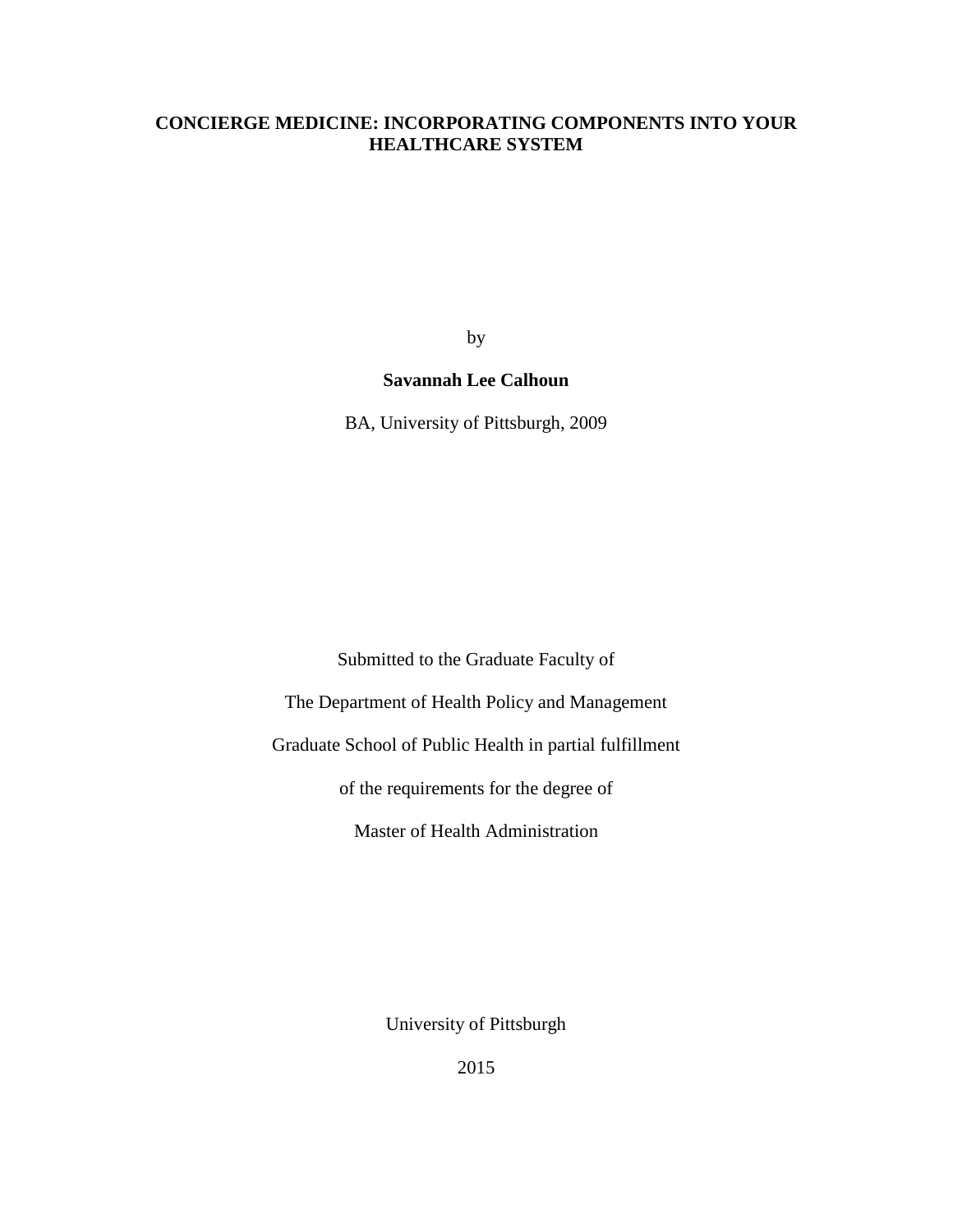# UNIVERSITY OF PITTSBURGH

# GRADUATE SCHOOL OF PUBLIC HEALTH

This essay is submitted

# by

Savannah Lee Calhoun

on

# MARCH 30, 2015

# and approved by

Essay Advisor: Nicholas G. Castle, MHA, PhD Professor Department of Health Policy and Management Graduate School of Public Health University of Pittsburgh

Essay Reader: Louis D. Falo, Jr., MD, PhD Professor and Chairman Departments of Dermatology, Bioengineering, Pittsburgh Clinical and Translational Science Institute, the McGowan Institute for Regenerative Medicine University of Pittsburgh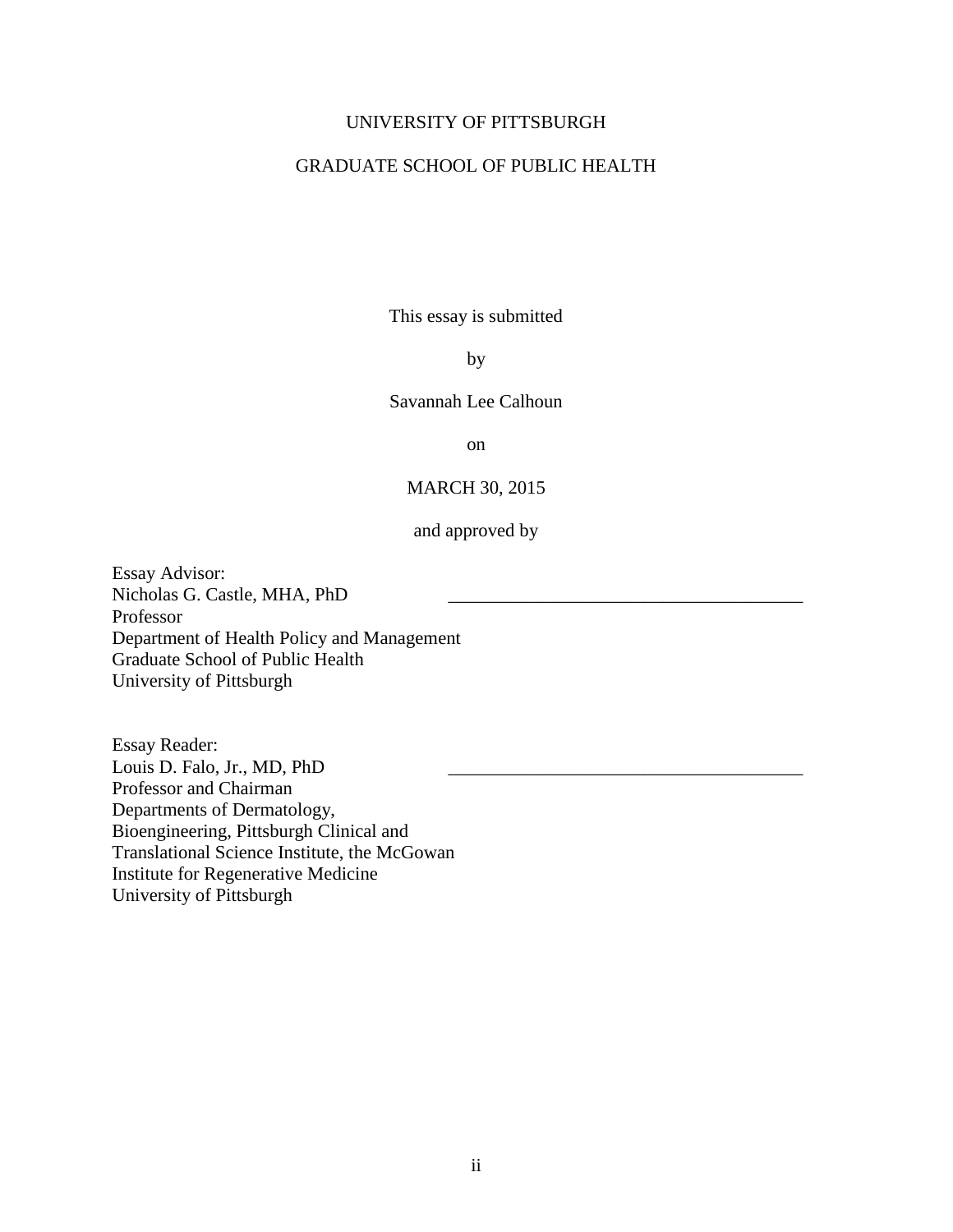Copyright © by Savannah Lee Calhoun 2015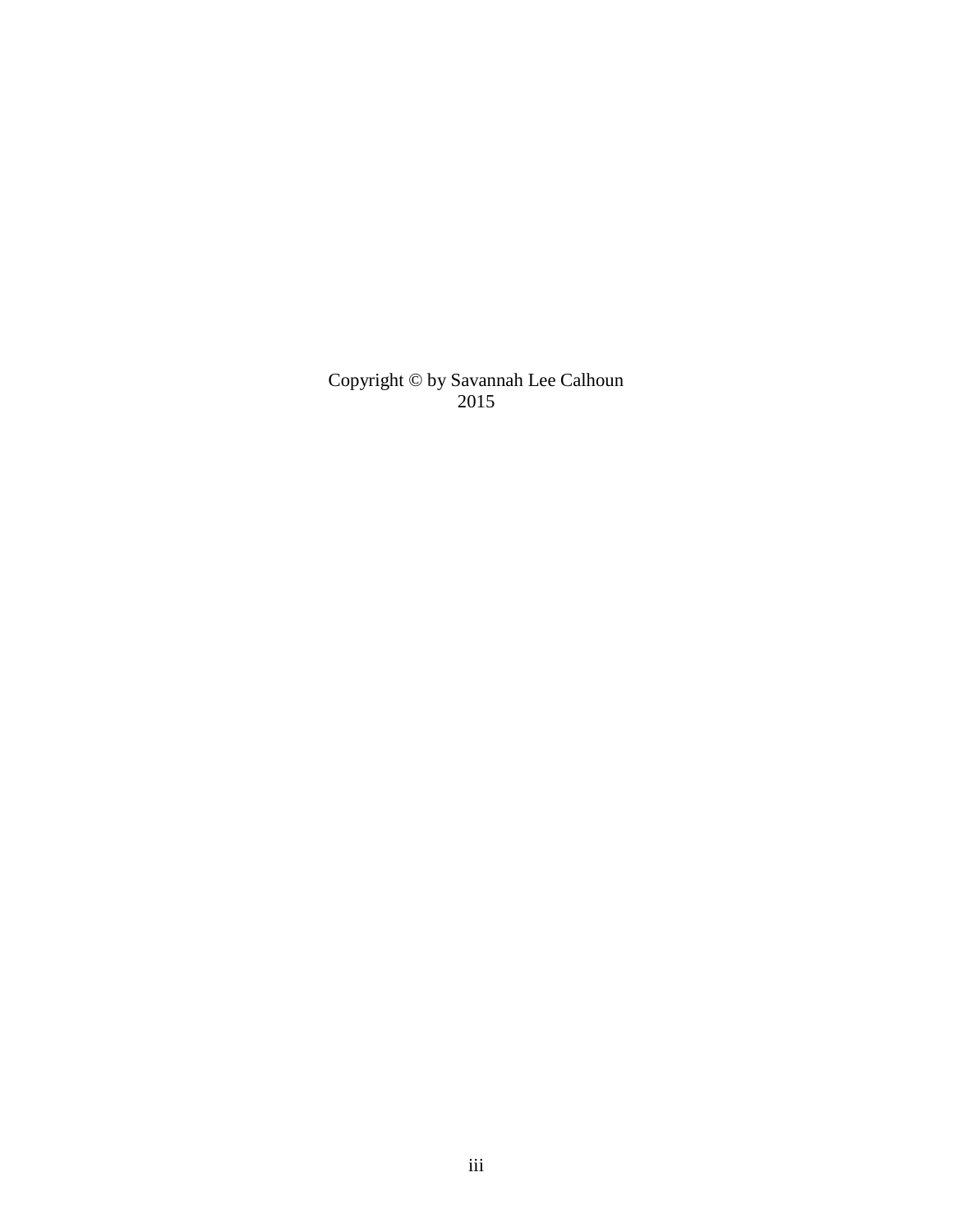# **CONCIERGE MEDICINE: INCORPORATING COMPONENTS INTO YOUR HEALTHCARE SYSTEM**

Savannah Lee Calhoun, MHA

University of Pittsburgh, 2015

# **ABSTRACT**

A reform has long been needed to simplify and stabilize many of the areas within the healthcare sector. The volatile atmosphere that currently exists has caused multiple healthcare stakeholders to develop negative viewpoints towards the future. This is particularly evident in practicing physicians. Actions need to be taken to correct the issues that have developed. A potential solution to these problems could be realized by healthcare organizations adopting components of concierge medicine into their practices. This essay focuses on how concierge medicine can create an environment that may retain physicians as well as entice them to join the organization. This essay has significance, importance, and relevance in public health because how care is delivered directly impacts the health of the public. Therefore, healthcare systems need to be cognizant of the benefits of concierge medicine and should consider incorporating aspects into their organizations.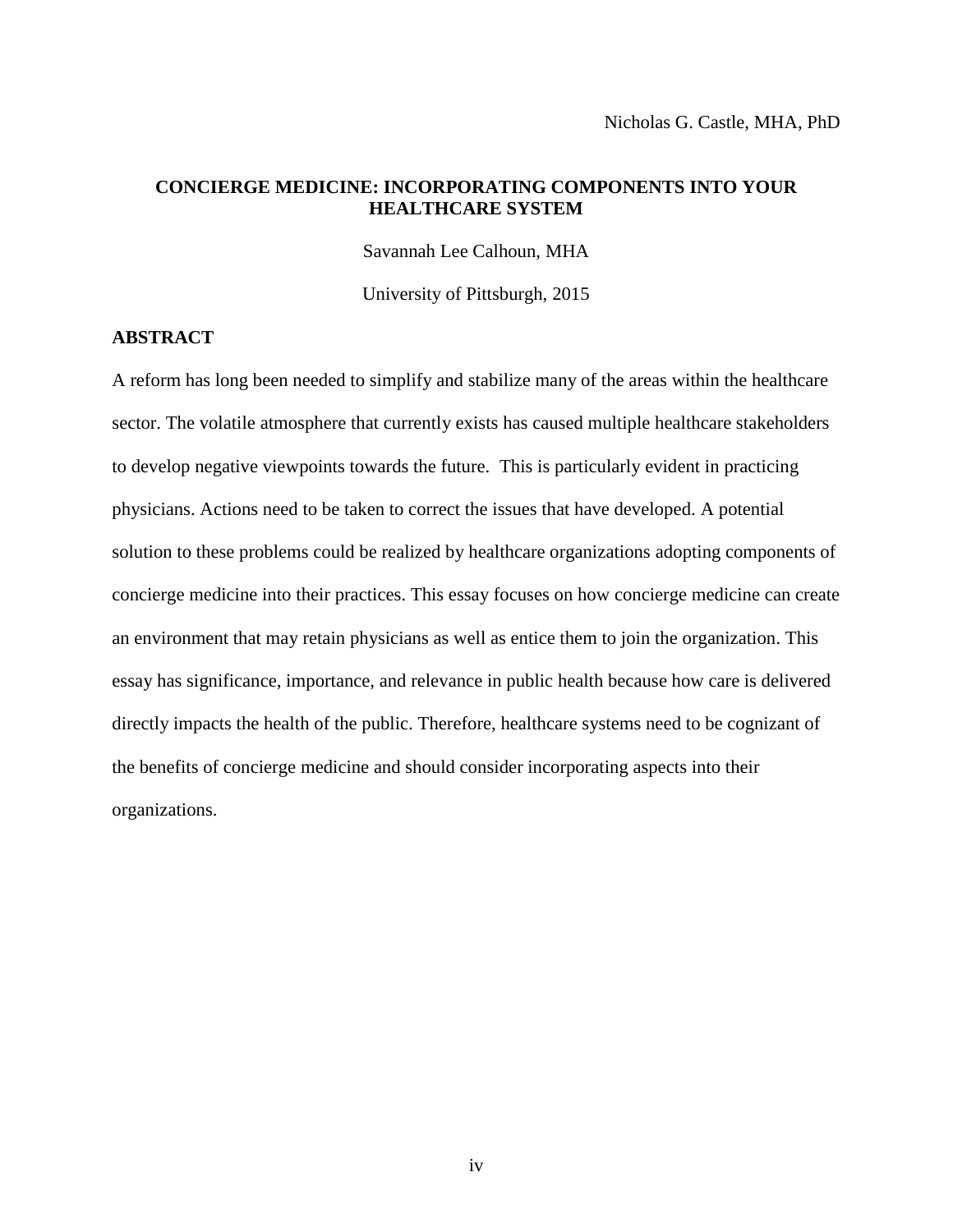# **TABLE OF CONTENTS**

| 1.0 |     |                    |  |  |
|-----|-----|--------------------|--|--|
|     | 1.1 |                    |  |  |
|     |     | 1.1.1              |  |  |
|     |     | 1.1.1.1<br>1.1.1.2 |  |  |
|     | 1.2 |                    |  |  |
|     |     | 1,2.1              |  |  |
|     |     | 1.2.2              |  |  |
|     |     | 1.2.3              |  |  |
|     |     | 1.2.4              |  |  |
|     | 1.3 |                    |  |  |
| 2.0 |     |                    |  |  |
|     | 2.1 |                    |  |  |
|     |     | 2.1.1              |  |  |
|     |     | 2.1.2              |  |  |
|     |     | 2.1.3              |  |  |
|     | 2.2 |                    |  |  |
|     |     | 2.2.1              |  |  |
|     |     | 2.2.2              |  |  |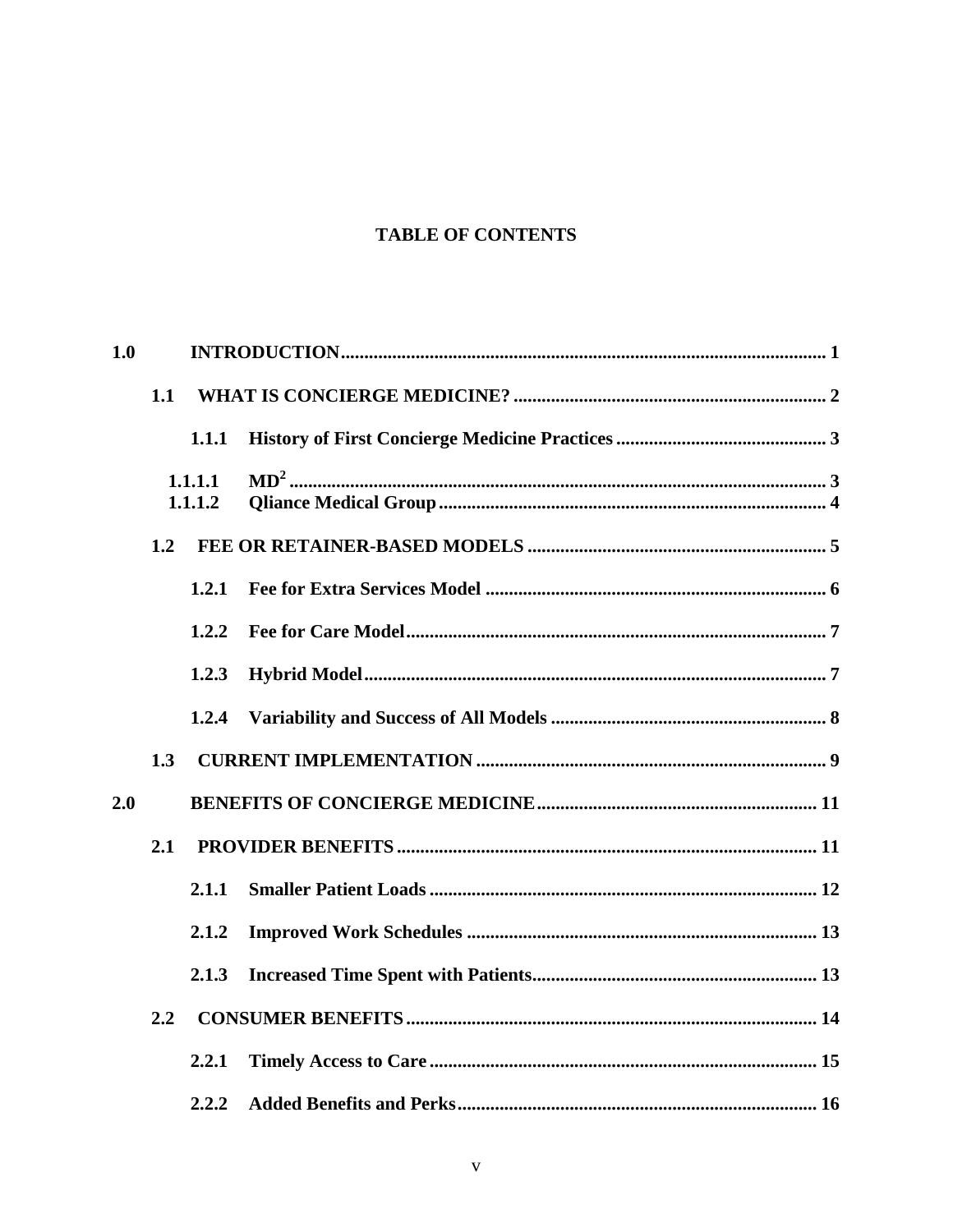|     |                    | 2.2.3 |                                                            |  |
|-----|--------------------|-------|------------------------------------------------------------|--|
|     | 2.3                |       |                                                            |  |
|     |                    | 2.3.1 |                                                            |  |
|     | 2.3.1.1<br>2.3.1.2 |       |                                                            |  |
|     |                    | 2.3.2 |                                                            |  |
| 3.0 |                    |       | THE NEED FOR UNDERSTANDING CONCIERGE MEDICINE 21           |  |
|     | 3.1                |       |                                                            |  |
|     |                    | 3.1.1 | Affordable Care Act (ACA) and Insurance Reimbursement 21   |  |
|     |                    | 3.1.2 |                                                            |  |
|     |                    | 3.1.3 |                                                            |  |
|     |                    | 3.1.4 |                                                            |  |
|     |                    | 3.1.5 |                                                            |  |
|     |                    | 3.1.6 |                                                            |  |
| 4.0 |                    |       |                                                            |  |
|     | 4.1                |       |                                                            |  |
|     |                    | 4.1.1 |                                                            |  |
|     |                    | 4.1.2 |                                                            |  |
| 5.0 |                    |       |                                                            |  |
|     | 5.1                |       |                                                            |  |
|     |                    | 5.1.1 |                                                            |  |
|     |                    | 5.1.2 |                                                            |  |
|     | 5.2                |       | <b>ADJUSTMENTS TO CURRENT PROVIDER PRACTICE MODELS  31</b> |  |
|     |                    | 5.2.1 |                                                            |  |
|     |                    |       |                                                            |  |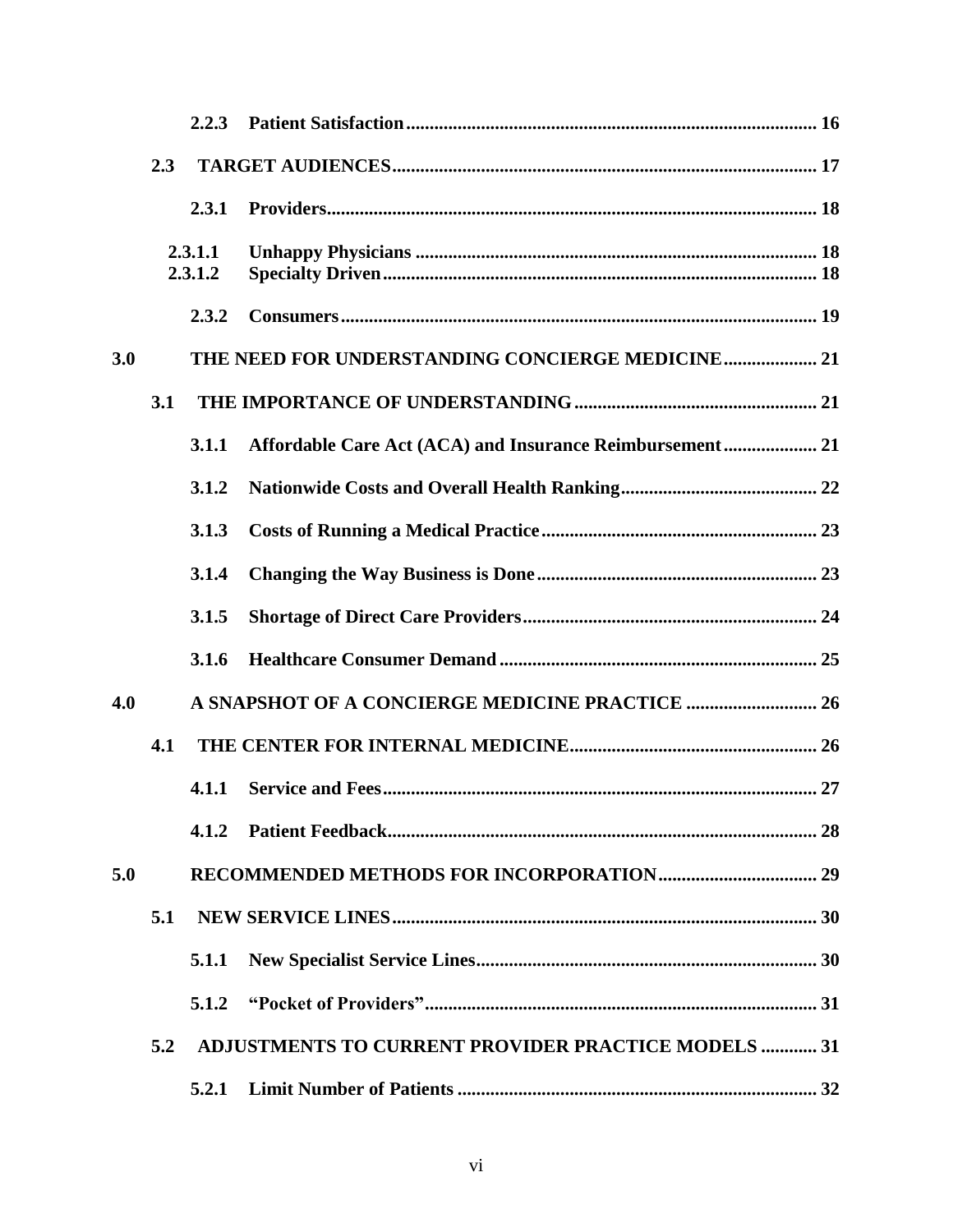| 6.0 |  |
|-----|--|
|     |  |
|     |  |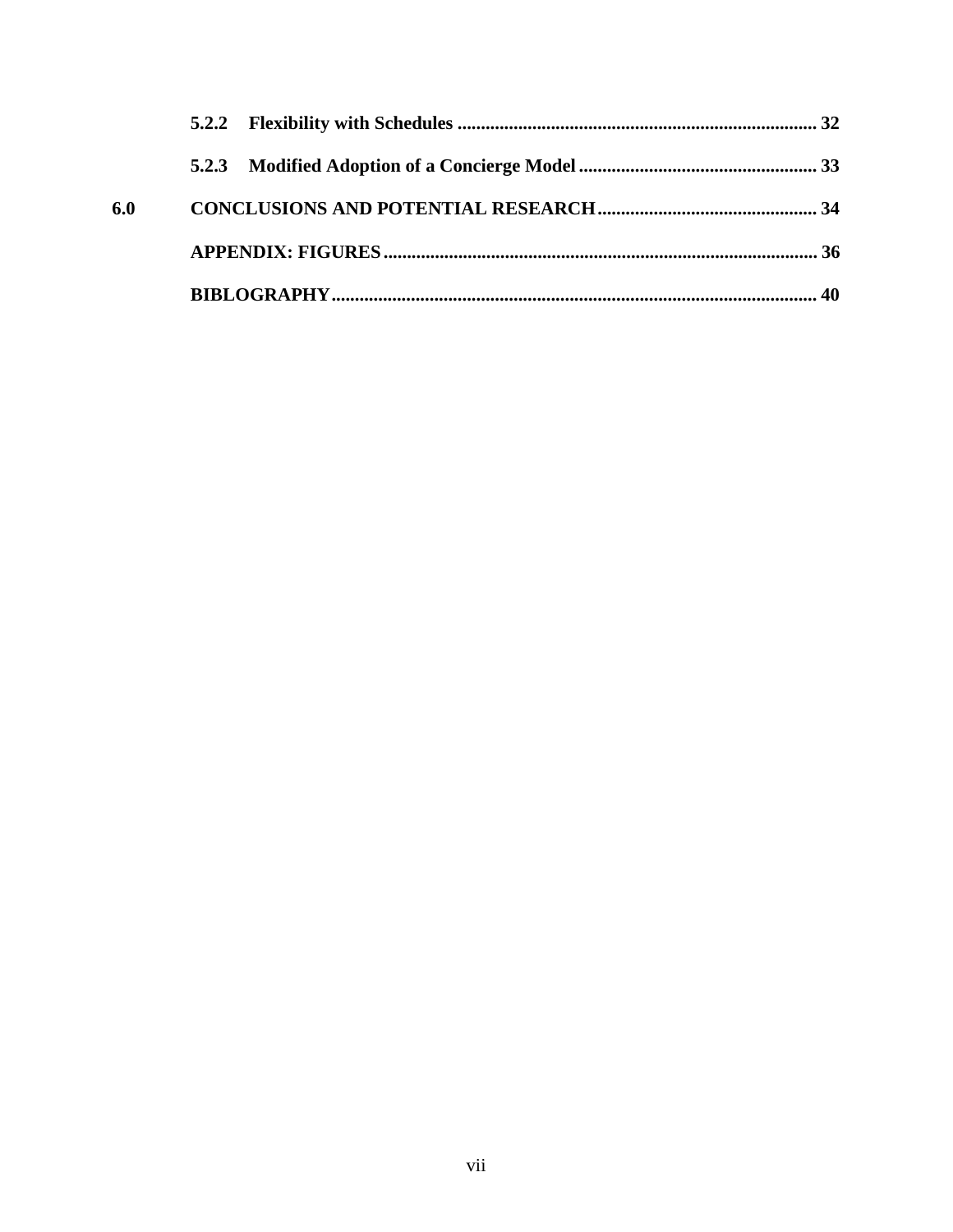# **LIST OF TABLES**

|--|--|--|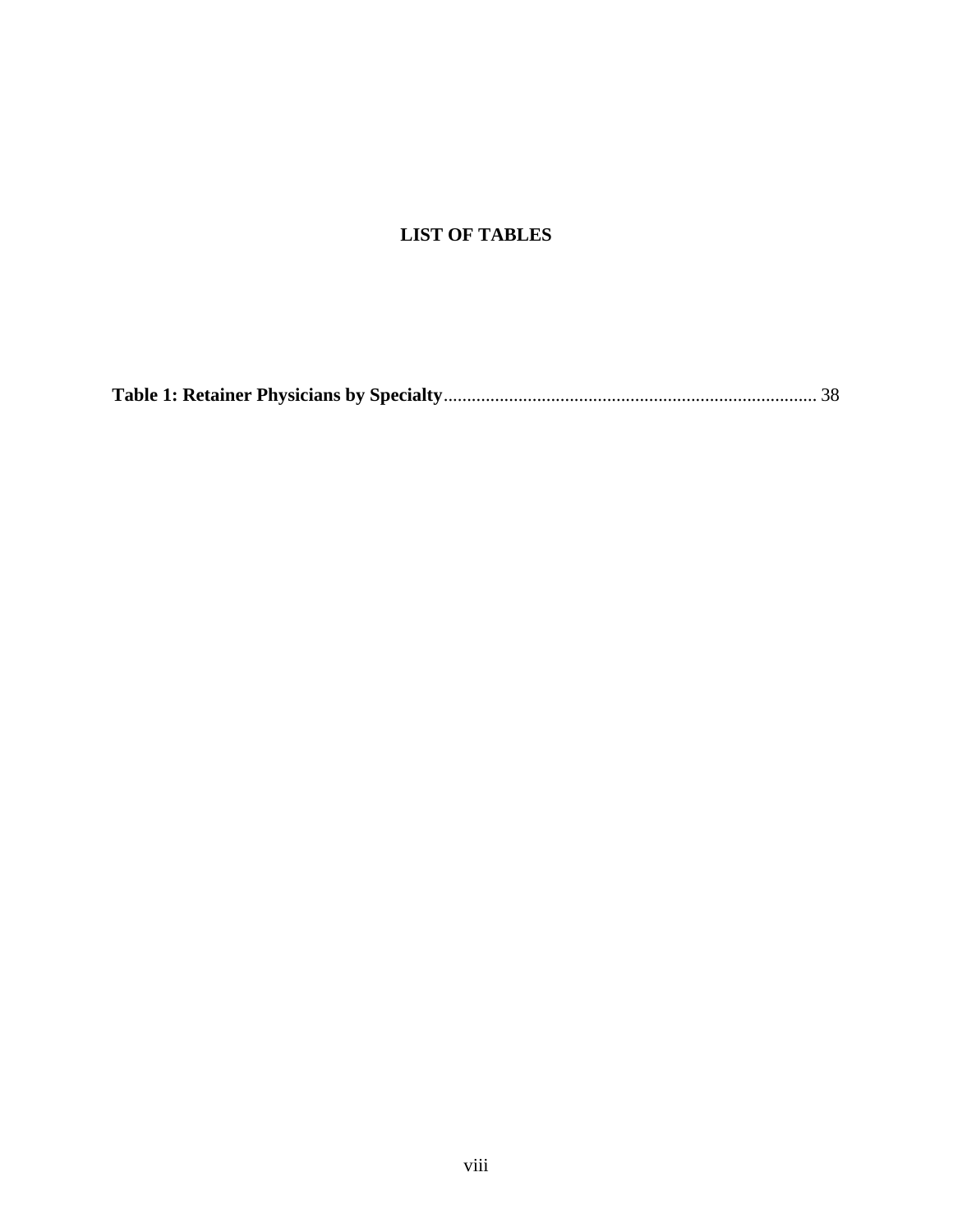# **LIST OF FIGURES**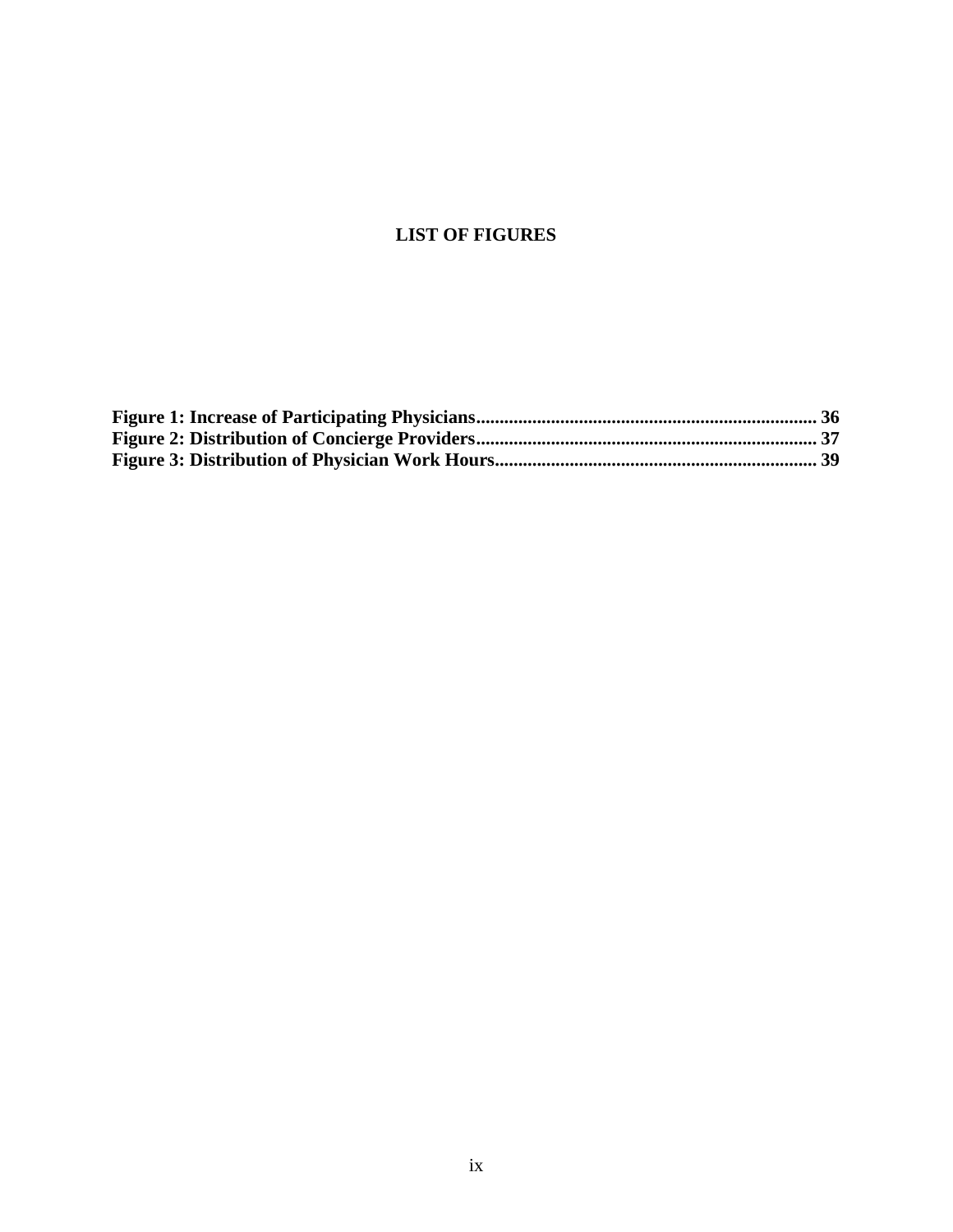#### **1.0 INTRODUCTION**

<span id="page-9-0"></span>The rapidly, ever-changing role of hospitals, providers, families, patients, and all others touching the healthcare process creates a very unique, innovative, and complicated healthcare delivery system. A healthcare reform has long been needed to simplify and stabilize the financial components and increase access to those needing services, among many other things, all while improving the delivery of care from a customer service perspective. A potential solution to these issues could be solved by adopting components of concierge medicine into healthcare practices. Concierge medicine is a personalized health delivery system in which a physician provides care to patients who pay a retainer fee for these health services.

The discouraging atmosphere surrounding the future state of healthcare stems from all angles but has been well documented from the physician's perspective. A survey, completed in September 2012, conducted on behalf of The Physicians Foundation by Merritt Hawkins, found that over 84% of physicians agree that the medical profession is in a decline ("A SURVEY OF AMERICA'S PHYSICIANS…"). Additionally, 77.4% are "pessimistic" or "very pessimistic" about the future state of the medical profession and over one-third would choose a new career path if they could start over again ("A SURVEY OF AMERICA'S PHYSICIANS...").

Yikes.

Fortunately for the healthcare sector, the physicians gave an answer or, at least, an idea for a step in the right direction within their response: concierge medicine. The purpose of this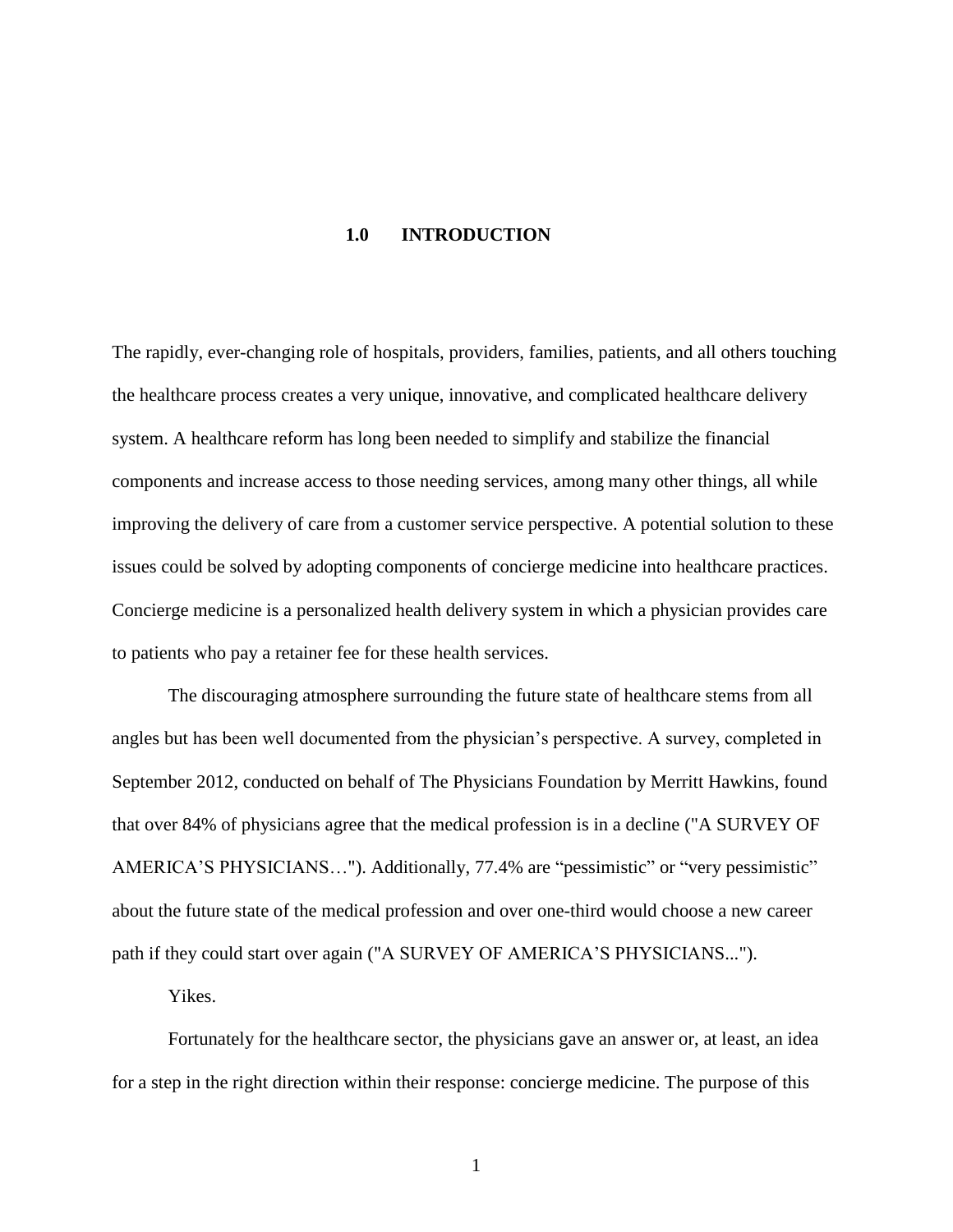essay is to give insight into how concierge medicine can be incorporated into healthcare systems in order to retain providers (ex. primary care physicians) while using those aspects to provide a more valuable patient experience.

With physician unhappiness staring the healthcare systems blankly in the face, concierge medicine can bring about the change necessary to reverse the damage done. Additionally, this solution is achievable. Not only does concierge medicine create the environment for healthcare systems to retain their providers but it will also entice physicians to join their organizations. This can occur while simultaneously fixing a number of other healthcare problems along the way. Therefore, healthcare systems need to be cognizant of concierge medicine and should consider incorporating aspects into their organizations.

# **1.1 WHAT IS CONCIERGE MEDICINE?**

<span id="page-10-0"></span>Concierge medicine is a model of healthcare delivery in which a medical doctor, most often internal medicine or a family medicine physician, provides healthcare services to patients who pay an annual, semi-annual, quarterly, or monthly fee or retainer (CMTDPCJOURNAL, "THREE YEAR ANALYSIS..."; "Concierge Care Characteristics..."; Hargrave, "Retainer-Based Physician Practices." ). The healthcare services provided differ from a typical primary care physician's services in that unique perks and benefits are provided with payment of the fee. There are many aspects of this type of care delivery that are beneficial to both the physician and patient which are described later in this essay. Some consumer benefits include 24-hour physician availability via personal phone or e-mail, house calls, and same day appointments to name just a few (CMTDPCJOURNAL, "THREE YEAR ANALYSIS..."). Concierge medicine is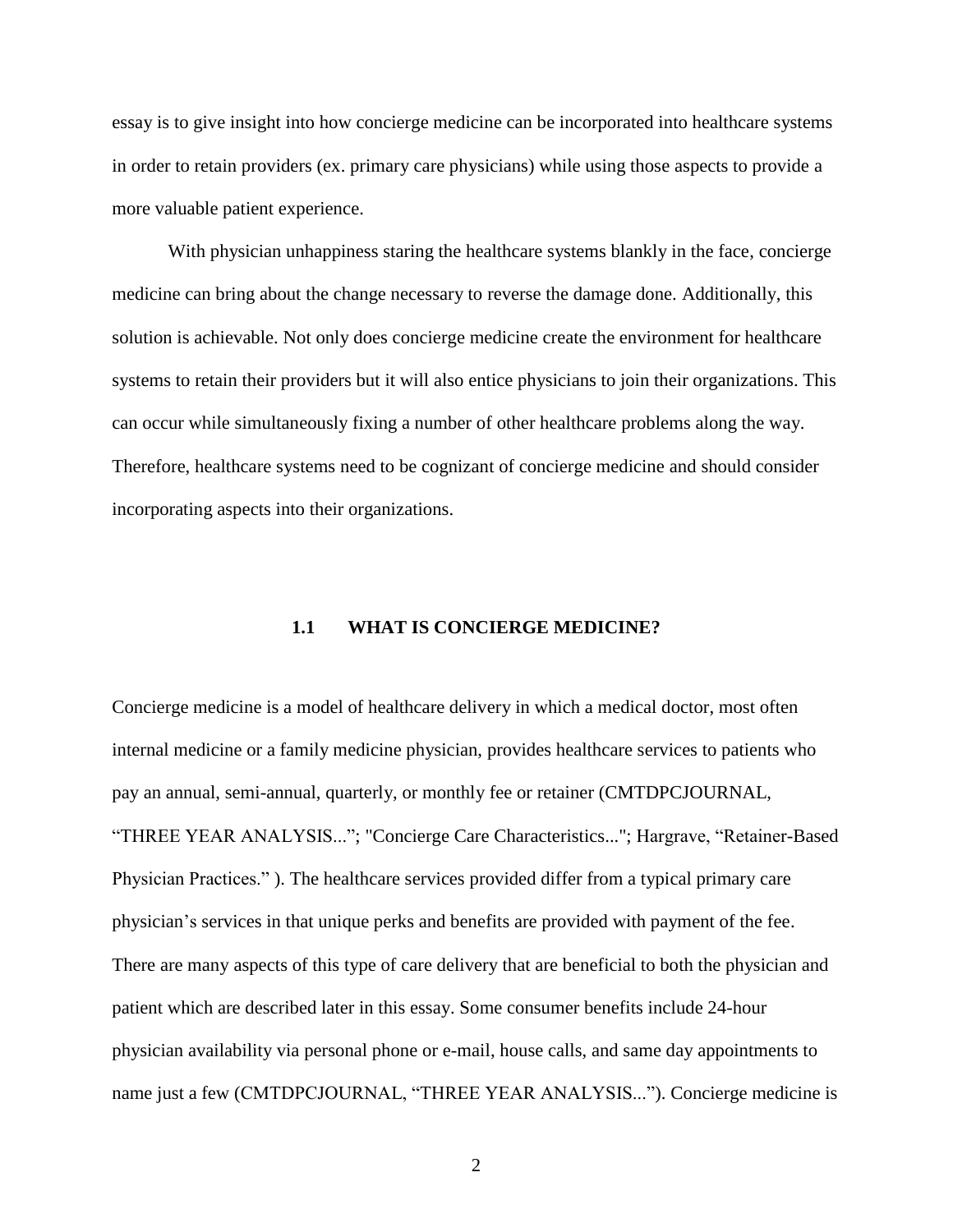also known as boutique medicine, direct care, retainer-based medicine, membership medicine, cash-only medicine, plus an additional variety of related terms (CMTDPCJOURNAL, "THREE YEAR ANALYSIS...").

 Movement to this healthcare delivery model is growing and will affect where patients choose to go for care and how providers will choose to practice. When the Medicare Advisory Commission (MedPAC) took notice of this trend, they contracted with the National Opinion Research Center (NORC) at the University of Chicago and Georgetown University to conduct a survey to determine how this method of delivery would affect both Medicare and access to care ("Retainer-based Physician Practice."). Many of the results are cited throughout this essay. Overall, it seems as though this type of medical practice should and will be continued to be research and evaluated as more data become available.

# <span id="page-11-0"></span>**1.1.1 History of First Concierge Medicine Practices**

In order to comprehend where this direct-care method of healthcare delivery is currently situated in the marketplace and where it will be headed in the future, one must first understand the roots from which it was conceived. The next few sections of this essay include brief discussions surrounding two of the oldest concierge medicine practices, where those organizations are today, and an overview of the overarching practice models of concierge medicine.

# <span id="page-11-1"></span>**1.1.1.1 MD<sup>2</sup>**

The history of concierge medicine is most often described as beginning in 1996 when Dr. Howard Maron and Scott Hall, FACP, left their respective physician practices to form an innovative, retainer-based, medical service called  $MD<sup>2</sup>$  (Tetreault, "The History of Concierge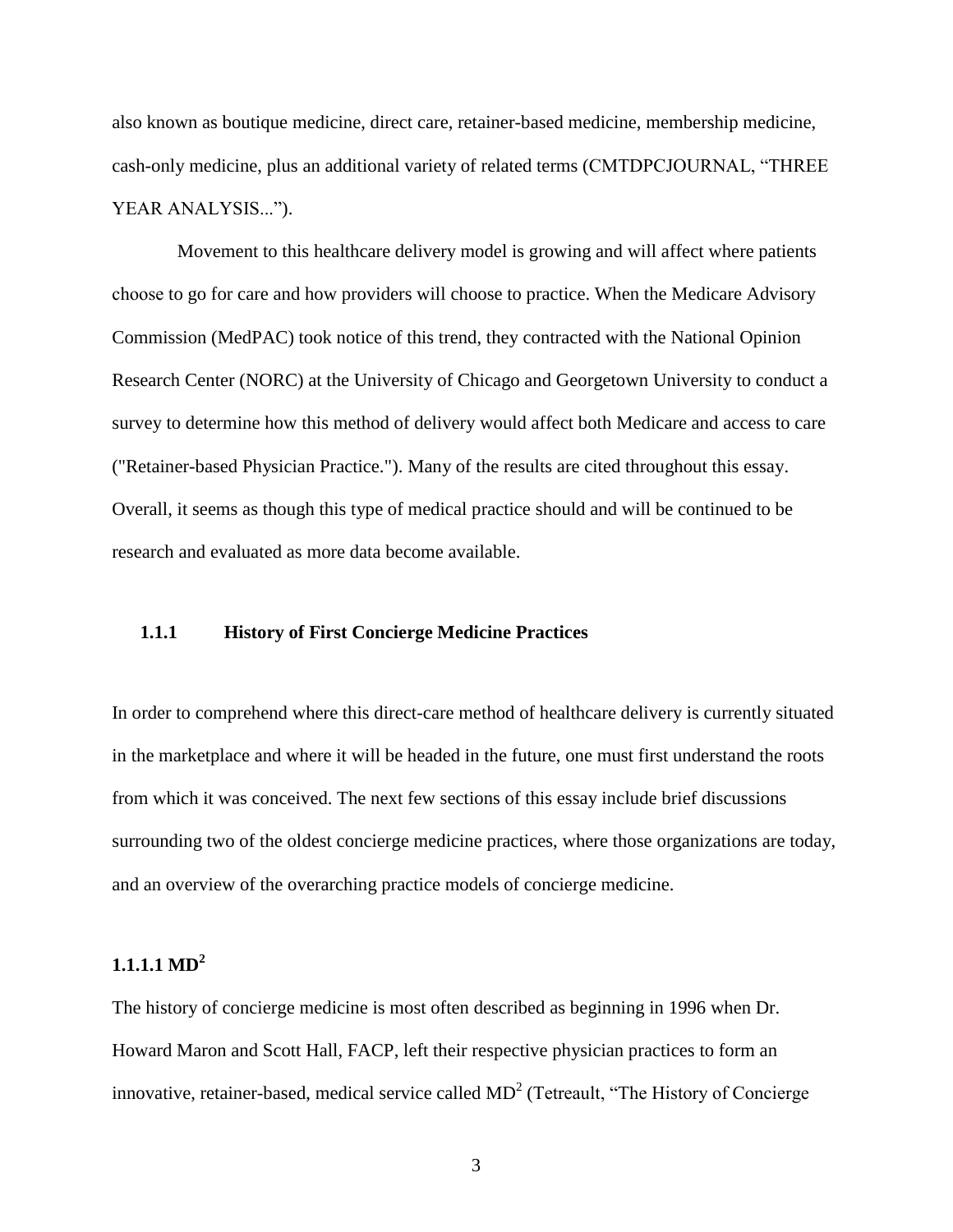Medicine; MD<sup>2</sup>, "What is Concierge Medicine?"). The first MD<sup>2</sup> practices were opened in Seattle, WA and Bellevue, OR (Tetreault, "The History of Concierge Medicine"). This was considered to be the first service of its kind and the concept of "concierge medicine" was ultimately named after.

The foundation of  $MD^2$  is based on the rule that only a finite number of families, 50 per physician  $(MD<sup>2</sup>, "What is Concierge Medicine?"), could be retained to receive the healthcare$ services. This restriction, therefore, enables the physicians to provide greater time and attention to those patients as well as being convenient to suit the lifestyle of those families. The patients invited into this practice are considered to be very wealthy as the retainer fees for  $MD<sup>2</sup>$  are in the five-figure range (PR Newswire, "New Primary Care Model"). Success of this new method of care delivery ultimately led others across the nation to mimic this healthcare model (Von Drehle).

Today,  $MD^2$  continues to be to provide "superior, personalized healthcare services", according to their website. However, the organization has since expanded to include nine medical offices spanning the nation with one corporate office  $(MD<sup>2</sup>$  "What is Concierge Medicine?").

# <span id="page-12-0"></span>**1.1.1.2 Qliance Medical Group**

Garrison Bliss, an Internist, followed in the footsteps of his previous partners who created  $MD<sup>2</sup>$ by founding his own practice, Seattle Medical Associates, in 1997 (Tozzi; Von Drehle). Bliss' approach to the concierge medicine healthcare delivery model was different; however, as his target consumers were average individuals who could afford a less expensive, monthly retainer fee (Von Drehle). This successful practice eventually caught the eye of his disgruntled, primary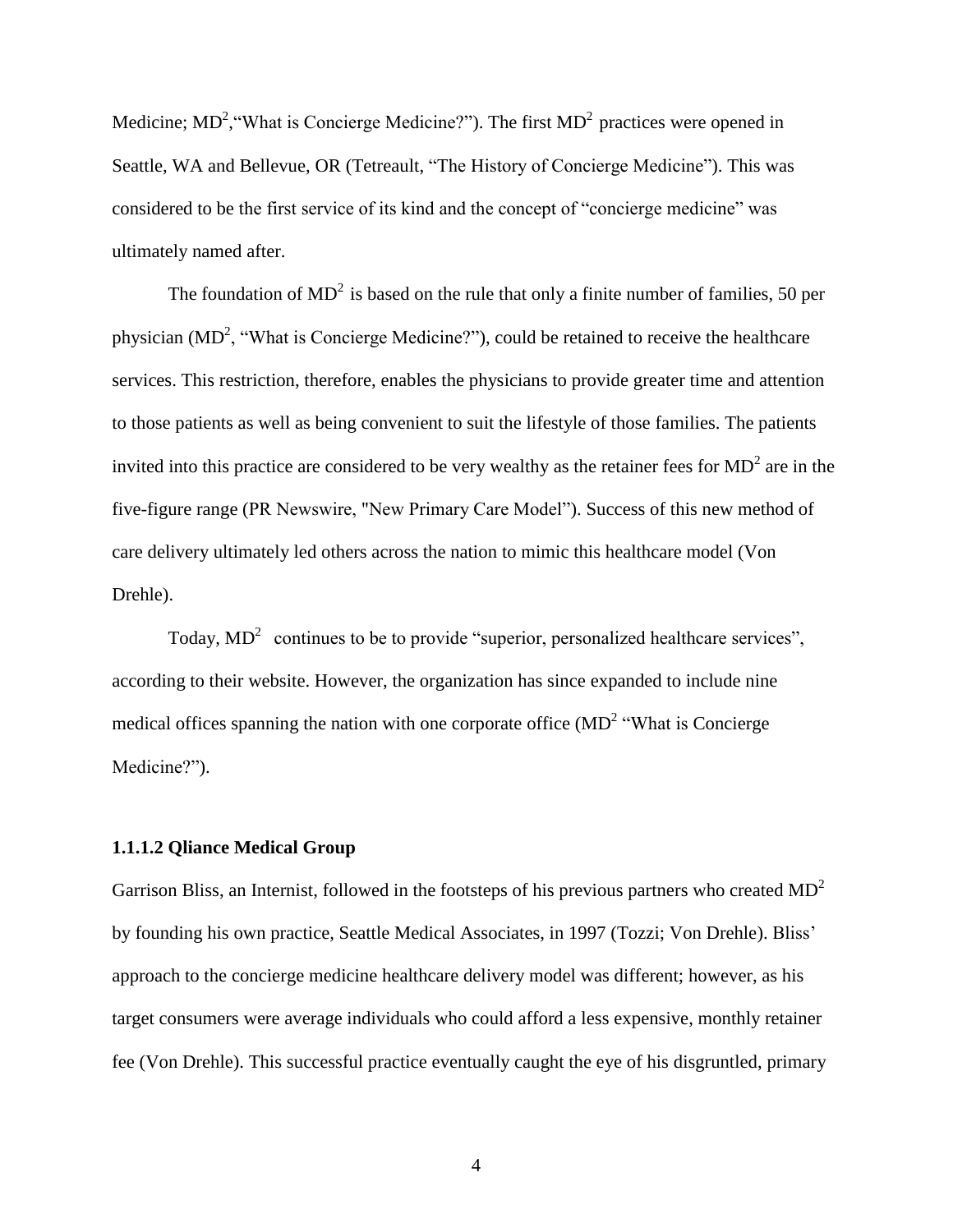care physician cousin, Dr. Erika Bliss, and they transformed and grew the organization to what it is today: Qliance Medical Group (Qliance) (Tozzi; Von Drehle).

Qliance's goal is to provide care an atmosphere and care experience that is "a*ffordable, convenient, reliable, and compassionate*", according to their website, in which they boast "unlimited access" ("Home - Qliance."). This care is provided today by Qliance from six different locations throughout the state of Washington by 27 providers ("Home - Qliance.").

Most recently, Qliance has published data from its practice showing lower overall healthcare costs, higher patient satisfaction, and better care (PR Newswire, "New Primary Care Model"). The organization has grown to accommodate 35,000 patients and has claimed that they have saved roughly 20% on the average cost per patient in comparison to today's fee-for-service models (Von Drehle).

# **1.2 FEE OR RETAINER-BASED MODELS**

<span id="page-13-0"></span>The NORC team at University of Chicago and Georgetown University defined three unique general practice models of concierge medicine during their research for MediPAC. Those include: fee for extra services, fee for care, and hybrid models (Hargrave, "Retainer-Based Physicians: Characteristics..."). While each of those direct-care practice models are bucketed into three categories, the NORC report also mentions that the fees charges, insurances accepted, services and benefits offered, and they way in which the practice is managed is variable. Additionally, the number of providers and specialties within each practice also varies. Those three practice models are summarized below.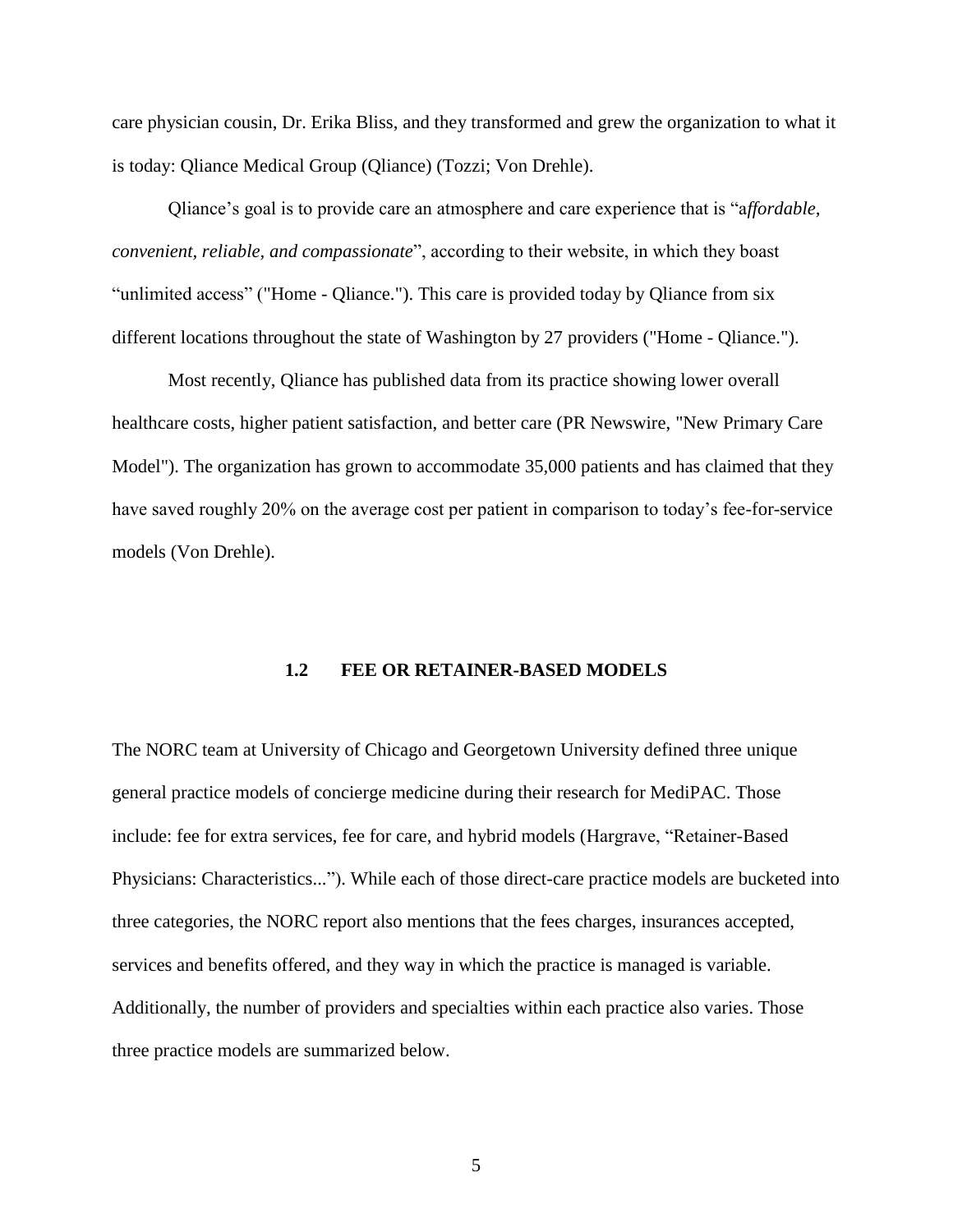# <span id="page-14-0"></span>**1.2.1 Fee for Extra Services Model**

Fee for extra services, or fee for extra care, is a model in which a patient pays a physician a retainer fee to be part of his or her group of patients. This fee covers an annual physical exam and enhanced services that are typically not covered by insurance such as certain kinds of preventative care (Hargrave, "Retainer-Based Physicians: Characteristics..."). However, any supplementary office visit other than the annual physical exam is an additional charge (Hargrave, "Retainer-Based Physicians: Characteristics..."). Private insurance might or might not be accepted in this practice model (Hargrave, "Retainer-Based Physicians: Characteristics..." ).

Speaking directly to an example from within the current concierge medicine data, there is hope for this model in particular. This model has been used successfully by two small hospitalbased groups of physicians who work within a larger medical center (Hargrave, "Retainer-Based Physicians: Characteristics...").

Additionally, it is also the model for the physician management company, MDVIP, who has the largest number of concierge medicine doctors affiliated with their organization (Sack). They are based out of Boca Raton, Florida and began in 2000 (MDVIP, "Frequently Asked Questions."). MDVIP also works as a consultant to help physicians transition over to the concierge medicine style practice (Rabin).

NORC found that this model makes about roughly 37.5% of concierge medicine practices as of 2010 (Hargrave, "Retainer-Based Physicians: Characteristics..."). They did note that this percentage might not be applicable to all of those participating in concierge medicine practices.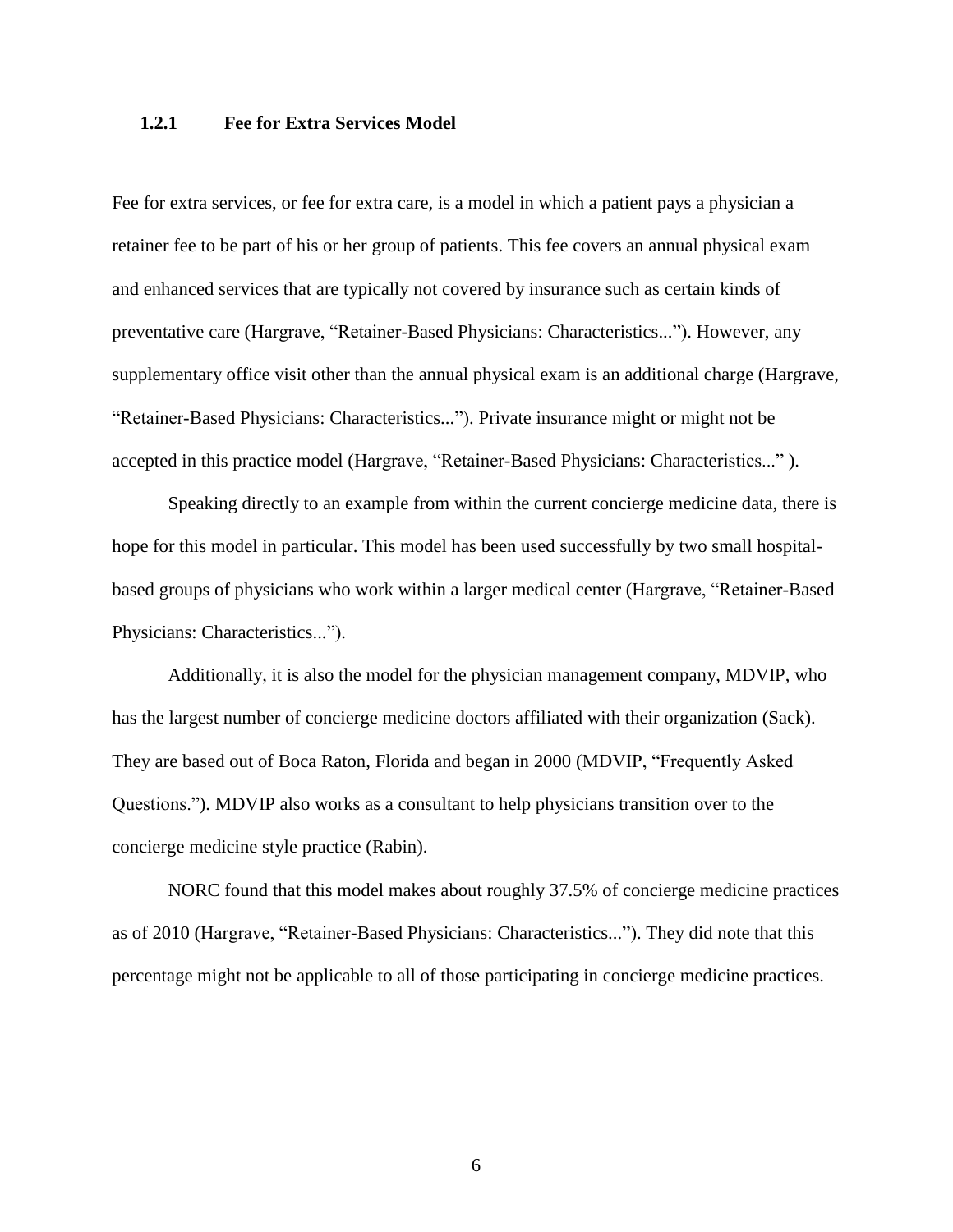# <span id="page-15-0"></span>**1.2.2 Fee for Care Model**

Fee for care is a model in which a patient pays the physician a program fee which covers all primary care services (Hargrave, "Retainer-Based Physicians: Characteristics..."). According to NORC, some of these patients purchase high deductive insurance to cover the costs that are outside the scope of these services. Typically private insurance is not accepted in these practices, however, the physician will sometimes negotiate with the patient's employer to pay for the retainer fee (Hargrave, "Retainer-Based Physicians: Characteristics..."). The Qliance Medical Group is an example of a fee for care model and was quoted as being the first to develop this style (Hargrave, "Retainer-Based Physicians: Characteristics...").

NORC found that this model makes about roughly 37.5% of concierge medicine practices as of 2010. They did note that this percentage might not be applicable to all of those participating in concierge medicine practices.

#### <span id="page-15-1"></span>**1.2.3 Hybrid Model**

A hybrid model is a practice where the physician may have consumers who have traditional provider insurance plans as well as those choose the retainer model route (Hargrave, "Retainer-Based Physicians: Characteristics..."). There are many reasons for a physician to choose this delivery model. Some include the physician wanting to continue to treat previous patients who do not want to pay the retainer fee (Hargrave, "Retainer-Based Physicians: Characteristics..."). Additionally, some physicians forecasted the foundation of their current customers would not make the retainer-only model financially feasible (Hargrave, "Retainer-Based Physicians: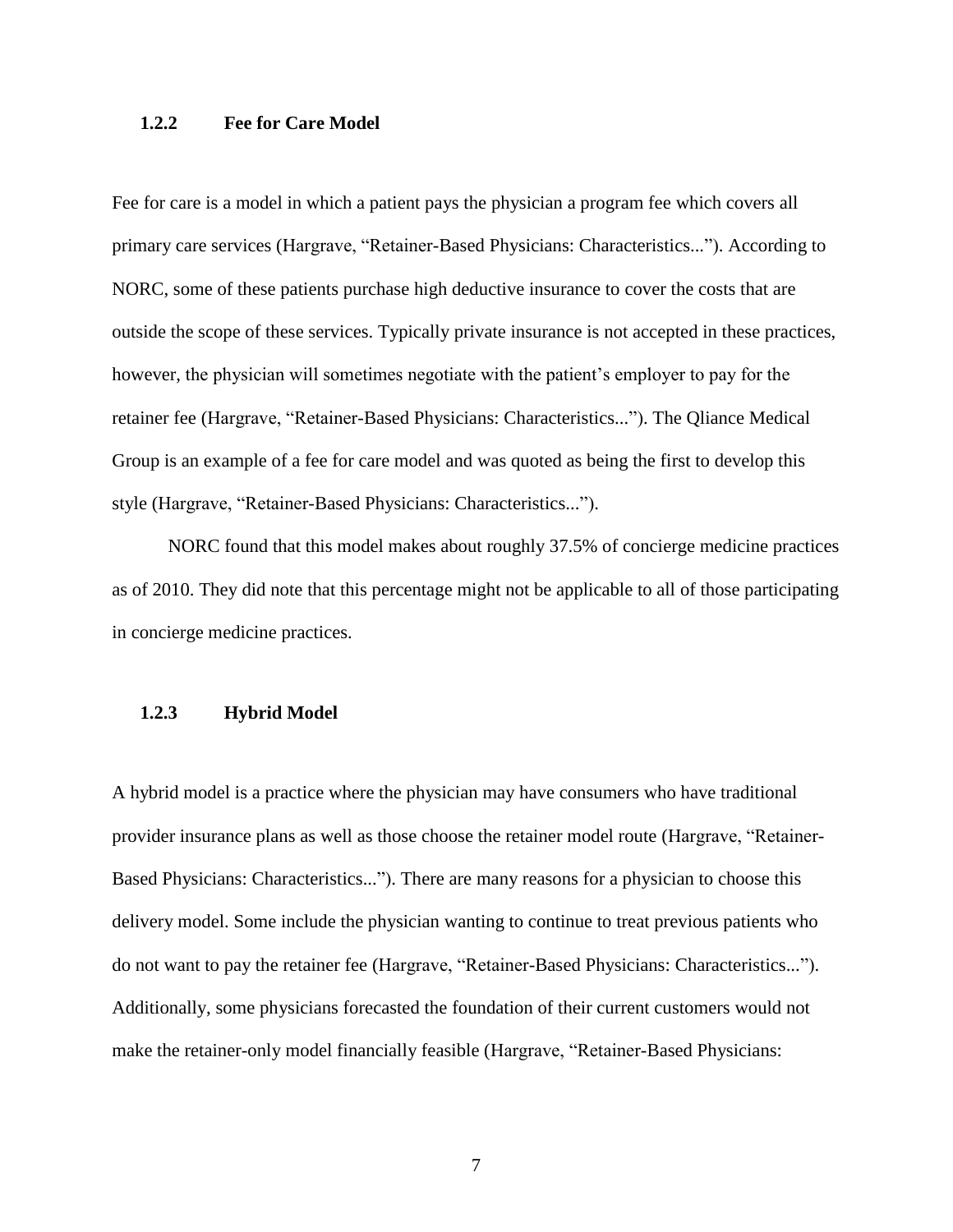Characteristics..."). The NORC study suggests that this model is typically chosen by physicians who are transitioning into a concierge medicine practice.

NORC found that this model makes about roughly 25% of concierge medicine practices as of 2010. They did note that this percentage might not be applicable to all of those participating in concierge medicine practices. From other research and statistics presented in this essay, it seems that this model is the fastest growing and easiest for current physicians to transfer to because it is less "disruptive" to the providers (Williams).

#### <span id="page-16-0"></span>**1.2.4 Variability and Success of All Models**

The variability of services offered and pricing of the retainer fee in these concierge medicine practices depend on which of the previous models the specific practice chooses to adopt. Having a combination of any of the above is essentially creating a new line of business, strategy-wise, and each set of patients need to be treated differently from those currently in the traditional style of healthcare delivery.

If an organization does not carefully chose which direct-care model to implement or lacks the knowledge to properly manage that model, the risk of failure is much higher. One unsuccessful provider, quoted in the NORC study, who chose a hybrid model found that she was unable to maintain two different practice management styles therefore the patients did not see the point in paying the concierge fee (Hargrave, "Retainer-Based Physicians: Characteristics..." ).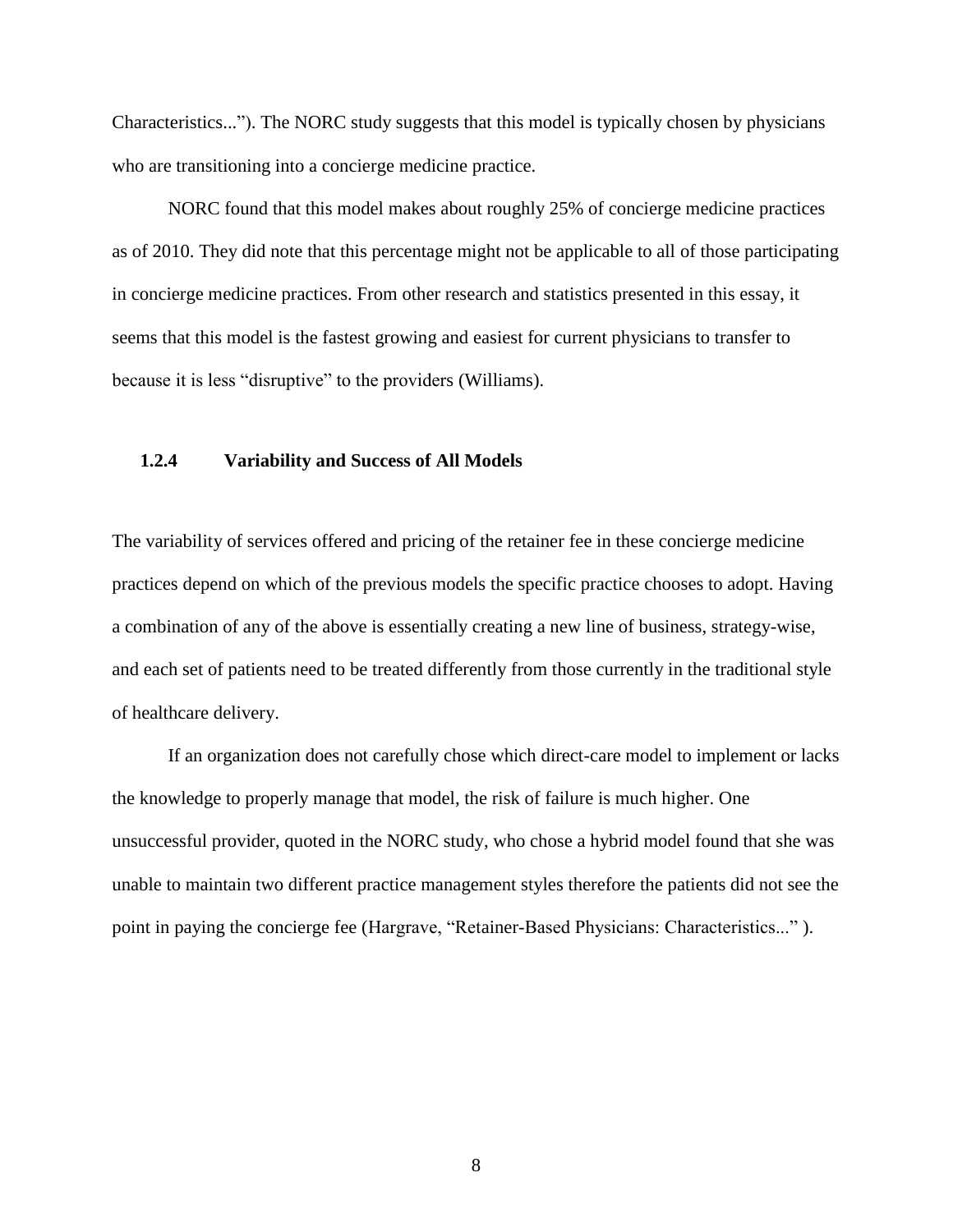#### **1.3 CURRENT IMPLEMENTATION**

<span id="page-17-0"></span>Many statistics relating to the current implementation of concierge medicine could be discussed in the essay. The focus of this section, however, is on the number of participating practices over the last decade and the geographical location of these practices. The specific provider specialties that are represented in concierge medicine are discussed in the "Target Audiences" section of this essay.

The number of physicians participating in the concierge medicine care delivery model is somewhat uncertain as it varies widely according to many sources. This variability could be due to how one defines a concierge medicine practices. Concierge Medicine Today (CMT) estimates there are more than 5,500 physicians currently participating in concierge practices across the nation (CMTDPCJOURNAL, "BEST of 2014: CMTs…"). Other sources cite around 5,000 (PRWeb, "Concierge Medicine Today Releases..."; Reid). This has drastically increased over the last eleven years from 146 in 2004 ("Concierge Care Characteristics..."), approximately 250 in 2005 (Hargrave, "Retainer-Based Physicians: Characteristics..."), 756 in 2010 (Hargrave, "Retainer-Based Physicians: Characteristics..."), and 4,400 in 2012 (Leonard; O'Brien). Please see the chart listed in Appendix A for a graphical depiction.

Concierge medicine physicians practice in numerous states across the country. Most physicians practicing direct-care are located in the metropolitan areas of Los Angeles, Miami, Washington DC, and Naples, Florida (Hargrave, "Retainer-Based Physicians: Characteristics..."). The best states to work in or begin to a concierge medicine practice are Utah, California, Texas, Florida, Washington State, New York, Colorado, Georgia, Tennessee, and North Carolina according to CMT (CMTDPCJOURNAL, "BEST of 2014..."; PRWeb, "Concierge Medicine Today Releases..."). The results from the NORC study, published in 2010,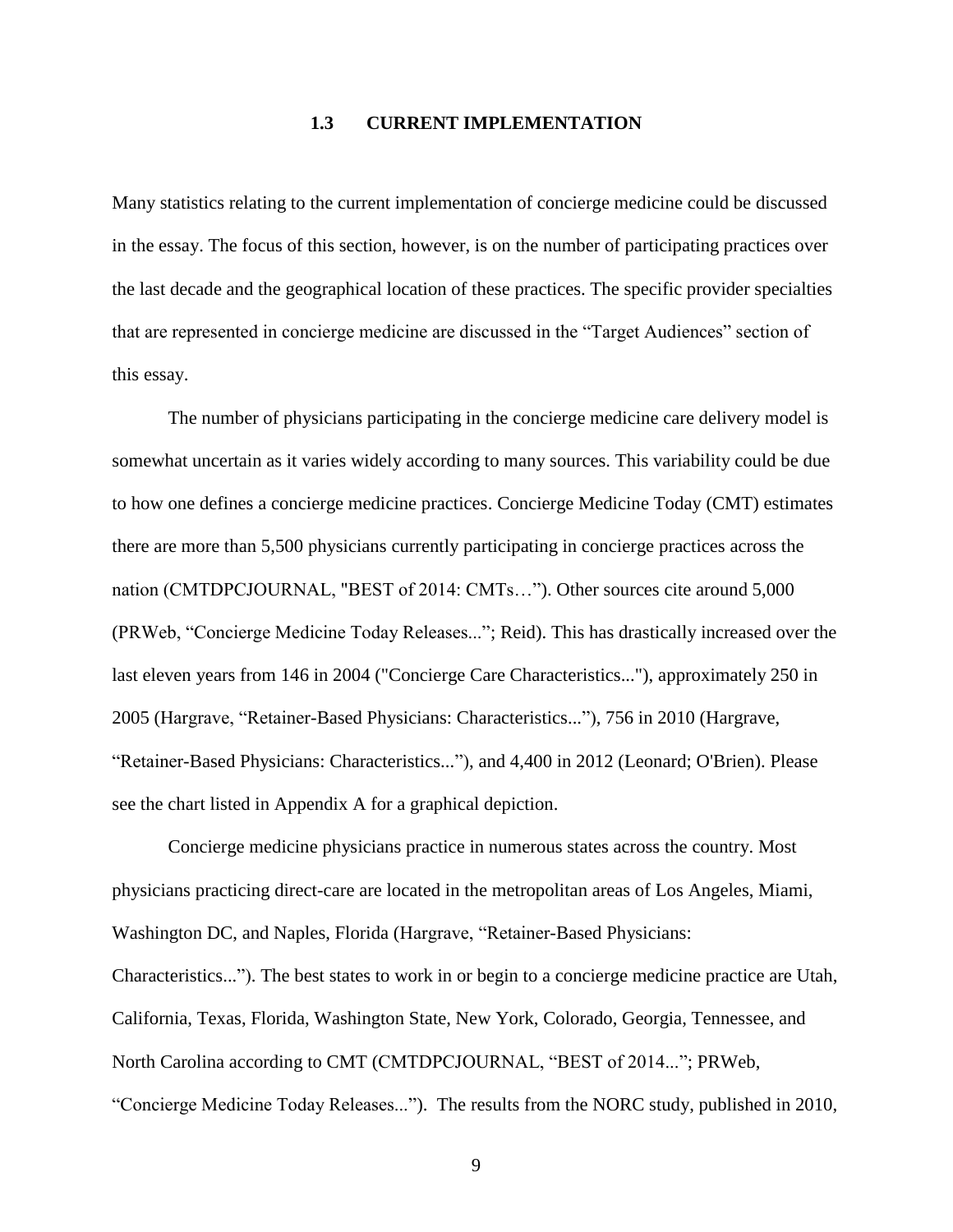found at least one concierge physician in all but 11 of the states. A map to display the data found by the NORC study is located in Appendix A (Hargrave, "Retainer-Based Physicians: Characteristics...").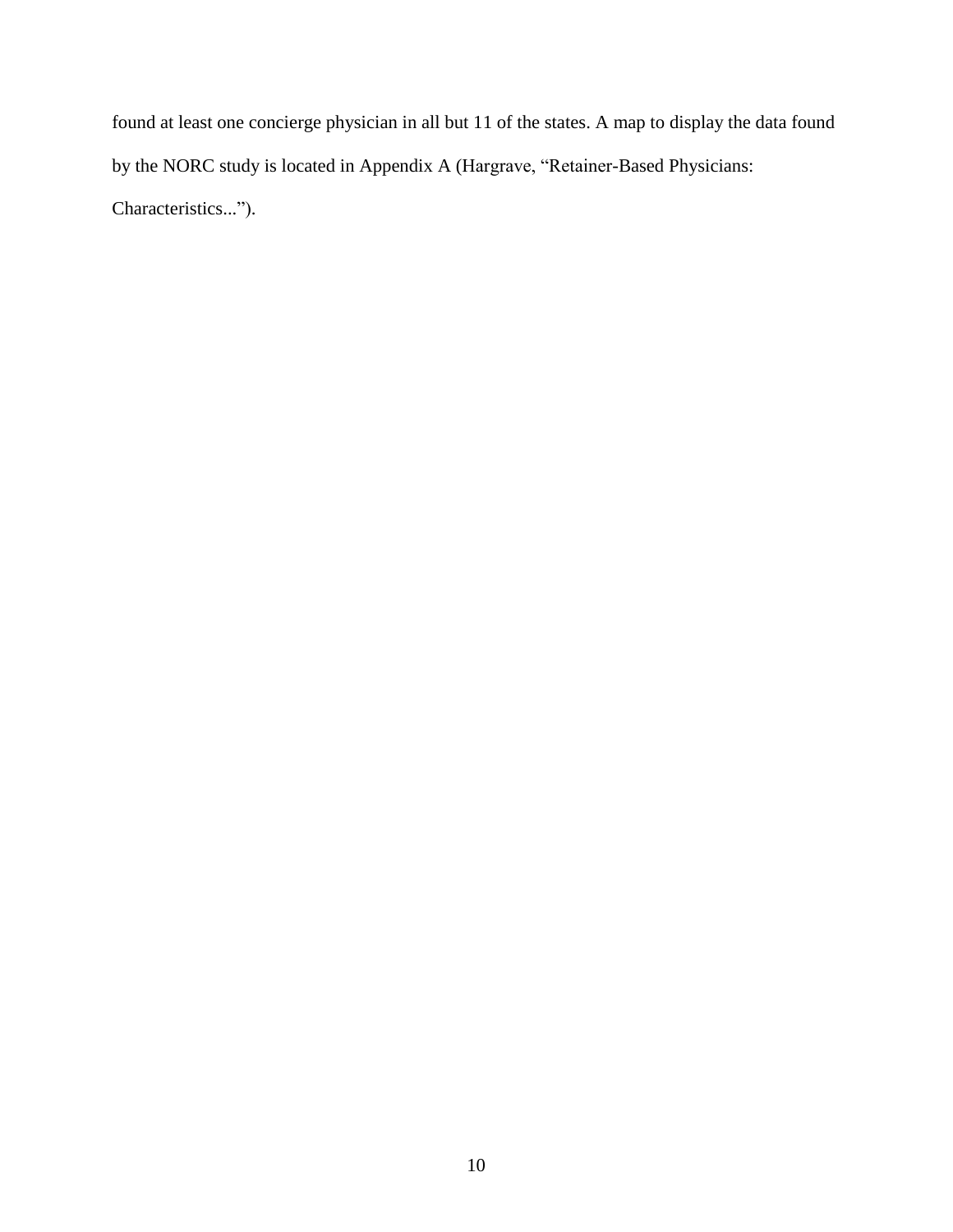#### <span id="page-19-0"></span>**2.0 BENEFITS OF CONCIERGE MEDICINE**

A variety of sources cite a seemingly endless list of benefits for both providers of concierge medicine as well as the consumers. The benefits and outcomes of concierge medicine, outlined below, directly address some of the main issues that generally occur within the healthcare sector and larger healthcare organizations. By incorporating these aspects, organizations can begin to improve their systems. Other benefits and perks mentioned below are simply enhanced services or benefits that go above and beyond the standard patient care experience. In the "Recommended Methods for Incorporation" section of this essay, conclusions are drawn from adapting concierge medicine into healthcare organizations that will result with these benefits below.

# **2.1 PROVIDER BENEFITS**

<span id="page-19-1"></span>The providers of healthcare are publicly expressing their disheartening view of the current systems in the United States and are calling for change. The Merritt Hawkins survey showed that physicians are spending more time on non-clinical work, working less overall, and seeing less patients then they were previously ("A SURVEY OF AMERICA'S PHYSICIANS..."). Those factors of larger patient loads, over-packed work schedules, and spending more time doing administrative tasks versus clinical patient care could be why that data was apparent in the survey. Additionally, those facts could be generating the negativity surrounding healthcare. By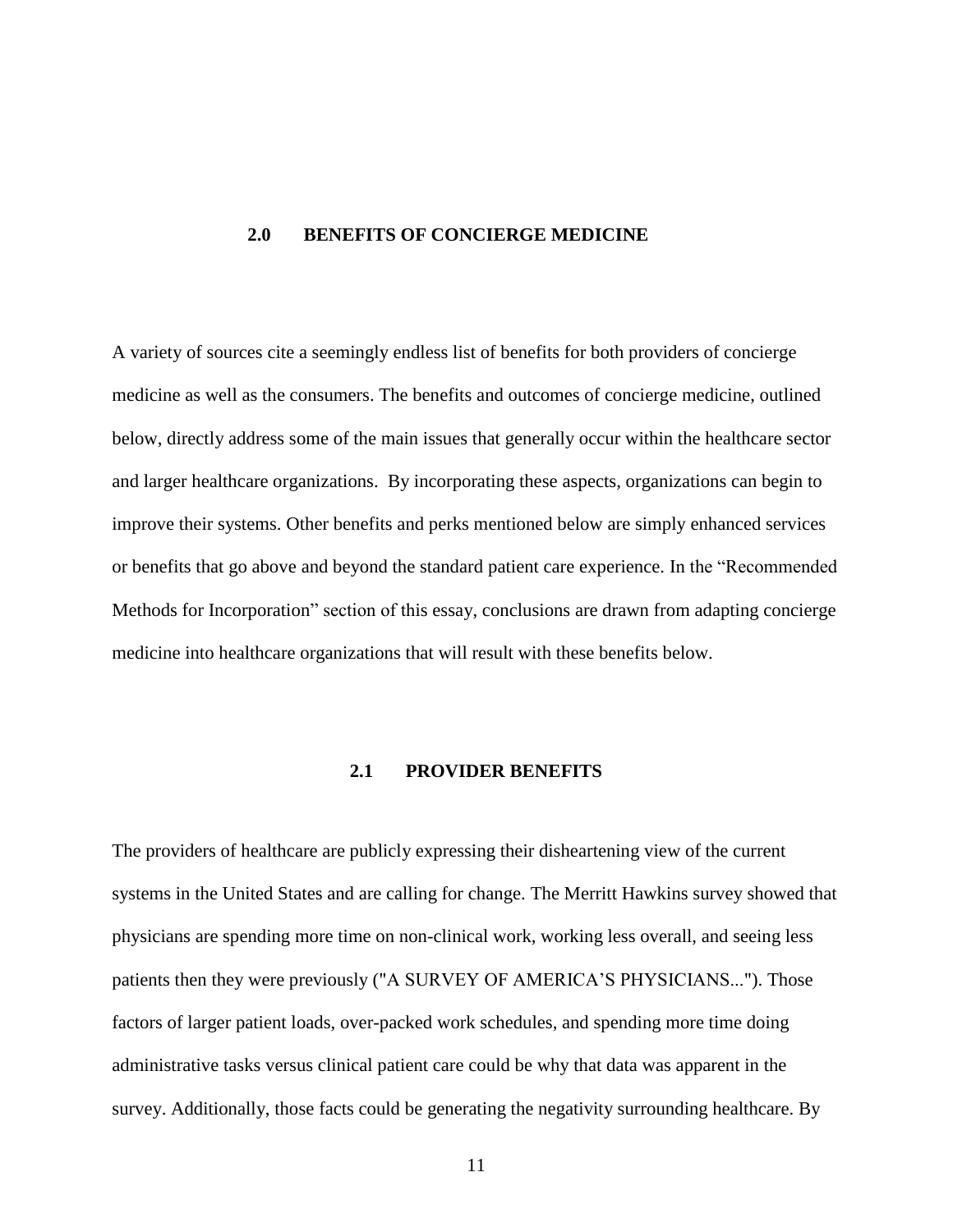addressing those particular issues and creating a more enjoyable work environment, stress could be alleviated and consequently improve physician attitudes.

Overall, adopting new methods of delivering care could help to satisfy the providers and patients and brighten the future of healthcare. This can be achieved by adapting qualities of the concierge medicine type of care delivery into healthcare systems. Ultimately, this could help to retain primary care physicians from retiring from medicine (Sack). Additionally, concierge medicine has the potential to encourage others to join these direct-care participating organizations.

#### <span id="page-20-0"></span>**2.1.1 Smaller Patient Loads**

A typical primary care physician is currently seeing anywhere from 2,000 to 3,500 patients (Von Drehle). This large load of patients keeps the physicians working hard and continuously busy. Eventually, it is likely that trying to maintain a large patient load and overcoming the needs of the demand will lead physician burn-out. In a national survey conducted by the Mayo Clinic of 7,288 physicians, and published in the *Archives of Internal Medicine* in 2012, found that 46% reported at least one symptom of burnout (Gunderman). When this was occurring to one internist, Martin Kanovsky of Chevy Chase, he consulted with MDVIP and decreased his patient roster from 1,200 to 400 patients (Rabin).

 One of concierge medicine's original purposes is based on the foundation of managing a smaller number of patients. Even though each direct-care practice patient load varies, they are all under the typical patient roster per physician. The average amount of patients in the physician practices in 2010 was 250 patients (Hargrave, "Retainer-Based Physicians: Characteristics...").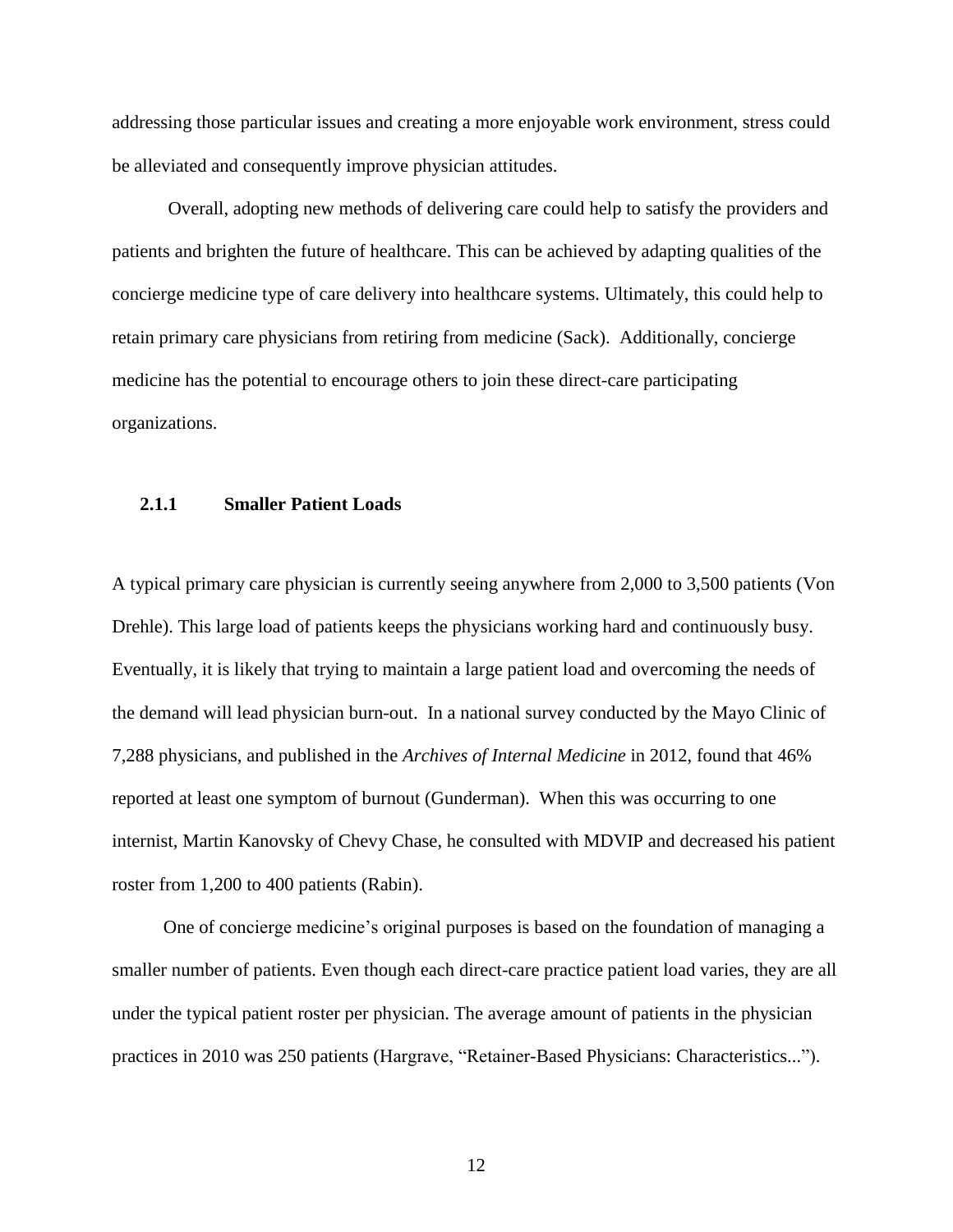The total amount of patients seen daily by physicians also changes in concierge medicine. Most physician practices see roughly 30 to 50 patients a day (Perez). For Dr. Cynthia Williams, an internal medicine physician working for a large medical group in Houston, TX, this was decreasing her normal patient workload from roughly 30 patients a day to only 22 (Williams).

#### <span id="page-21-0"></span>**2.1.2 Improved Work Schedules**

It is well known that physicians work long hours and it seems as though it is typically longer than 40 hours a week. The Physician's Foundation in 2012 released data that showed 79.3% of physicians work 41 or more hours a week ("A SURVEY OF AMERICA'S PHYSICIANS..."). According to a more recent report, "Work/Life Profiles of Today's U.S. Physician", release by the American Medical Associations (AMA) in 2014, the majority of physicians work between 40 and 60 hours a week (AMA, ""2014 Work/Life Profiles..."). However, roughly 25% work from 60 to over 80 hours a week (AMA, ""2014 Work/Life Profiles..."). A graphical depiction of the AMA's data is located in Appendix A (AMA Wire®, "AMA Wire®: How Many Hours...").

Concierge medicine physicians fortunately have the ability to manage their time how they choose therefore improving their overall work schedules from a personal perspective. The current data shows that only 10% of direct-care providers work over an average of 55 hours a week (Tetreault, ""Survey: How Many Hours...").

#### <span id="page-21-1"></span>**2.1.3 Increased Time Spent with Patients**

It is safe to say that people choose to practice medicine because they truly want to interact with patients. As previously explained, the Merritt Hawkins survey found that physicians are spending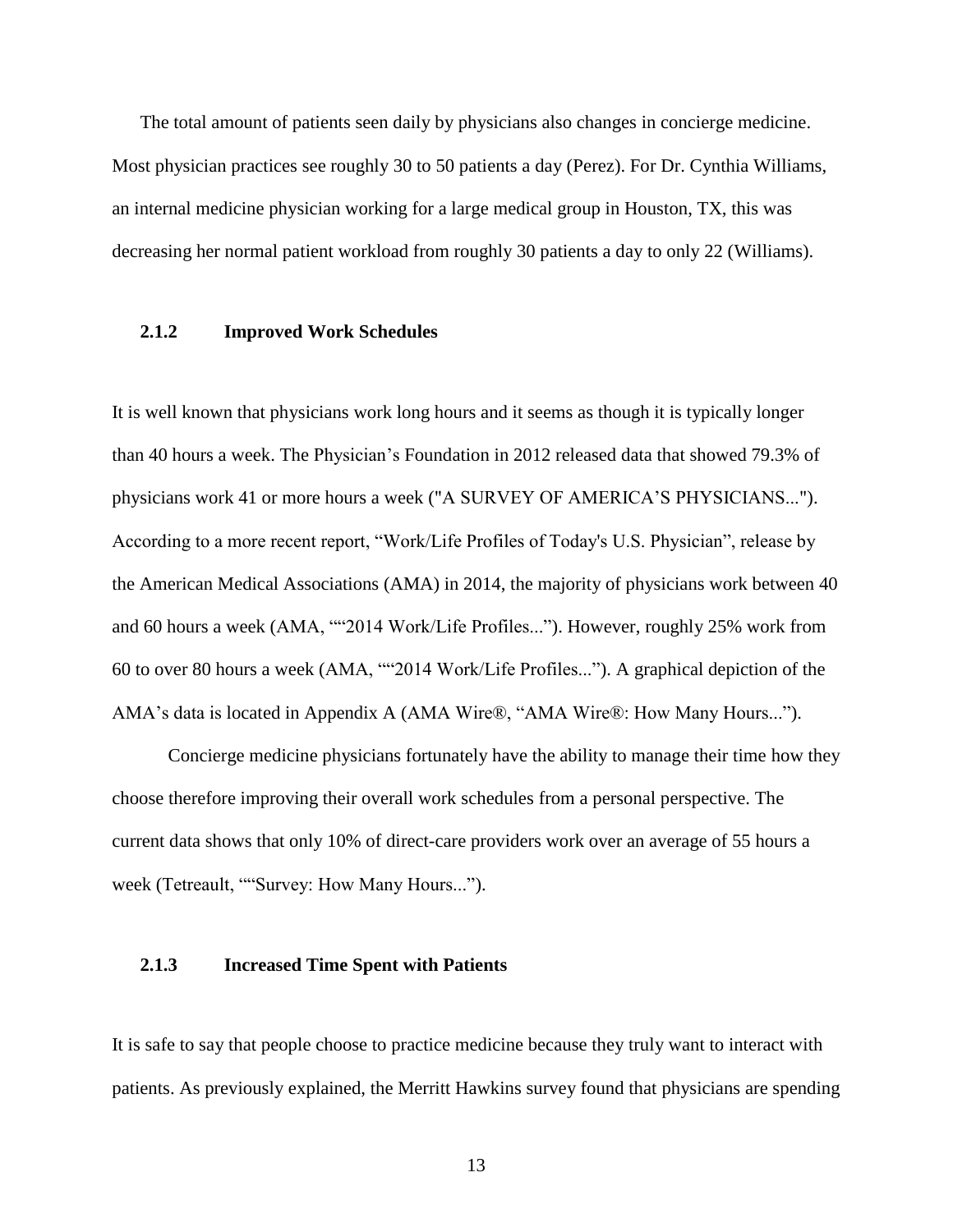more time on on-clinical work than they have in the past and this does interfere with patient interaction ("A SURVEY OF AMERICA'S PHYSICIANS..."). About half of the physicians surveyed, according Medscape's 2013 Physician Compensation Report, spent only 13 to 20 minutes with each patient (Medscape, ""Physician Compensation..."). This is a major reason to why concierge medicine is a highly attractive option for physicians. The increased amount of time spent with patients was found, in the NORC study, to be the primary motivator to choose this type of healthcare delivery by an "overwhelming majority" and a stress reliever (Hargrave, "Retainer-Based Physicians: Characteristics...").

Concierge medicine allows physicians to spend more time in the exam room with their patients. It has been reported that concierge medicine providers spend at least 30 and up to roughly 60 with each of their patients compared to 18 minutes in a traditional care model (Hsieh; Perez). This enables the development of a more personal relationship with their healthcare provider which has been cited as one of the top reasons for joining this type of practice (Williams).

# **2.2 CONSUMER BENEFITS**

<span id="page-22-0"></span>There is an exhaustive list of claimed benefits for patients that participate in a concierge medicine practice. According to the NORC study, the larger amount of time spent with the patient during a visit was considered to be most attractive benefit while the same or next day appointments, 24-hour telephone access, and preventive-care physical exams were the most reported services in the GAO report (Hargrave, "Retainer-Based Physicians: Characteristics..." ;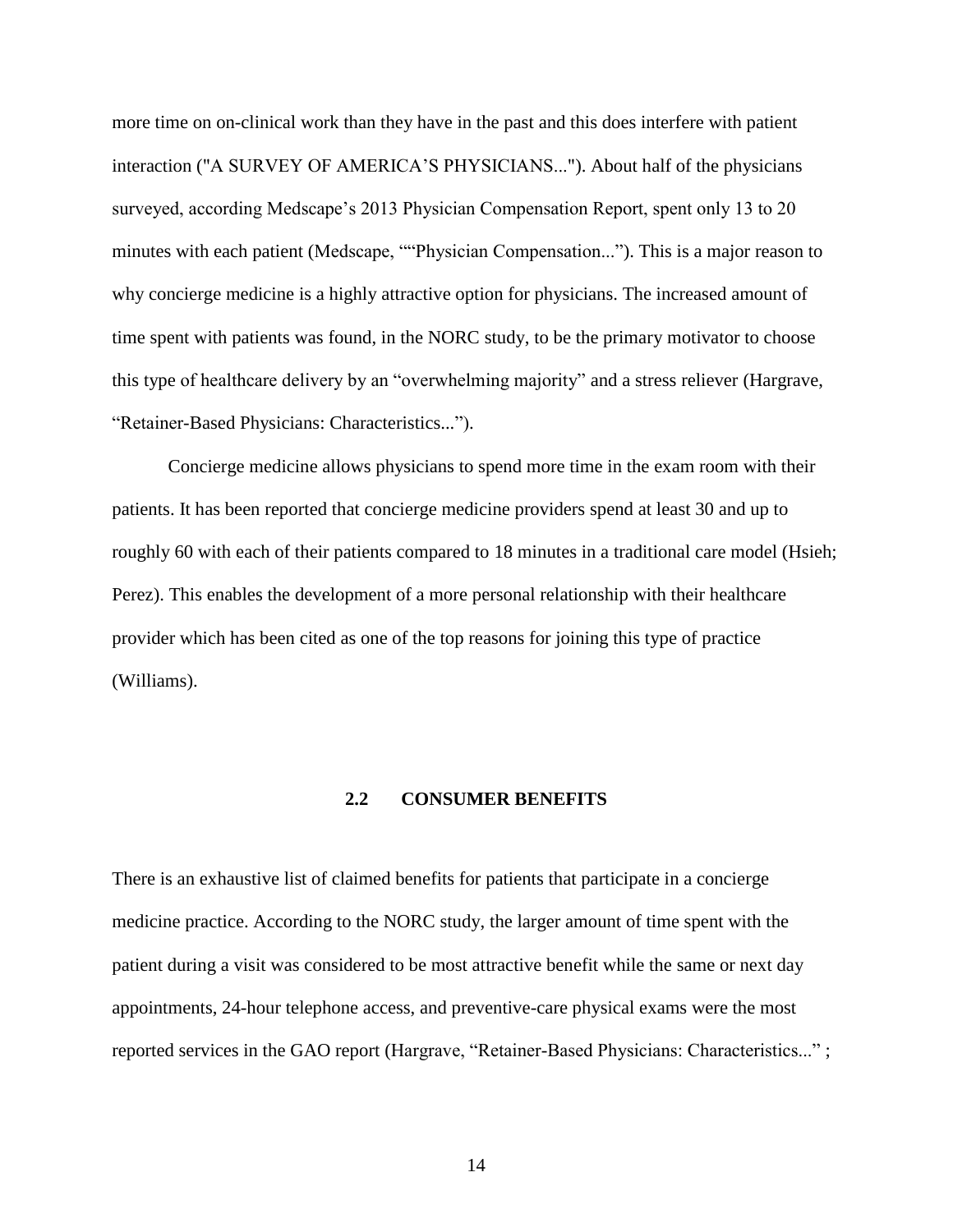"Concierge Care Characteristics..."). Other consumer benefits range and vary depending upon the target audience.

 The majority of the patient benefits can be categorized into two overarching categories: timely access to care and added benefits and perks. A few examples are provided below. Additionally, data published regarding patient satisfaction is discussed.

#### <span id="page-23-0"></span>**2.2.1 Timely Access to Care**

Historically, access to care in the United States is very much affected by the cost of care. The 2013 Commonwealth Fund International Health Policy Survey found that 63% of 2,002 American adults surveyed could not access care due to those high costs (Osborn). However, with the passing of the Affordable Care Act (ACA), more individuals are becoming insured which will test the ability of physicians to see all of those patients. If the demand is very high, appointments for both primary care and specialists might be harder to come by.

Currently, the average appointment wait time for a family physician is from 5 to 66 days according to the 2014 Merritt Hawkins "Physician Appointment Wait Times and Medicaid and Medicare Acceptance Rates" survey (Merritt Hawkins, "2014 Survey..."). The average cumulative wait time to see a family physician in all of the 15 markets Merritt Hawkins studied was 19.5 days (Merritt Hawkins, "2014 Survey..."). The wait time for certain specialties tends to range.

Using the concierge medicine model, patients would not need to worry about not getting in to see a physician. A study completed in 2012 by MDVIP found that their patients were 50% more likely than patients in a traditional healthcare model to be able to schedule an appointment to see a provider ("MDVIP Survey Shows...").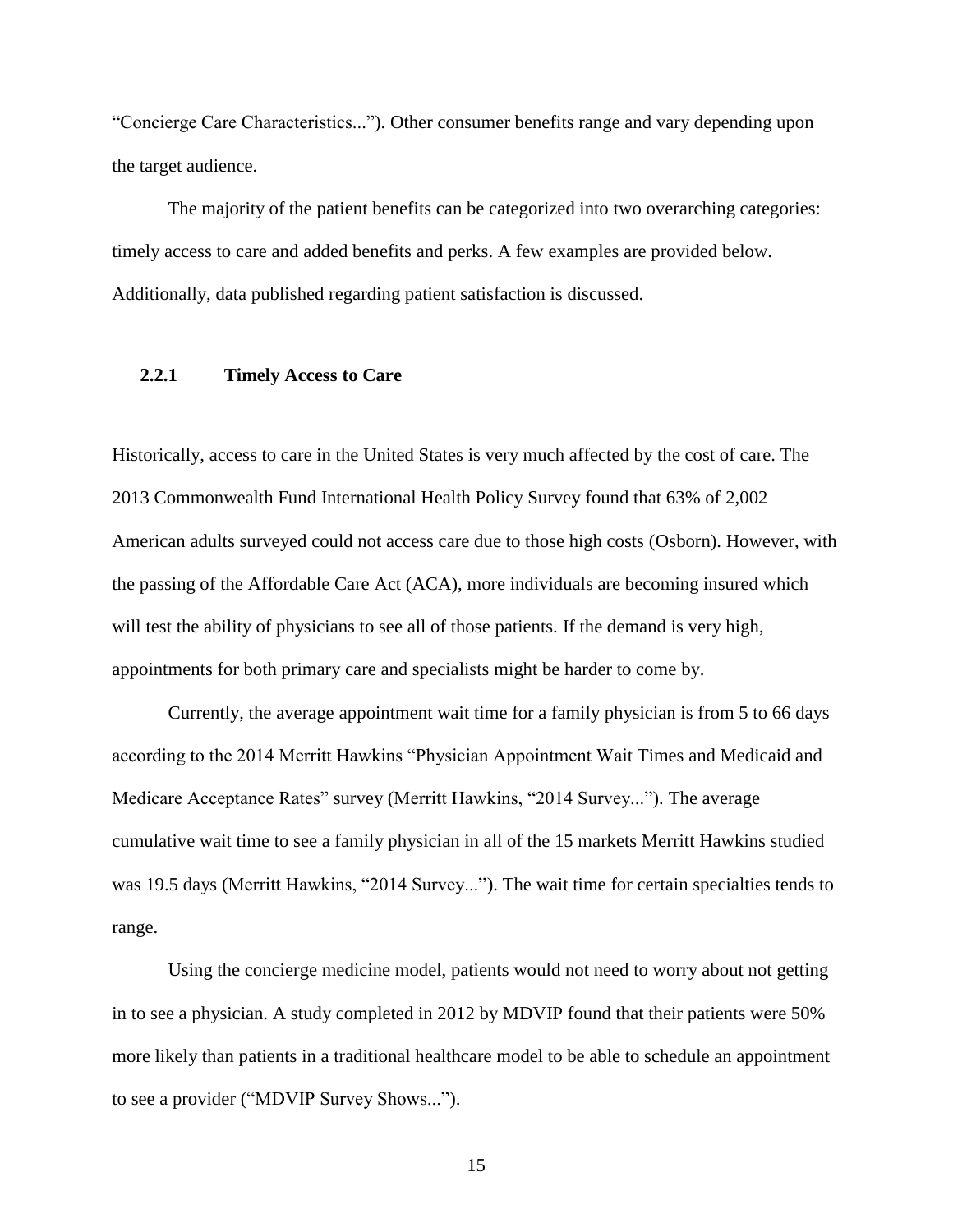With concierge medicine, there are virtually no waiting lines as most of the physicians are available to their patients 24 hours a day, 7 days a week. Many of the direct-care practices include physicians' personal cell phone numbers and e-mail addresses. The majority of concierge medicine practices typically offer same or next day appointments as well as house calls. Whereas, only 48% of 2,002 American adults surveyed in the 2013 Commonwealth Fund International Health Policy Survey stated they were able to get to same or next day appointments when they needed care (Osborn).

#### <span id="page-24-0"></span>**2.2.2 Added Benefits and Perks**

The additional perks of being a part of a retainer medicine practice vary greatly depending upon the practice. Some benefits are also non-quantifiable such as the personal well-being gained from having a closer relationship with one's physician. This is garnered through more individualize care that comes with this style of delivery from being one of the few compared to one of the many in a traditional model.

#### <span id="page-24-1"></span>**2.2.3 Patient Satisfaction**

There is not a substantial amount of data available for patient feedback regarding concierge medicine and retainer-based healthcare delivery models. As more information is digested and analyzed hopefully more will become publically available.

The consumer satisfaction information that has been published thus far is very positive. In 2012, MDVIP completed a survey of their patients who stated that they were significantly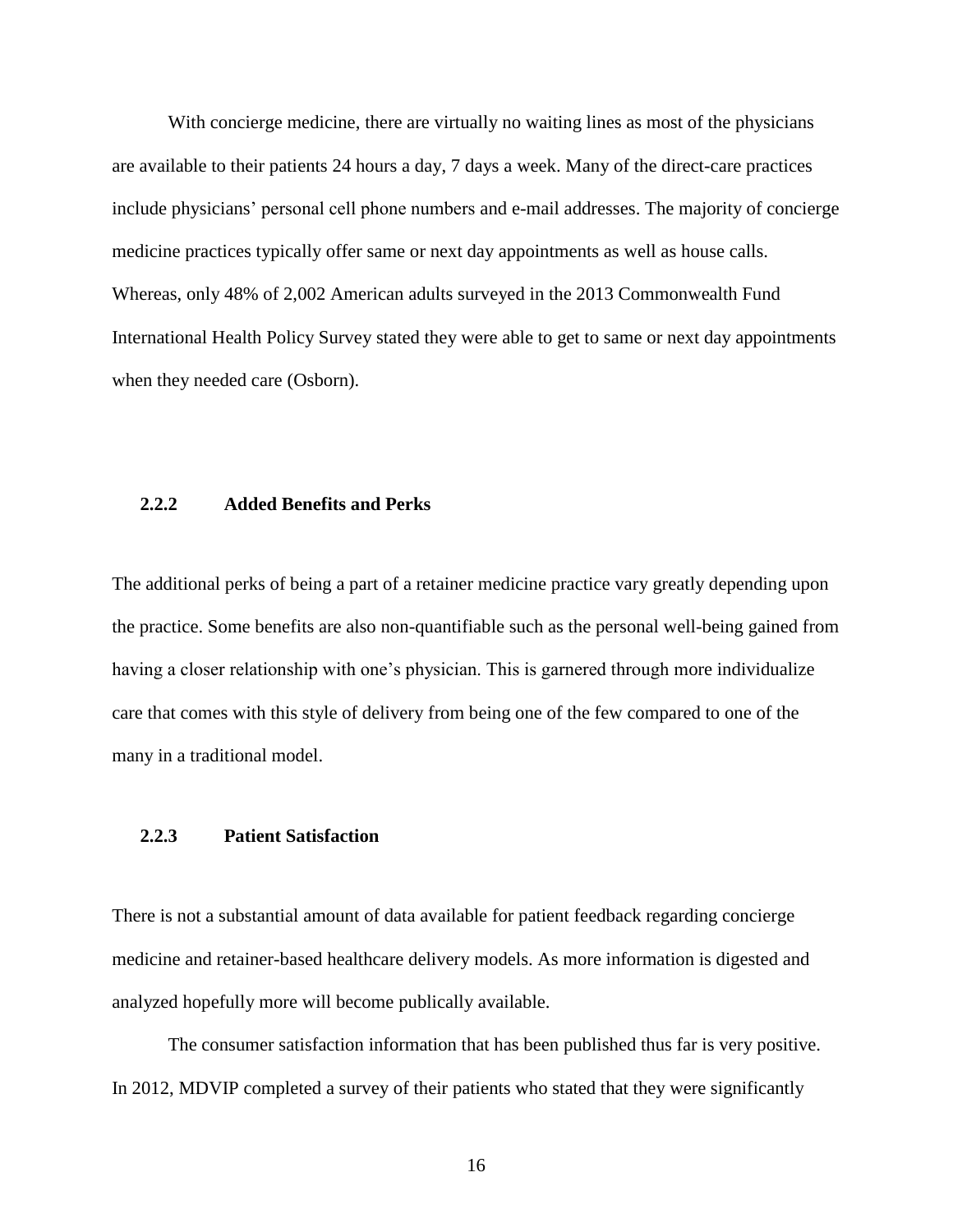more satisfied with their primary care services and personalized healthcare model compared to traditional practices ("MDVIP Survey Shows..."). This survey also included non-MDVIP patients who maintained the traditional style of healthcare delivery. The results also showed that 97% of MDVIP patients felt that have a more personalized relationship with their physician compared to 58% of those in traditional practices ("MDVIP Survey Shows..."). Additionally, Qliance's data has shown their patients are highly satisfied (PR Newswire, "New Primary Care Model").

# **2.3 TARGET AUDIENCES**

<span id="page-25-0"></span>Now that a foundation has been established for what concierge medicine is, where it began, what the current models of delivery look like, and what the benefits are, one must now gain an idea of which audiences, both providers and consumers, participate in these health delivery styles.

 The next few sections of this essay describe the target audiences for direct-care medicine. Specifically, the section regarding providers details the overall unhappiness of physicians and the breakdown of physician specialties participating. The "Consumer" section speaks to the income brackets of the patients who are most interested in choosing this method of healthcare delivery.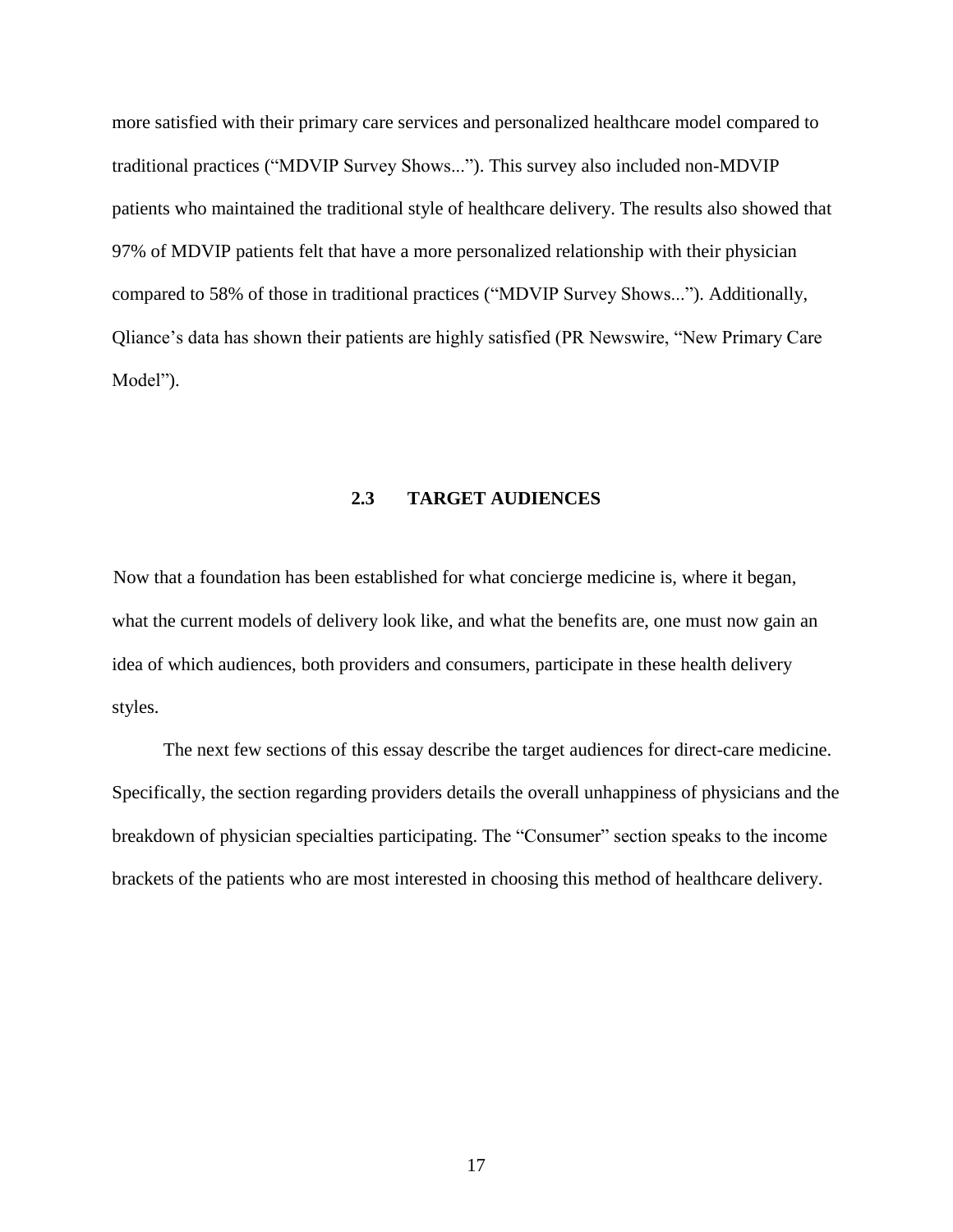#### <span id="page-26-0"></span>**2.3.1 Providers**

#### <span id="page-26-1"></span>**2.3.1.1 Unhappy Physicians**

As mentioned previously, a large number of current physicians practicing in the United States have a bleak outlook of the current health system. The Merritt Hawkins survey showed that, within the new few years, "over 50 percent of physicians plan to cut back on patients, work parttime, switch to concierge medicine, retire or take other steps that would reduce patient access to their services" ("A SURVEY OF AMERICA'S PHYSICIANS..."). About 7% of those physicians mentioned switching to concierge medicine in particular ("A SURVEY OF AMERICA'S PHYSICIANS..."). Due to these facts, physicians have the option of choosing to leave their current work situations and opt to practice a different delivery system such as concierge medicine. These physicians are the target audience.

#### <span id="page-26-2"></span>**2.3.1.2 Specialty Driven**

It seems that regardless if a physician is unhappy or not, the movement towards concierge medicine is specifically high in one specialty. In 2010, the large majority, 77%, of concierge medicine doctors were internal medicine physicians (Hargrave, "Retainer-Based Physicians: Characteristics..."). This increased from 2005 when the percentage was roughly 62% (Hargrave, "Retainer-Based Physicians: Characteristics..."; "Concierge Care Characteristics..."). Family medicine was the second largest specialty represented at 21% (Hargrave, "Retainer-Based Physicians: Characteristics..."). In 2010, the majority of concierge medicine doctors worked in solo practices and were primary care physicians with some varying specialties (Hargrave, "Retainer-Based Physician Practices.").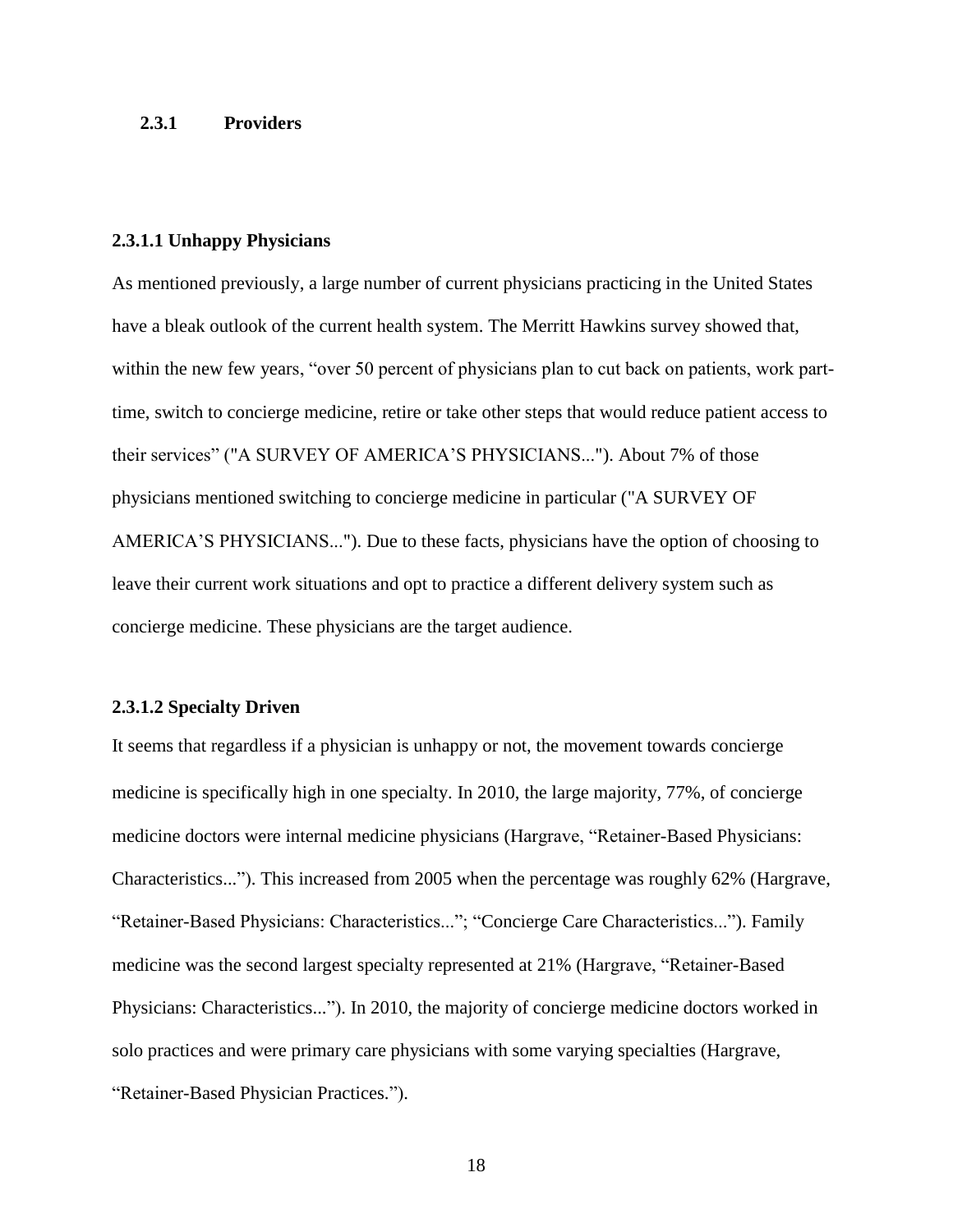Nonetheless, an assortment of specialties is currently represented amongst the group including pediatrics, dermatology, endocrinology, cardiology, general surgery, gynecology, oncologists, and more (Hargrave, "Retainer-Based Physicians: Characteristics..."; MacStravic; Prince). It has been reported that more specialists, other than just those in the primary care realm, are moving to the concierge style of medicine (Prince). Please see Chart 1 for an overall physician specialties breakdown of the 2005 NORC study (Hargrave, "Retainer-Based Physicians: Characteristics...").

Still, the growing number of physician specialists and overall large number of primary care physicians participating in the direct-care models could be solely from unhappiness and their perceived outlook of the future. These situations could be what are triggering the move to this style.

# <span id="page-27-0"></span>**2.3.2 Consumers**

Historically, concierge medicine is known to be associated with wealthier, affluent families who are willing to pay more for the lifestyle benefits associated with these types of services. It has been stated that people still believe that the market is narrow for all similar practices whether it is upper or middle-class families (Tozzi). I believe that there is some misperception overall about the target consumers due to one of the first successful concierge medicine practices,  $MD<sup>2</sup>$ , having an extremely wealthy client base.

This, however, a wealthy consumer is not a standard that must implicitly be followed in order to be successful in direct-care medicine. A survey completed by Concierge Medicine Today and The Concierge Medicine Research Collective, between August 2010 and February 2013, found that less than 4% of patients looking for this style of healthcare delivery model are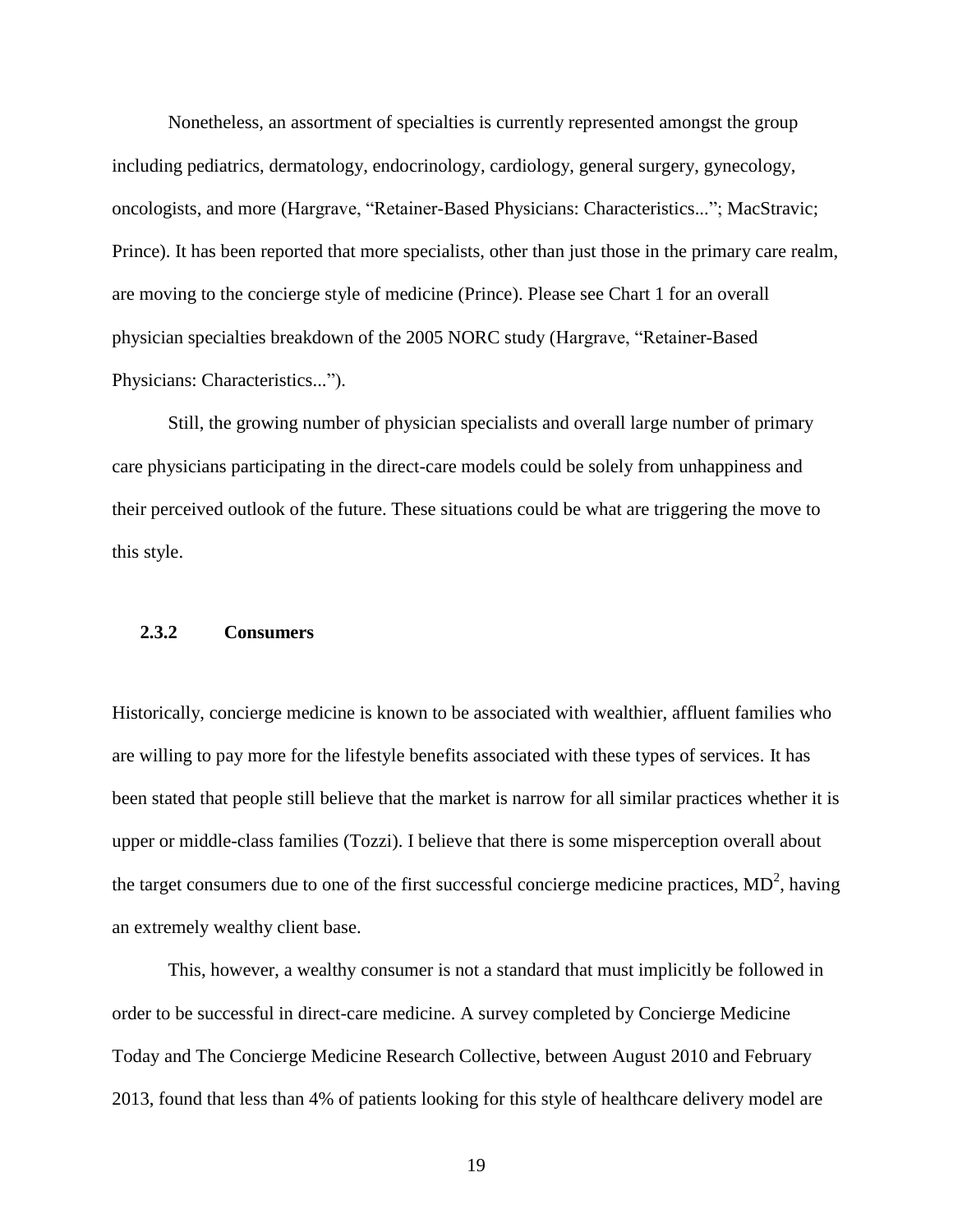top level executives or celebrities (Tetreault, "Executives and Celebrities..."). Some research and analysis has also shown that roughly 61% of this direct-care style of health delivery across the United States is than a \$135 per individual a month (Tetreault, "Concierge Medicine's Best Kept...").

It seems as though the target consumers for these types of services are potentially unlimited. To date, all types of healthcare consumers choose to participate in this type of medicine. Since the pricing for membership varies, cost of the retainer fee might be potentially less than what individuals are currently paying for their health insurance.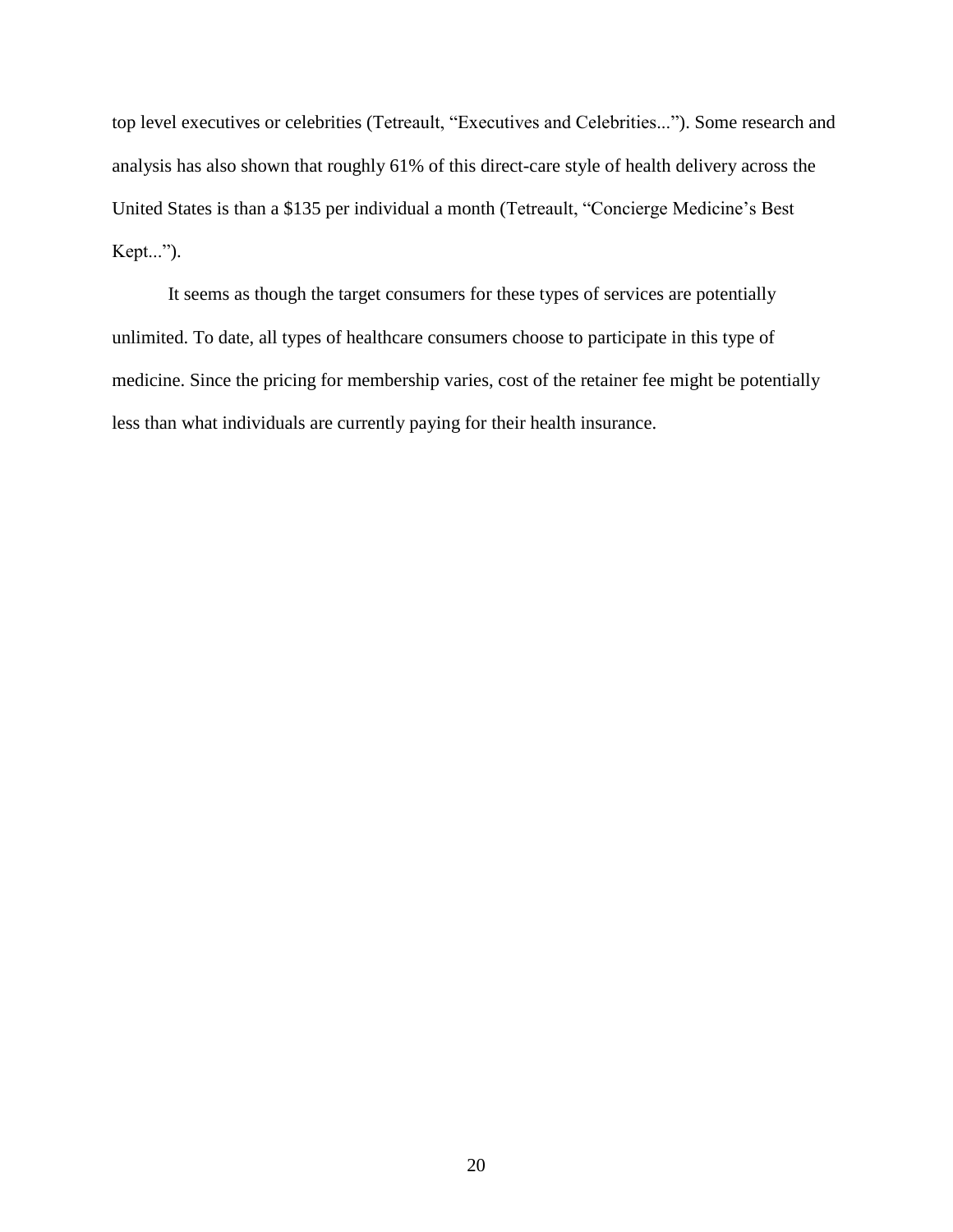#### <span id="page-29-1"></span><span id="page-29-0"></span>**3.0 THE NEED FOR UNDERSTANDING CONCIERGE MEDICINE**

# **3.1 THE IMPORTANCE OF UNDERSTANDING**

The importance of understanding what this type of direct-care medicine is directly relates to the change in the healthcare dynamic due to the factors discussed below. This includes the Affordable Care Act (ACA), the nationwide costs and overall health risking, the costs running a medical practice, effects on insurance and reimbursement, the changes in the way healthcare business is being done, the shortage of direct care providers, and the push from consumers to provide more personalized care. These aspects, among others, coupled together have been the catalyst to move towards the concierge medicine style of providing care.

 Below, the framework is laid for the current hurdles healthcare organizations are facing then an example of a current concierge medicine practice is discussed.

# <span id="page-29-2"></span>**3.1.1 Affordable Care Act (ACA) and Insurance Reimbursement**

President Barak Obama signed the newest implementation of health reform (Patient Protection and Affordable Care Act) into law on March 23, 2010 ("President Obama Signs..."). Various policies of the act have since been and are still being adopted today. The ripple effect from all of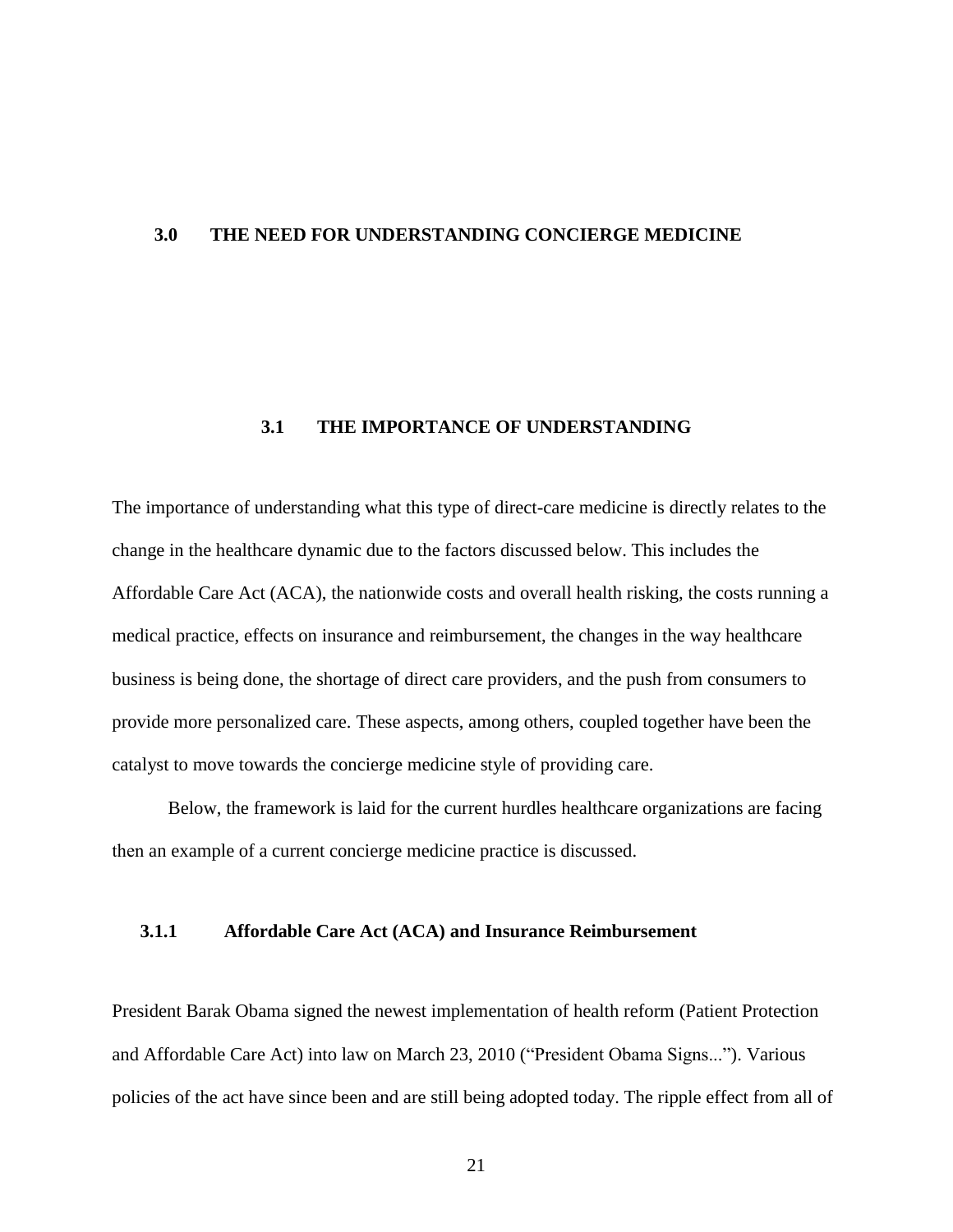these changes has yet been fully felt so the health care sector has yet to see all of the benefits and side effects from these policies.

 The current reimbursement for healthcare services has and will continue to change due to the ACA. Insurance companies which are moving towards higher deductible plans which will inevitably cause higher out-of-pocket costs for patients. Since reimbursements are moving towards a more quality and value focuses payments then the outcome is more variable. The majority of concierge medicine practices' payment style is direct since there are no more third party payers. This enables more control over financial outcomes.

 With the decrease in insurance reimbursements, which has been confounded by the ACA, healthcare systems and physician practices must find a way to continue to be profitable. for example, for insurance companies, the reimbursements for private Medicare plans were projected to rise only by 0.4 percent in 2015 (Humer). This creates a trickledown effect on the providers. Being able to stay afloat while insurance reimbursements are increasing at a much smaller rate it is understandable that physicians are looking for alternative ways to provide services.

# <span id="page-30-0"></span>**3.1.2 Nationwide Costs and Overall Health Ranking**

The much-debated sector of healthcare is currently in a stage of rebirth in the United States. We are facing constant rising costs while having an overall unhealthy population. These expenditures are reaching all-time highs as roughly 17.9% of the gross domestic product (GDP) in the United States in 2012 was health expenditures which were higher than the world average of 10.2% ("Health Expenditure, Total (% of GDP).").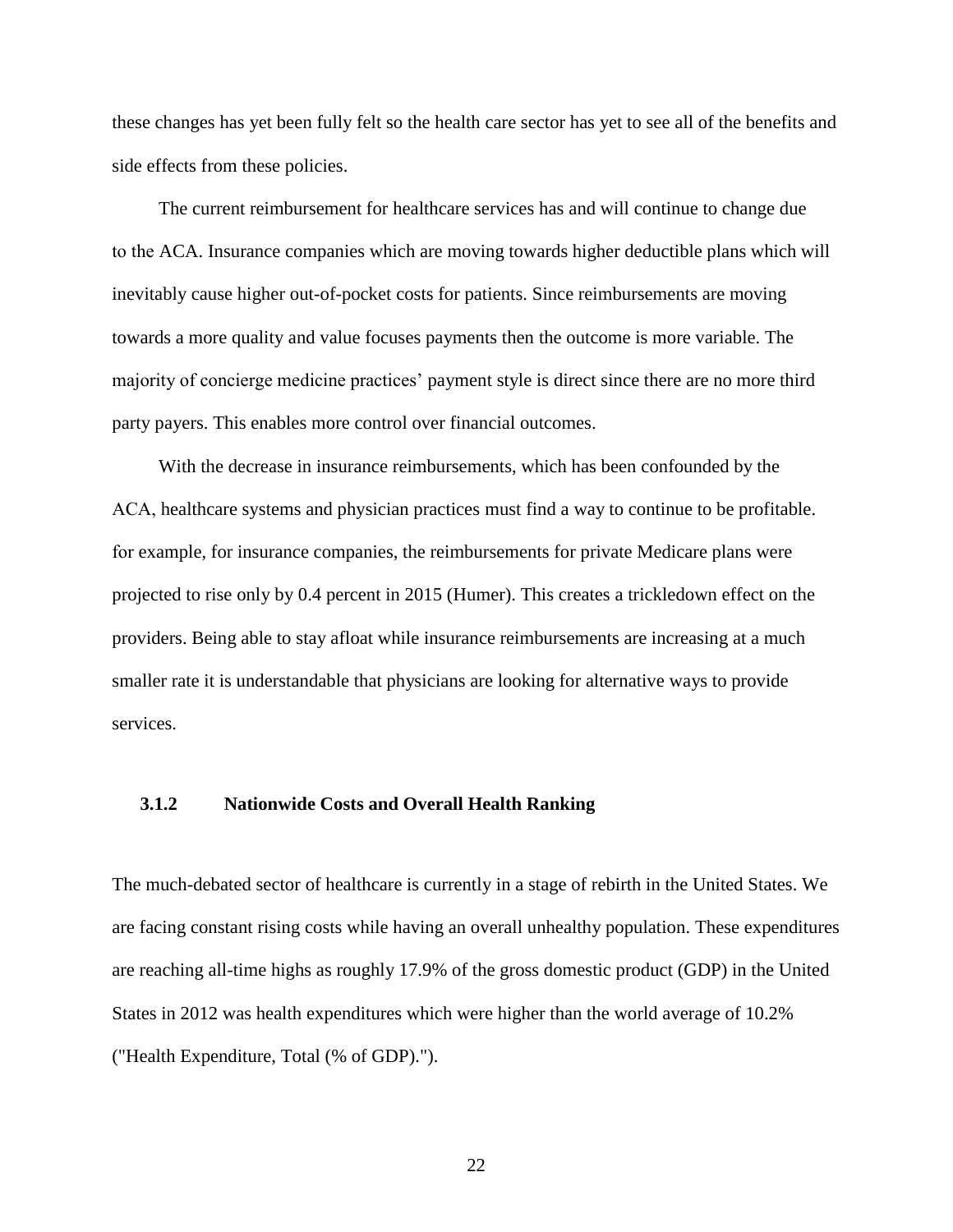However, these expenses are not reflected in the overall health of the United States when compared to other countries. The United States ranked last out of 11 countries in overall health in the Commonwealth Fund's "Mirror, Mirror on the Wall" 2014 Update (Davis). Overall, it is clear adjustments need to be made to control and improve the United States healthcare system. The option of adapting the concierge medicine healthcare delivery model could be an answer.

#### <span id="page-31-0"></span>**3.1.3 Costs of Running a Medical Practice**

In addition to direct medical costs from care increasing, the infrastructure and operational costs are also negatively impacting the providers' budgets. The most difficult task of running a medical office or group practice, according to the MGMA-ACMPE (formerly the Medical Group Management Association-American College of Medical Practice Executives) study of 1,067 physicians, is the rise of operating costs ("Medical Practice Executives..."). David Gans, M.S.H.A, an MGMA-ACMPE senior fellow, stated that the expenditures of operating a medical practice are growing twice as fast as the consumer price index and that cost of providing medical services is rising faster than inflation (Porter). Many concierge medicine providers consider themselves to be financially stable but most choose to practice this type of care delivery for reasons other than money (CMTDPCJOURNAL, "BEST of 2014..."; Hargrave, "Retainer-Based Physicians: Characteristics..." ).

#### <span id="page-31-1"></span>**3.1.4 Changing the Way Business is Done**

Even large health systems are reevaluating the way they do business. The Affordable Care Act ignited yet another wave of consolidation throughout healthcare with hospital mergers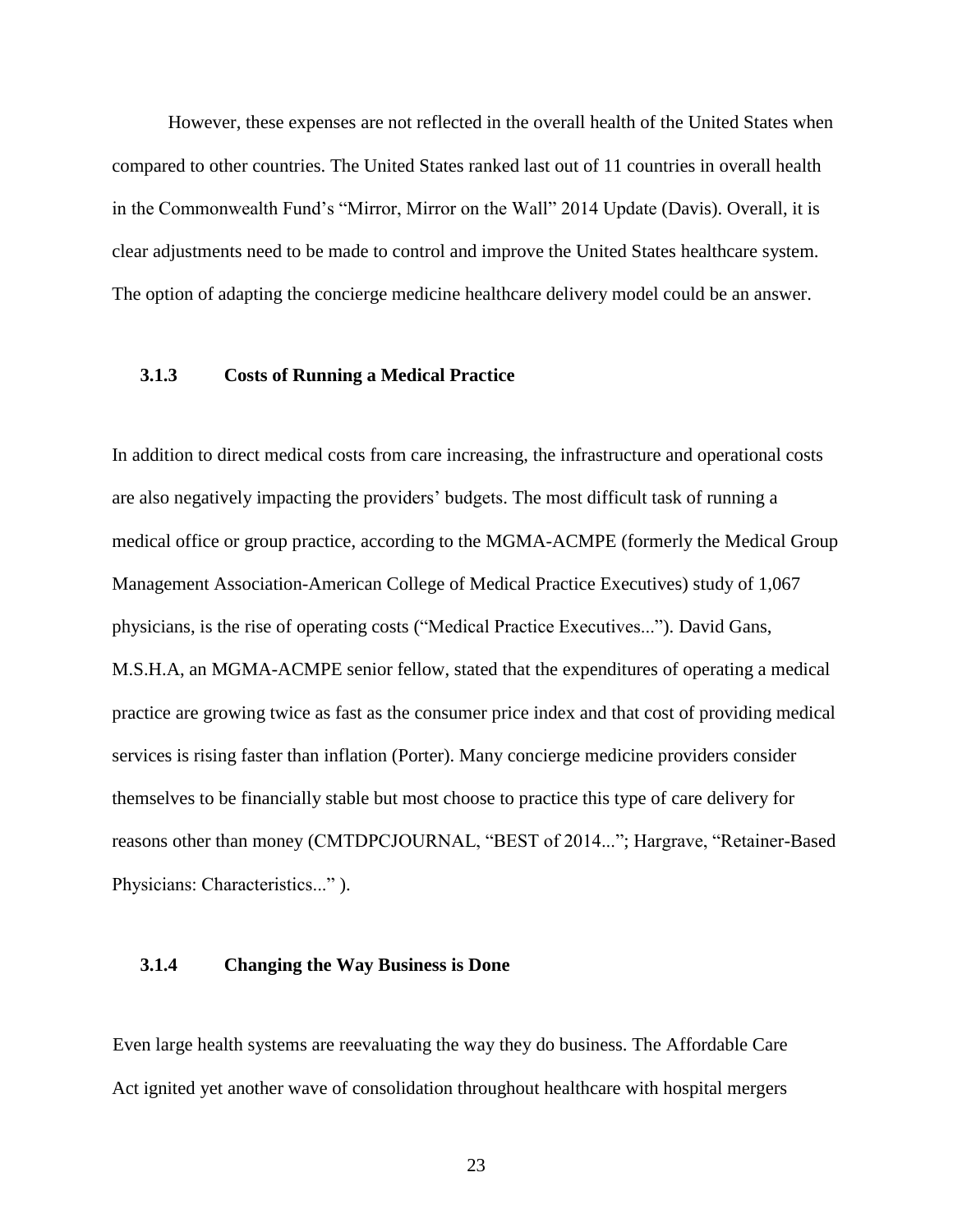doubling between 2009 and 2012 (Lineen). At the end of 2013, the percentage of hospitals in a system is at roughly 62% (Lineen). A lot of these decisions are based on the movement from fee for service to a value and risk-based market. Successful, well-performing organizations are even merging to help with the transition. Geisinger Health System and AtlantiCare's recent affiliation is an example of this (Lineen). If the larger healthcare organizations are bracing for impact then what do we expect of the private physician practices?

#### <span id="page-32-0"></span>**3.1.5 Shortage of Direct Care Providers**

It is generally known that there is currently a shortage of direct patient providers as well as projected in the future. This includes many types of providers including both physicians and nurses. Our already burdened health system needs a reliever or a more attractive outlook in order to prevent a bigger hole from being dug.

For physicians in particular, trends are showing that the shortage will grow even larger in the coming years. According to a Forbes article, by 2020, there will be a shortfall of about 90,000 physicians which encompasses about 10-15% of the current practicing workforce (Hsieh). Within the next five years, 44% percent of physicians between the ages of 60-69 will be retiring (AMA, ""2014 Work/Life Profiles..."). Since there is already a shortage of doctors, we need to ask ourselves the question: how can we stop even more from migrating away out of larger healthcare systems?

It has been said by leaders in the concierge medicine or direct-care market that this style of delivering healthcare is attractive to primary care providers and will solve the shortage of care givers problem (Von Drehle). Explain how easy/difficult it is for providers to move to this type of practice therefore making it ideal for current physicians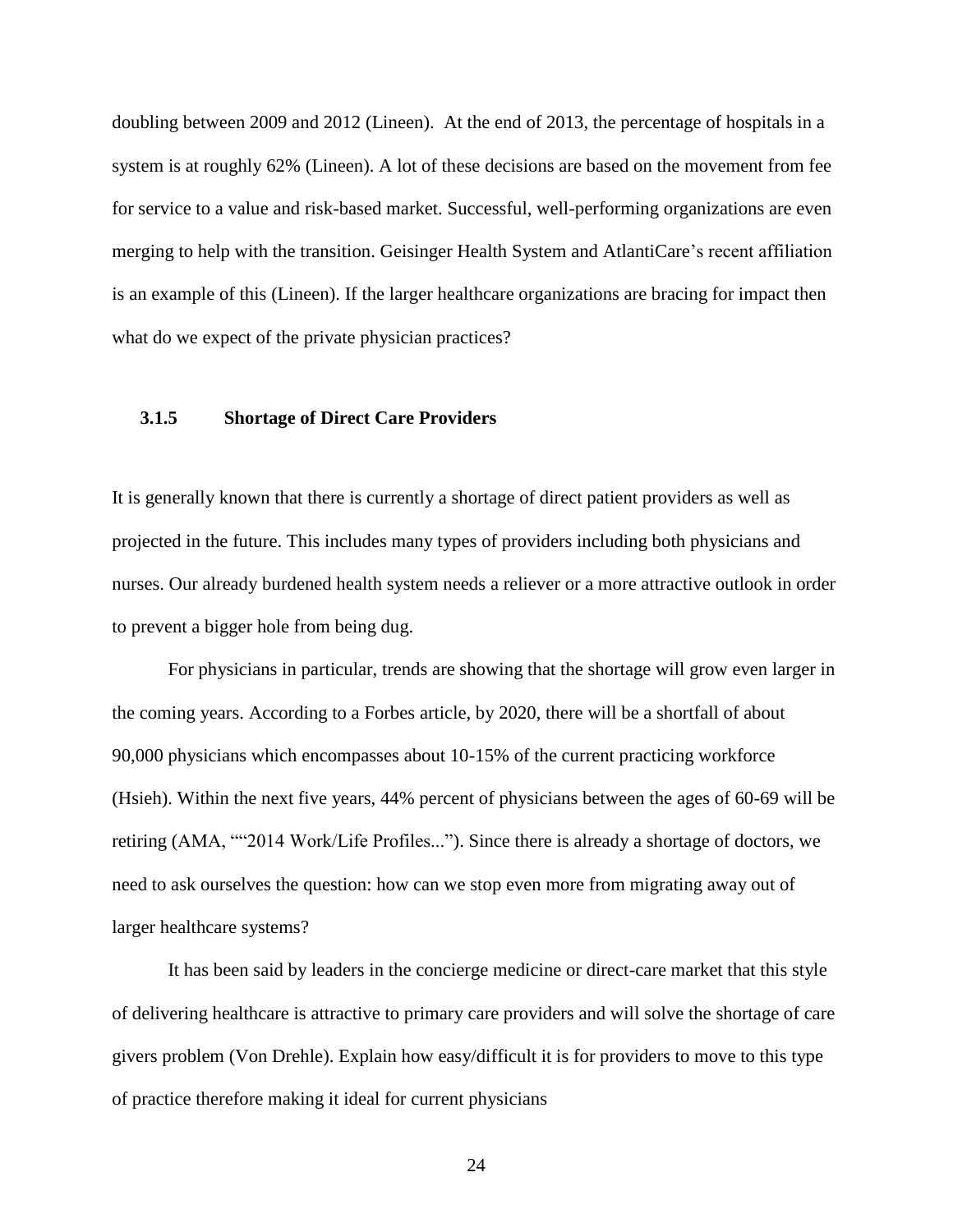# <span id="page-33-0"></span>**3.1.6 Healthcare Consumer Demand**

As a society, we are moving towards a more patient empowered model with responsibilities being placed more on the health consumer than previously. This responsibility and education being required of our patients has also led them to demand more personalized care.

The benefits of a health delivery system that has more targeted, personalized care for patients range with some being financial while others are for social aspects of healthcare delivery. The February 2013 issue of *Health Affairs* cited that the healthcare costs of patients who are the most engaged in their care are 8 to 21 percent less than patients who are considered to be the least engaged in their care (Hibbard).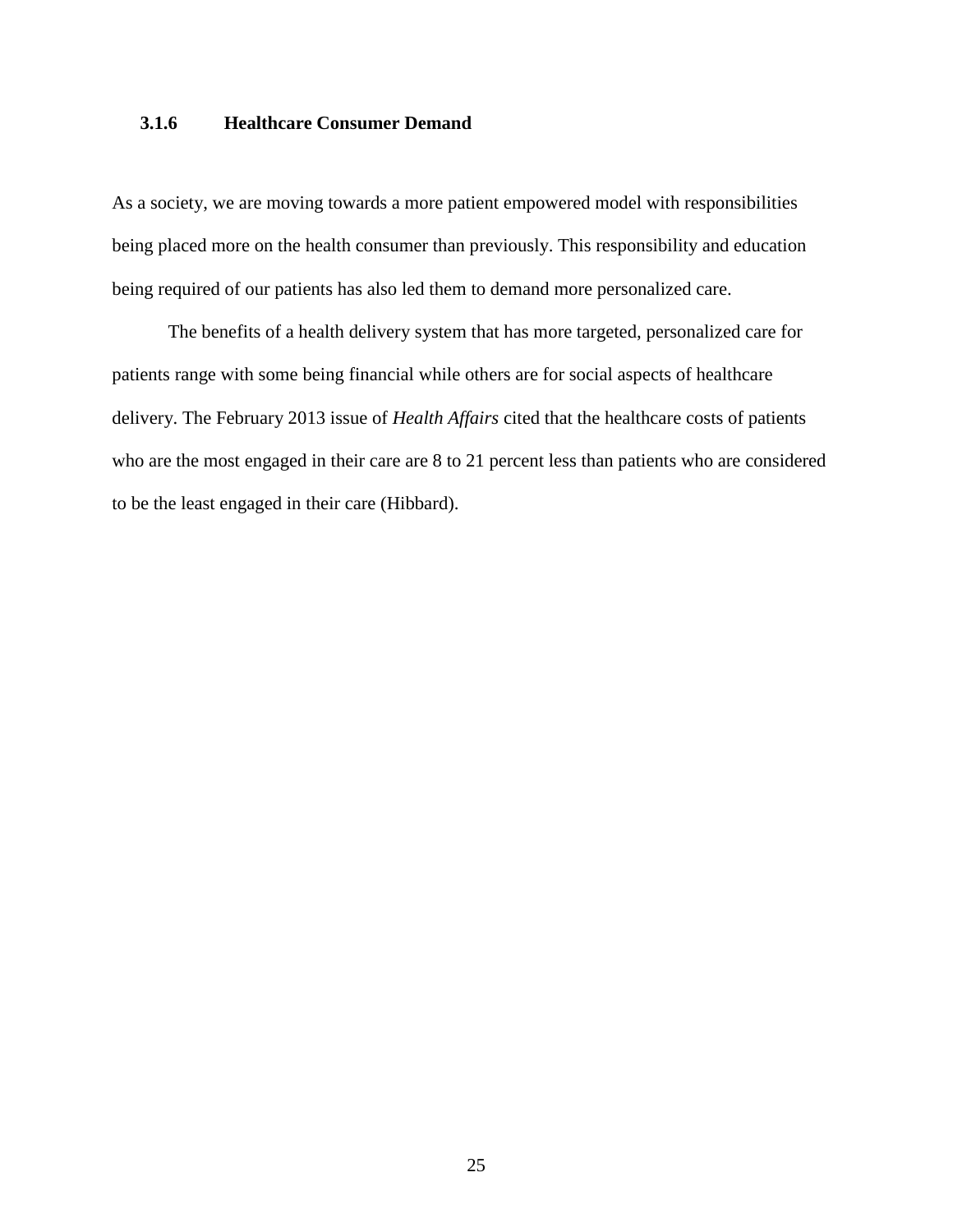#### <span id="page-34-0"></span>**4.0 A SNAPSHOT OF A CONCIERGE MEDICINE PRACTICE**

What does an example of a concierge medicine practice look like? Most of the service variation within practices seems to be the added benefits and perks provided to the consumers. Additionally, the costs differ depending upon the target audience of patients the provider wishes to care for.

# **4.1 THE CENTER FOR INTERNAL MEDICINE**

<span id="page-34-1"></span>Kevin Lutz, MD, FACP, of Denver, Colorado, runs The Center for Internal Medicine whose medical program functions as a retainer medicine practice (Lutz). Dr. Lutz transitioned over to this new model in April 2009 (Console). At that time, he terminated all insurance and agreement contracts he had with his previous clientele (Console; Brown). Most interestingly, Dr. Lutz does not like to use the verbiage "concierge medicine" when discussing his practice but notes that is what the consumer understands most easily (Console).

There is only one physician, according to Dr. Lutz's website, at this practice. Dr. Lutz's patient enrollment has a maximum of 250 patients with the medical focus of the patient being comprehensive, wellness, and preventative based (Lutz). In order to obtain more information regarding enrollment, the consumer must contact the practice to see if slots are available or if Dr.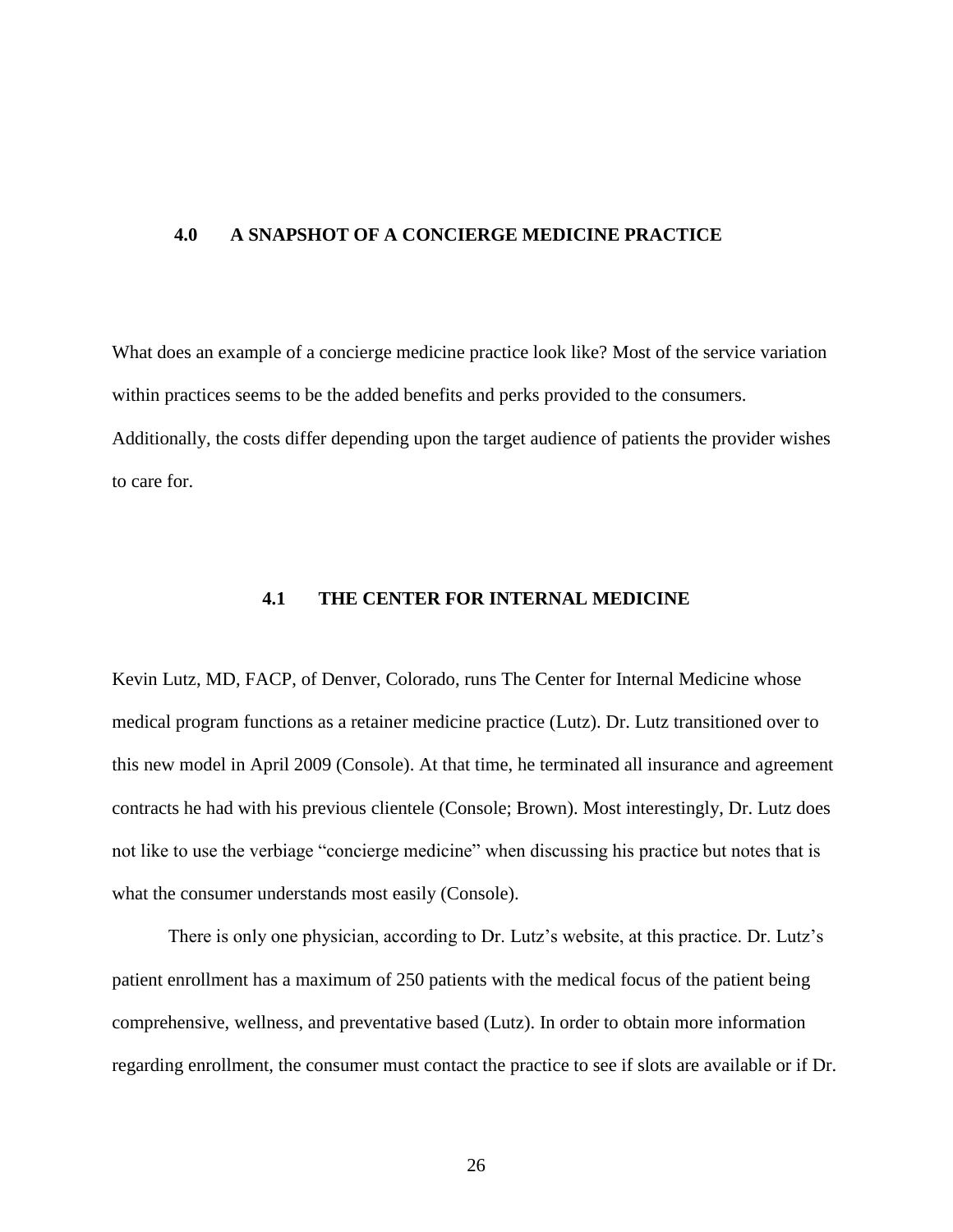Lutz is at capacity. When Dr. Lutz implemented this new model of practicing medicine, the number of patients was capped at 500 (Brown).

#### <span id="page-35-0"></span>**4.1.1 Service and Fees**

Dr. Lutz's services, according to his website, are "routine appointments, yearly physical exams, tests performed in the office, vaccinations", and the care he provides at Presbyterian/St. Luke's Hospital. The services at The Center for Internal Medicine office are provided by both him and his staff (Lutz).

The annual fee for The Center for Internal Medicine, which can be paid monthly, quarterly, or annually, is \$3,000 per person with 20% off any additional adult family members (Lutz). No fees are charged for family members who are between the ages of 16 and 21 (Lutz). This annual retainer fee might be able to be paid using a patient's Health Savings Account (HSA) or Flexible Spending Account (FSA). The physician-patient relationship can be terminated at any time and prorated refund will be returned to consumers who have paid their annual fee in full (Lutz). When Dr. Lutz went live with this retainer model, he was only charging \$2,500 for the annual membership fee (Brown).

As with most retainer-based practices, Dr. Lutz's program strongly encourage consumers to maintain their existing health insurance coverage for hospitalizations, prescriptions, laboratory tests, and other services that are not provided by their annual program fee (Lutz).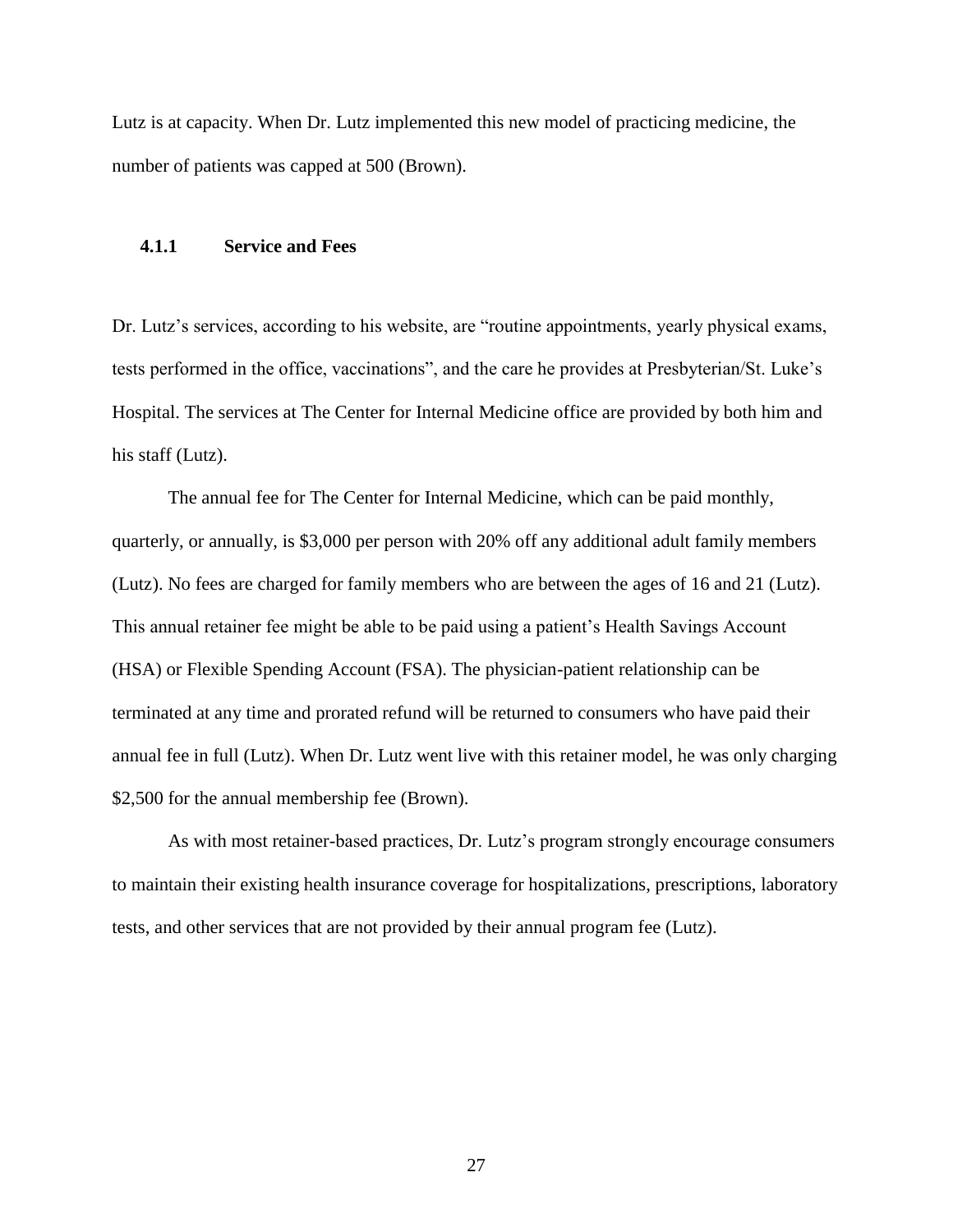# <span id="page-36-0"></span>**4.1.2 Patient Feedback**

According to Dr. Lutz's reviews on vitals.com, he has a three of out four stars for an overall rating from 12 responders (Vitals.com, "Kevin T Lutz, FACP, MD"). A direct quote from a patient who published their comment on June 29, 2009 stated the following:

"I signed up for Dr. Lutz's concierge practice and have never had medical care like this before. I can get in for an appointment when I want one without any hassle. The appointments are much longer than my previous doctor and much more in depth, too. Dr. Lutz has figured out how to give his patients what we need – TIME"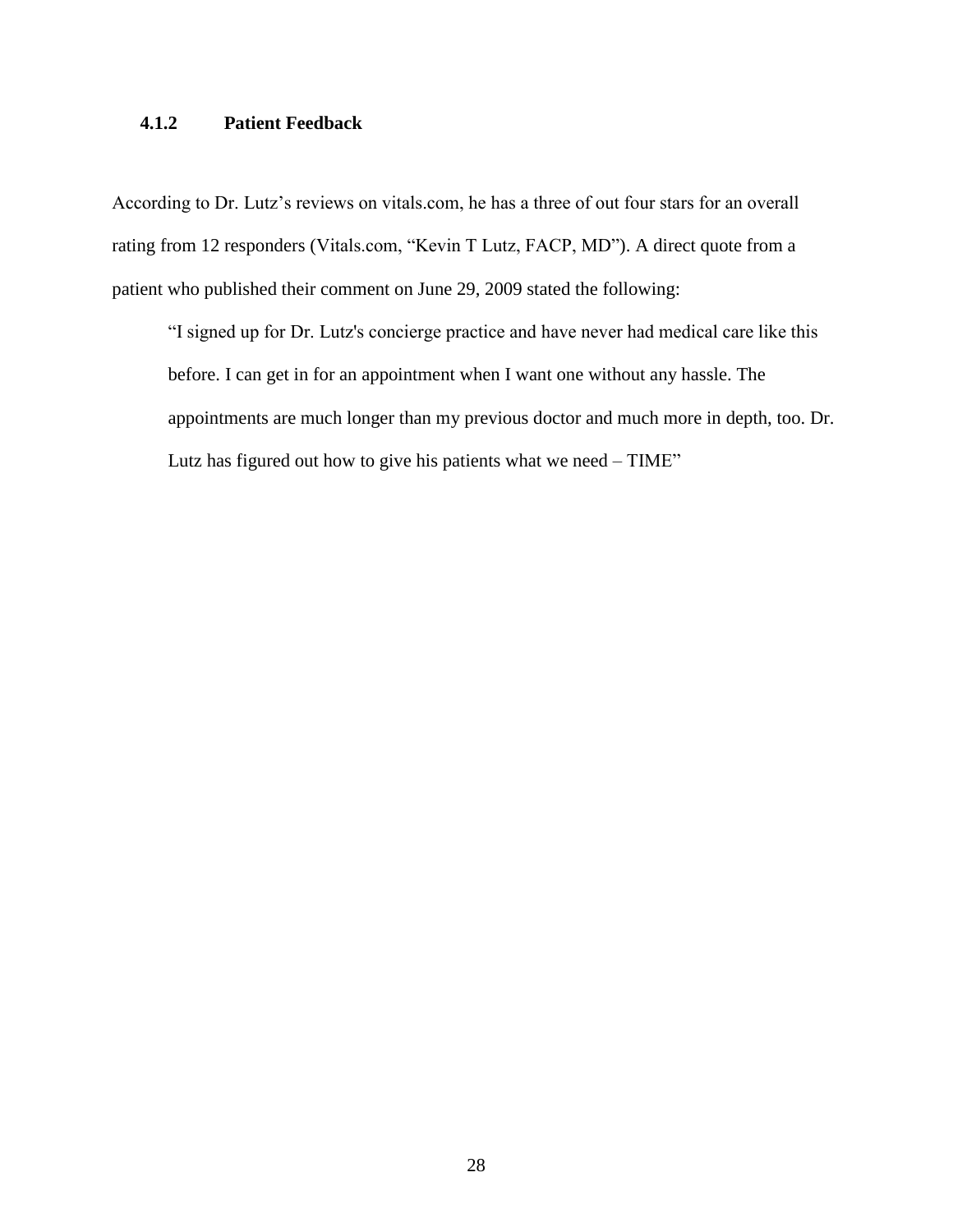# <span id="page-37-0"></span>**5.0 RECOMMENDED METHODS FOR INCORPORATION**

Now having an understanding of concierge medicine and what benefits it can bring, what can healthcare systems do to incorporate this method of care delivery into their processes?

In order to discuss the potential methods of incorporation, there must first be an acknowledgement of the limitations. The setting on which these ideas that are being discussed below can be implemented are in service lines in which care is provided on an outpatient basis. The type of medicine practiced by the physician is not much of a limiting factor but these suggestions would be more beneficial for primary care providers such as internists, family medicine physicians, or pediatricians, but other specialties have been successful such as dermatologists.

 By incorporating concierge medicine into healthcare organizations, physicians will be happier at work, patient-centered care will be available to the consumer, and organizations can combat healthcare sector hurdles while retaining providers.

To be targeted in the method of incorporation, the recommendations below are split into two main ideas for healthcare systems: new service lines and adjustments to current provider practice models.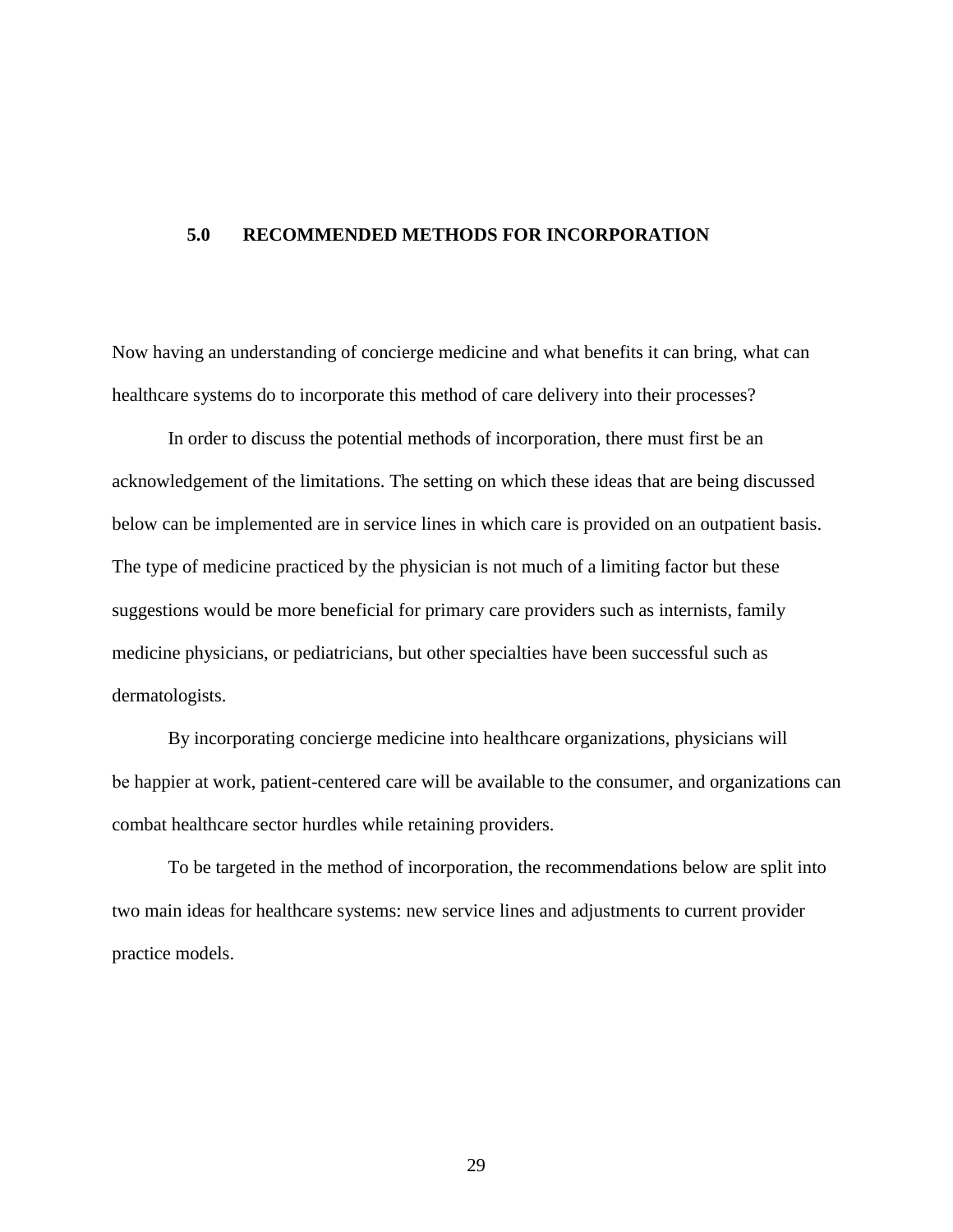# **5.1 NEW SERVICE LINES**

<span id="page-38-0"></span>One method to incorporating concierge medicine into a health system is by creating new service lines to accommodate a new method of delivering care. These new service lines could expand the current methods of delivery by creating a unique, exclusive pathway for patients in need of specialized services or primary care. This would provide greater access, more timely care, and additional perks and benefits to the consumers. These pathways are described below.

## <span id="page-38-1"></span>**5.1.1 New Specialist Service Lines**

Many specialties are represented within large healthcare systems. Each organization has unique operations and management for each of those specialties and all service lines extending from the business. In order for a concierge medicine-type practice to work within a larger system, a new service line would need to be created in one of those specialties.

Using pediatrics as an example, a children's hospital could have a portion of their pediatric physicians dedicated solely to this new business line. A separate location could be built and designed to accommodate a specific clientele who would want to pay for more on-demand access to physicians. This business could be cash-only and insurances would not be accepted to pay for any of the services or for the retainer fees in order to not violate any reimbursement laws. However, the pediatricians would still have admitting privileges to their employed hospital in case of situations that needed to be escalated. This method would allow all aspects of concierge medicine to be incorporated into this system.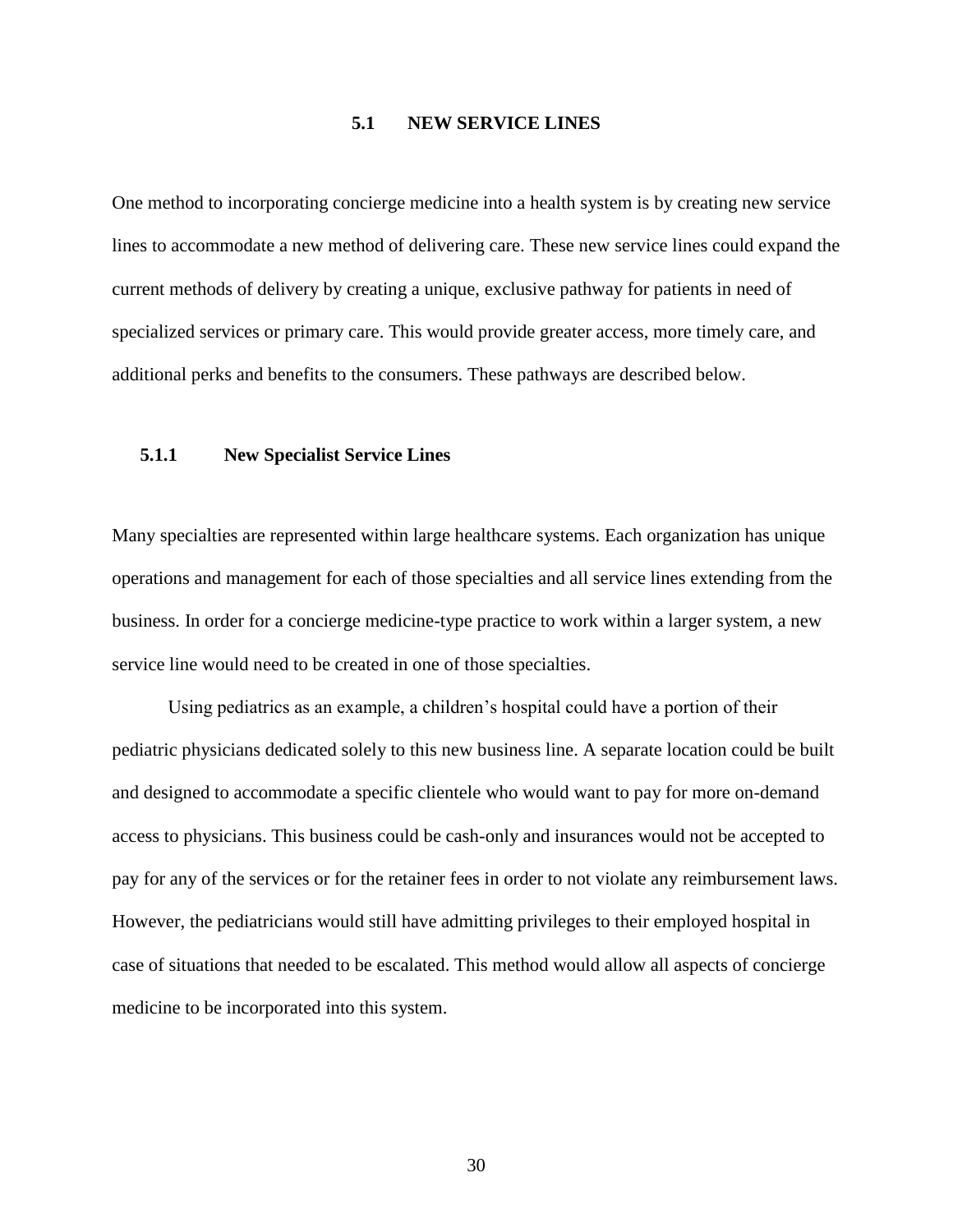# <span id="page-39-0"></span>**5.1.2 "Pocket of Providers"**

In essence, the idea of "Pockets of Providers" is the same as creating a new specialist line of business except with primary care physicians in particular. Depending how the business line is developed from a financial perspective, it could be considered a new line of business or just an adaption to the current provider practice model. Further detail is explained below regarding adjusting or modifying current delivery care models.

### <span id="page-39-1"></span>**5.2 ADJUSTMENTS TO CURRENT PROVIDER PRACTICE MODELS**

The majority of the physicians who practice for healthcare systems are seemingly guided by their encompassing entity in how to operate. It is understandable that giving full reign to these physicians is not the best interest of either party but giving some freedom to the providers would encourage retention and generate employment interest.

More specifically, the latitude that could be given to physicians deals with adjustments to their current healthcare practice models. Examples of this include limiting the number of patients on the individual physicians' rosters, flexibility with their schedules, or a modified implementation of the direct-care model.

At first these suggestions might sound alarming. However, since the current health system in the United States is moving from one of quantity to one of quality, patient-centered forms of delivery need serious consideration. Properly managing these suggested adjustments will allow for physicians to provide higher value care without major fallouts.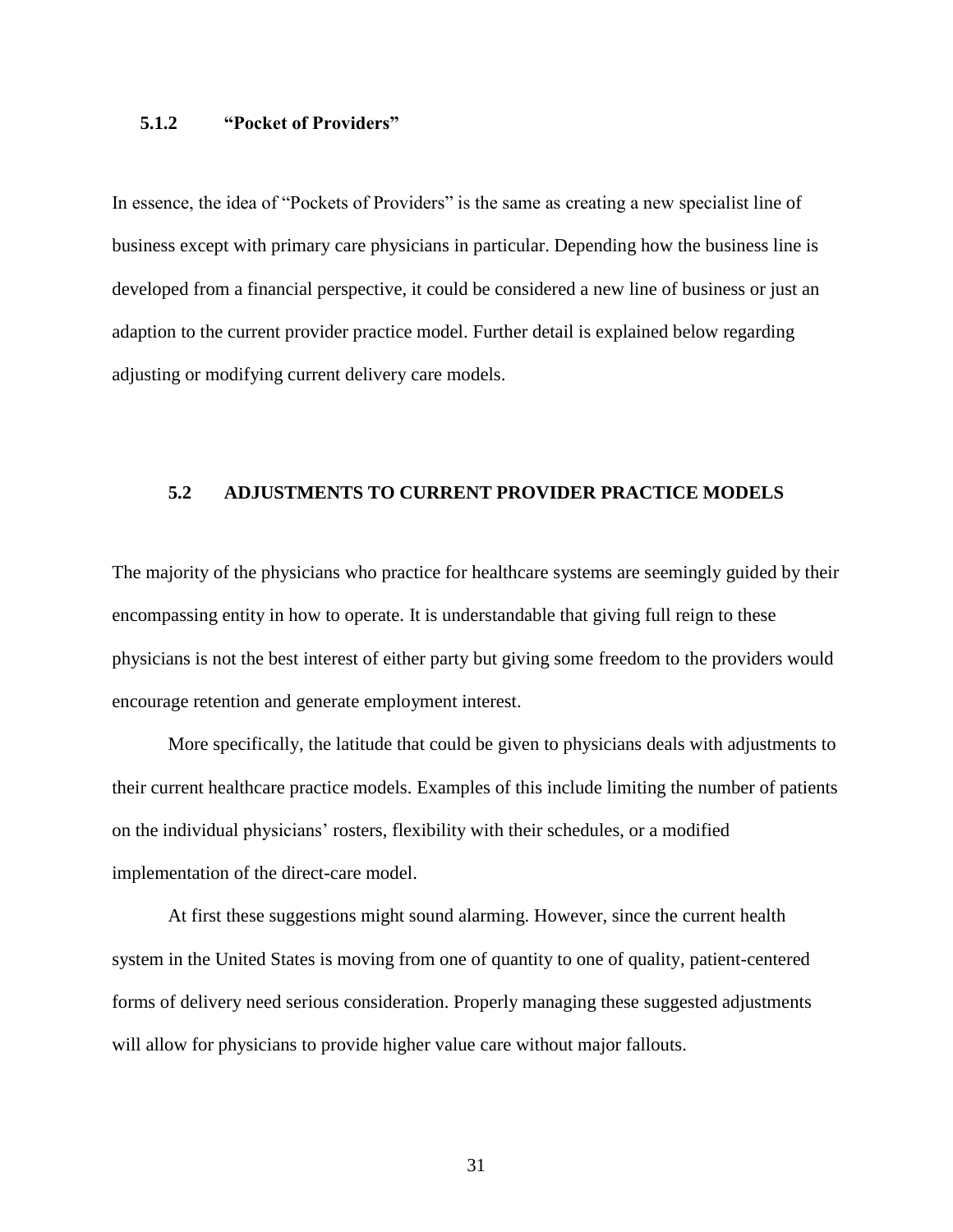The below options could potentially alleviate some of the negativity from providers surrounding their current practicing methods while providing greater access, more timely care, and additional perks and benefits to the patients.

#### <span id="page-40-0"></span>**5.2.1 Limit Number of Patients**

The idea of limiting the number of patients a physician manages sounds to be in direct contradiction with the benefit of greater access. Fortunately, if completed properly, the benefits overcome the perceived shortcomings by encouraging more medical school graduates to choose this career path in primary care, as one example (Reid). Also, having type of care delivery can attract other physicians to want to work for that organization, therefore increasing the overall patient capacity.

The methods in which the select number of patients is incorporated into the practice allows for more overall providers to join the marketplace as well. This, in turn, allows for more patients to find a primary care provider. Additionally, if the healthcare organization chooses the hybrid model of concierge medicine, then this factor will not be as much of an issue. It is possible to maintain the two distinct business models therefore allowing for the overall size of the patient population to remain the same (Williams).

#### <span id="page-40-1"></span>**5.2.2 Flexibility with Schedules**

The current demand on the physicians is almost humanly unreasonable. Physicians seem to be driven by schedules and templates predetermined to fit a maximum amount a patients in a week while attempting to allow for some educational, managerial, and research-time to complete their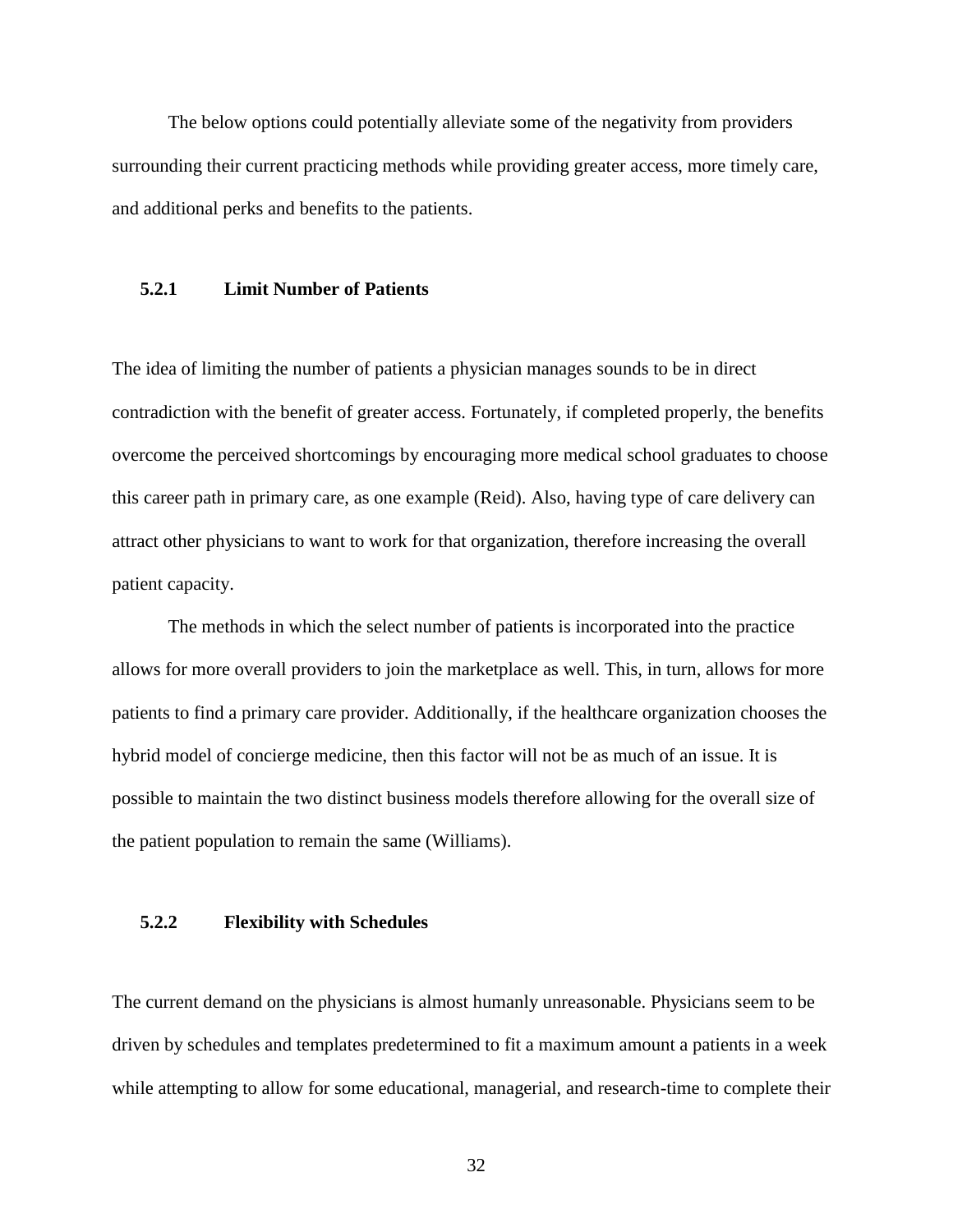duties. One cannot forget the amount of law-required paperwork that needs to be completed for all patients that are seen. This is obviously negatively affecting physicians' well-being. A RAND study from 2011 discovered that almost half of the physicians who responded to the survey found their jobs to be "extremely stressful" (Friedberg).

Until relief is given, maybe by allowing nursing staff to perform more duties for example, physicians will be required to continue that work. As mentioned earlier, the majority of physicians practice between 40 and 60 hours a week (AMA, ""2014 Work/Life Profiles..."). In order to help them, organizations can either limit their number of work hours for physicians or allow them to be more flexible with their current schedules.

#### <span id="page-41-0"></span>**5.2.3 Modified Adoption of a Concierge Model**

Due to the current layout or reporting structure of primary care physicians, it might be impossible for an organization to adopt a full-scale model of concierge medicine delivery for every physician. However, by allowing physicians options to adopt a smaller implementation, the hybrid direct-care model of concierge medicine for example, it would keep the roster of patients higher but some benefits from this model will shine through. This would enable the physicians to have smaller portion of patients who function under concierge medicine.

This is already occurring in many areas of the country throughout the United States. More specifically, some providers are still practicing under the traditional model, some are fullscale concierge medicine, and some are utilizing the hybrid model all while being employed by the same organization. An example of this is successfully happening in a large medical group in Houston, TX (Williams) as well as within the University of California San Diego Health System for primary care ("UC San Diego Health System.").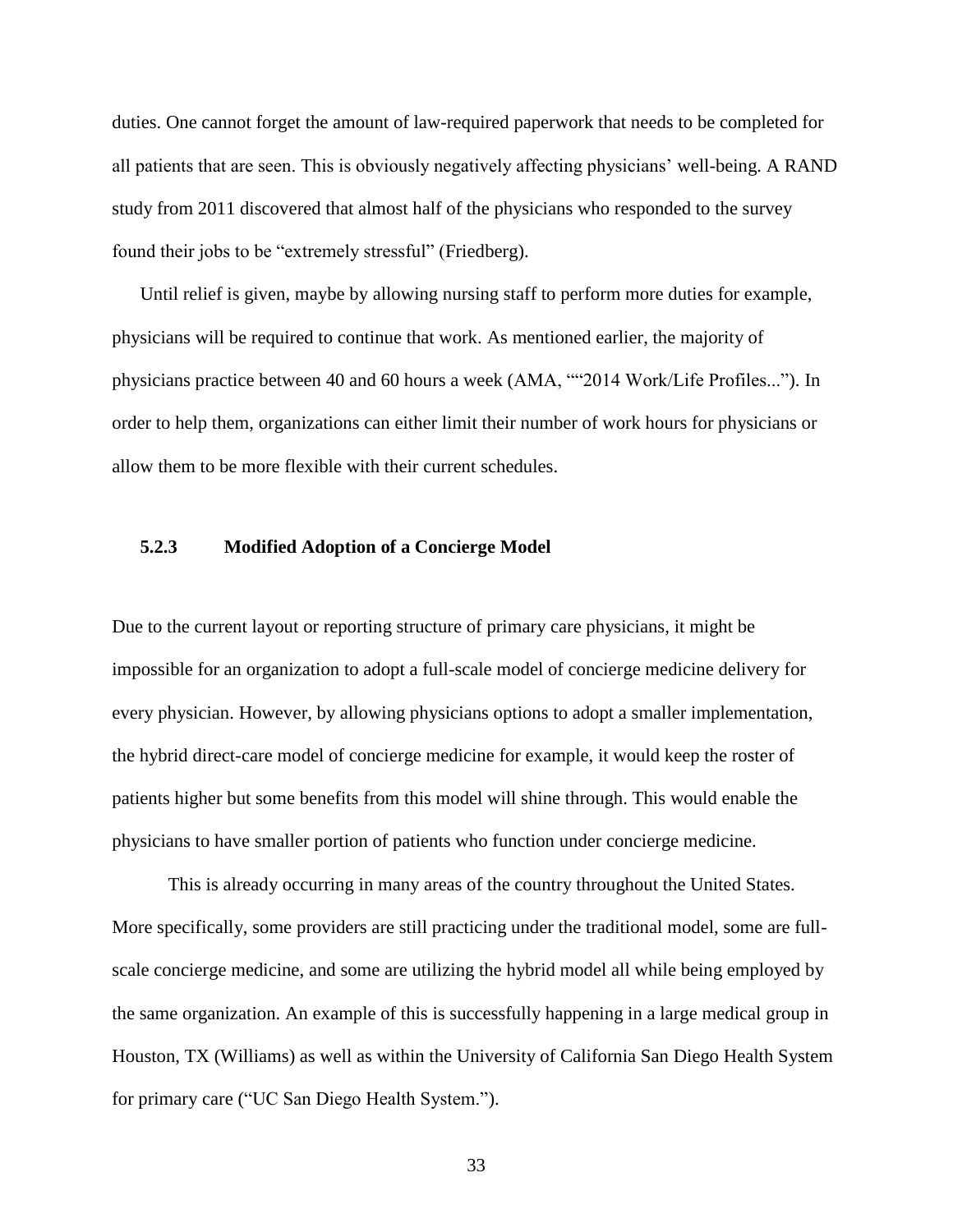# <span id="page-42-0"></span>**6.0 CONCLUSIONS AND POTENTIAL RESEARCH**

It is clear that the healthcare sector needs to have an overhaul in multiple areas.

Another aspect that needs to be researched and considered is the idea of small healthcare providers or direct-care specific physician groups partnering with larger institutions to providing concierge medicine style of care delivery on their behalf. This model could be a joint venture with a limited number of years per a contract. The smaller organization would pay a fee, as laid out per the contract, to order to gain access to a set list of patients wanting this on-demand service. This "partner" organization would then follow certain specific, detailed guidelines to maintain its relationship with the larger healthcare entity.

Creating another example, using UPMC in Pittsburgh, PA, UPMC would own the concierge medicine service line (name, branding/marketing, etc.) while specified, contracted primary care physician practices would manage the day-to-day operational aspects in line with UPMC designated outlines. This would enable the primary care physicians to remain their own, individually functioning practice while reaping the benefits of being part of UPMC. Meanwhile, a certain amount of money would flow back into the UPMC system thus benefitting and enabling all parties involved. The primary care physician practice's overall financial success would be self-driven through their own determined amount of patients managed within their practice.

Something similar is already occurring within the healthcare market in the United States. The Advisory Board Company cited an example related to this in which the North Shore Medical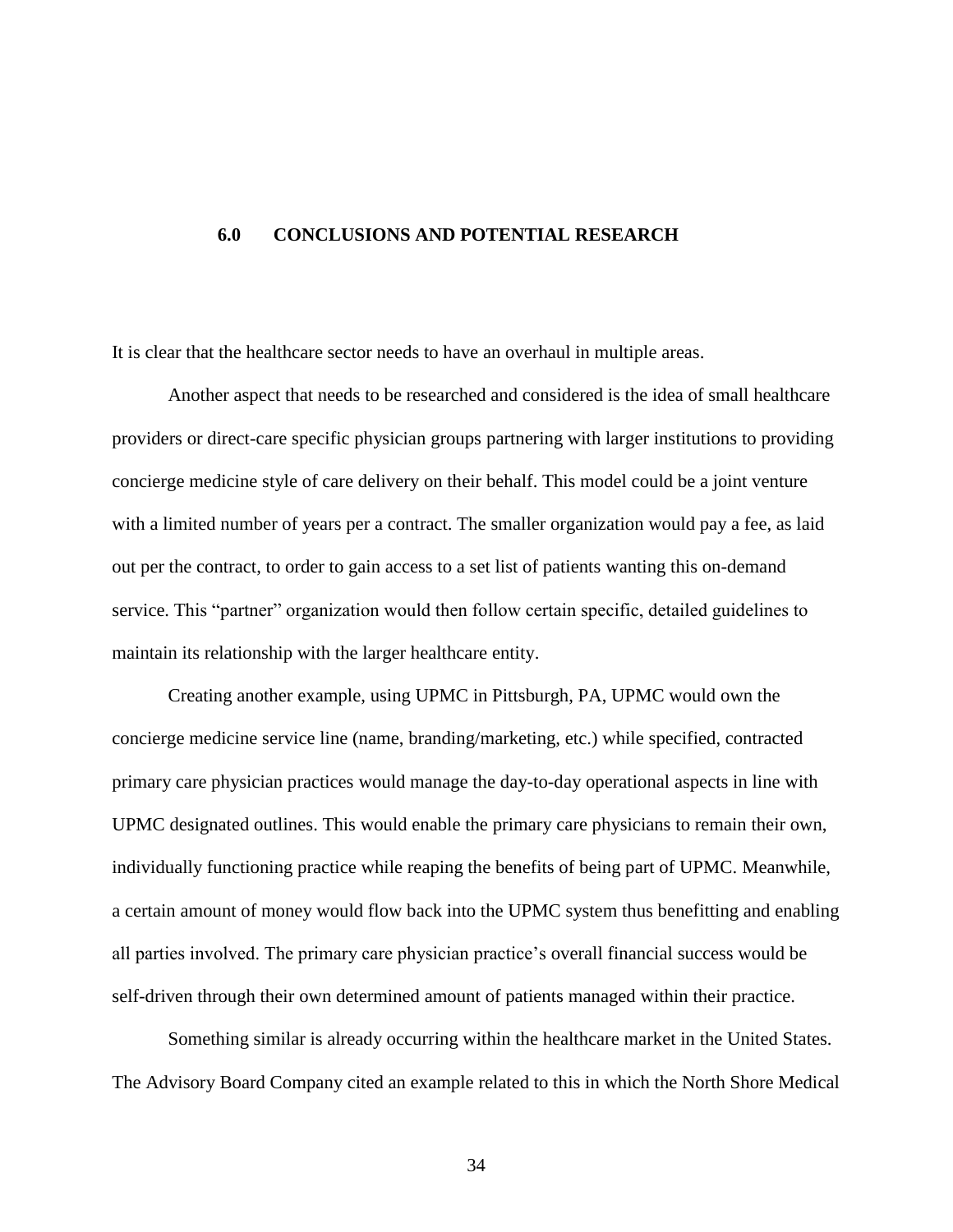Group (part of Partners HealthCare) has been collaborating with MDVIP physicians in offering an option of concierge medicine to their patients (Lazerow).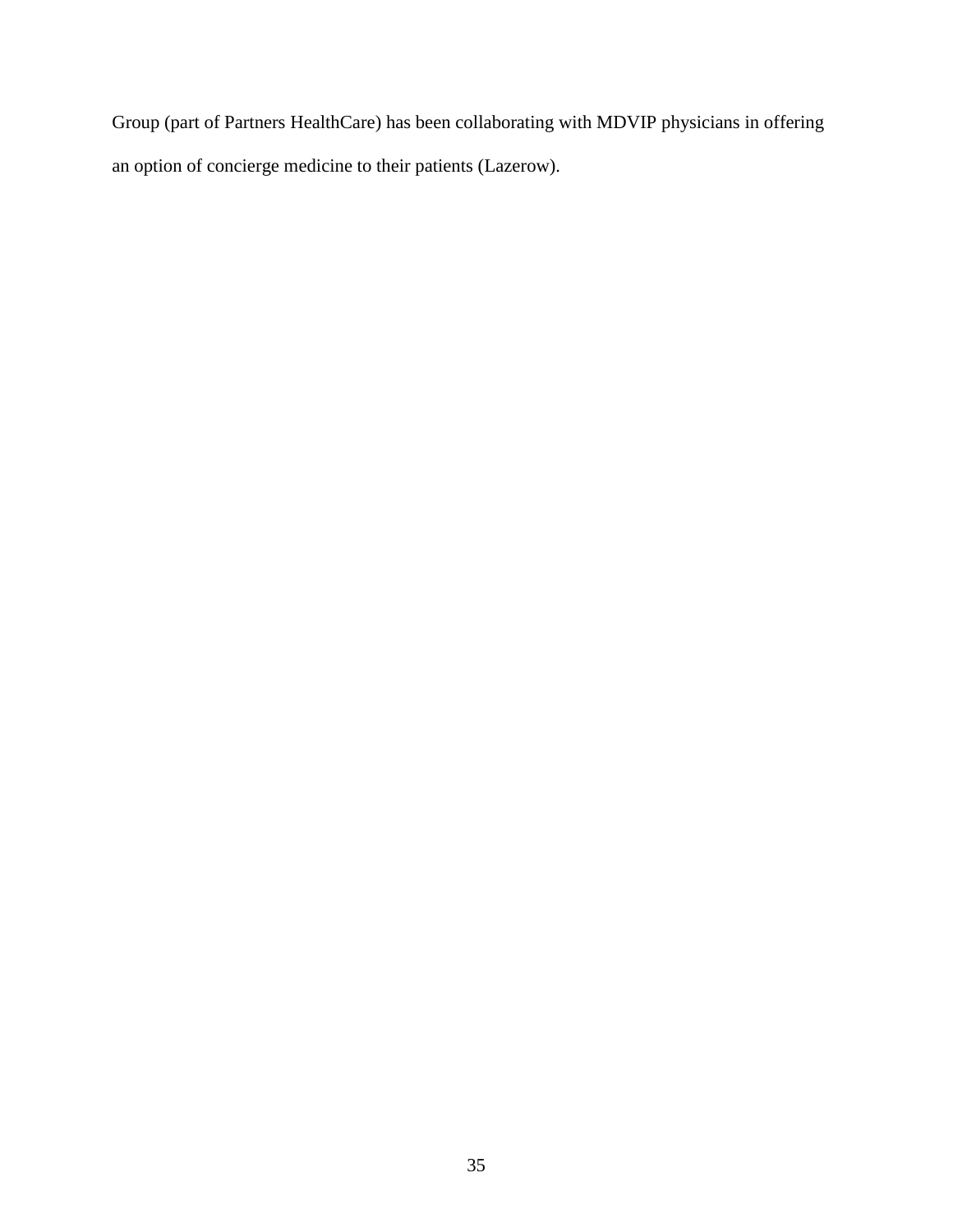# **APPENDIX: FIGURES**

<span id="page-44-0"></span>

Physicians: Characteristics..." ; O'Brien; "Concierge Care Characteristics..."

<span id="page-44-1"></span>This chart depicts the increase of participating physicians in concierge medicine over the last decade.

# **Figure 1: Increase of Participating Physicians**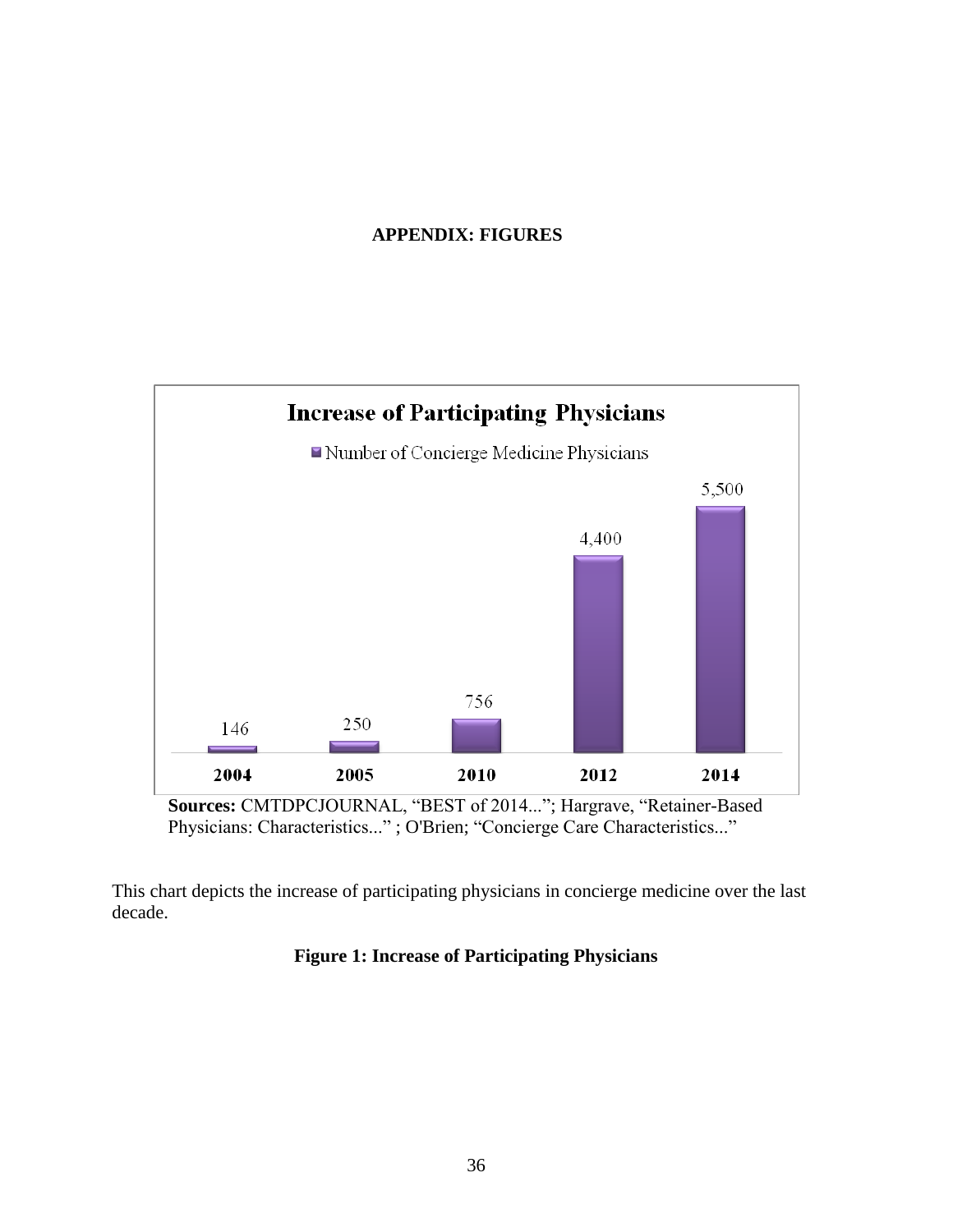

**Source:** Hargrave, "Retainer-Based Physicians: Characteristics..."

<span id="page-45-1"></span>This map depicts the number of participating concierge medicine providers across the United States in October 2009. This information is based on the analysis by NORC of the 756 retainerbased physicians they identified.

# <span id="page-45-0"></span>**Figure 2: Distribution of Concierge Providers**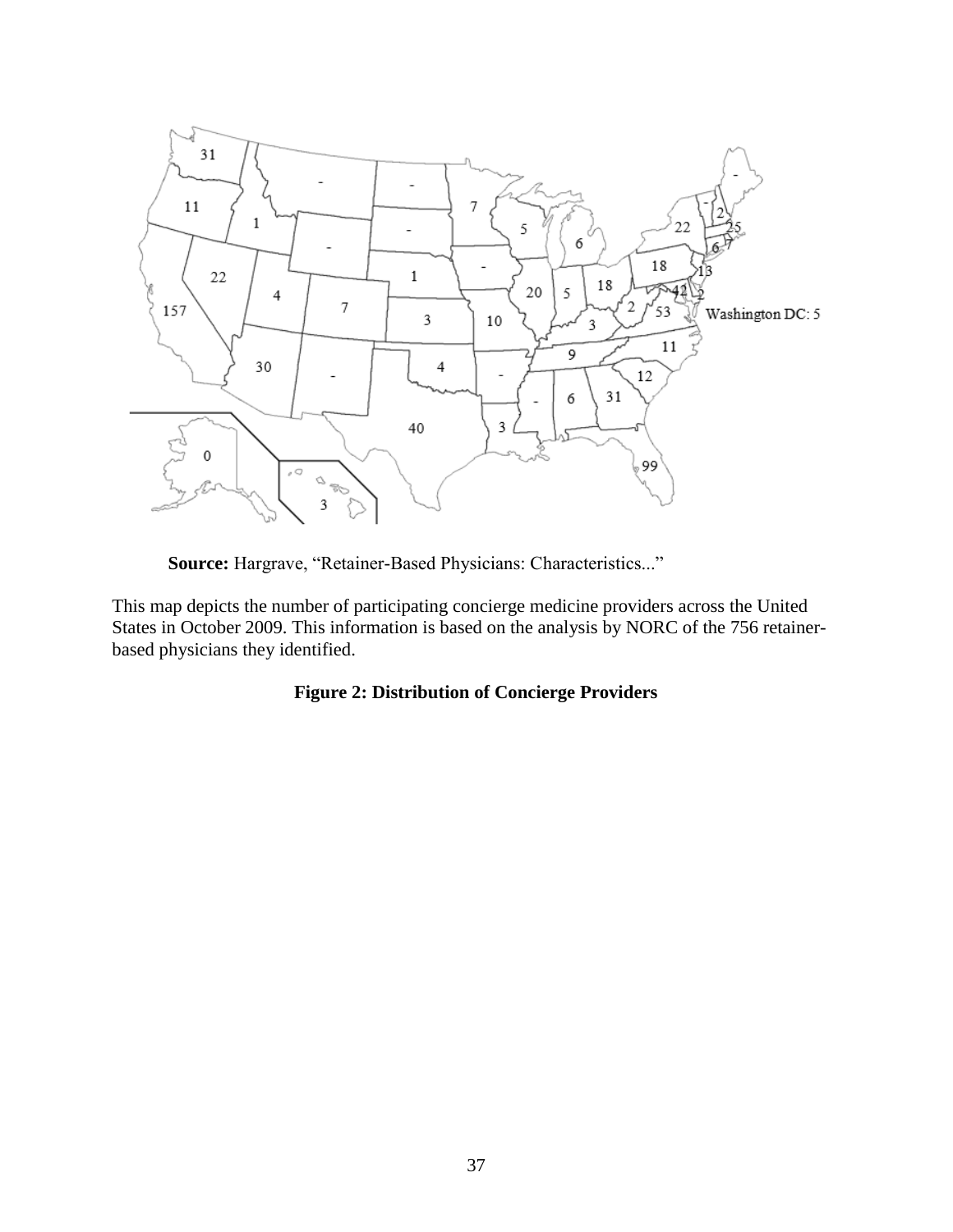| <b>Medical Specialty</b> | <b>Concierge/Retainer</b><br><b>Physicians Identified</b> | <b>Percentage of Overall</b><br><b>Physicians Within</b><br><b>Specialties</b> |
|--------------------------|-----------------------------------------------------------|--------------------------------------------------------------------------------|
| Cardiology               |                                                           | Less than 1%                                                                   |
| Endocrinology            | 2                                                         | 1%                                                                             |
| <b>Family Medicine</b>   | 70                                                        | 21%                                                                            |
| <b>General Practice</b>  |                                                           | Less than 1%                                                                   |
| <b>Internal Medicine</b> | 255                                                       | 77%                                                                            |
| N/A                      | 423                                                       |                                                                                |
| Nephrology               |                                                           | Less than 1%                                                                   |
| OB/GYN                   |                                                           | Less than 1%                                                                   |
| Pediatrics               | $\overline{2}$                                            | 1%                                                                             |
| <b>Total Overall</b>     | 756                                                       |                                                                                |

# **Table 1: Retainer Physicians by Specialty**

**Source:** Hargrave, "Retainer-Based Physicians: Characteristics..."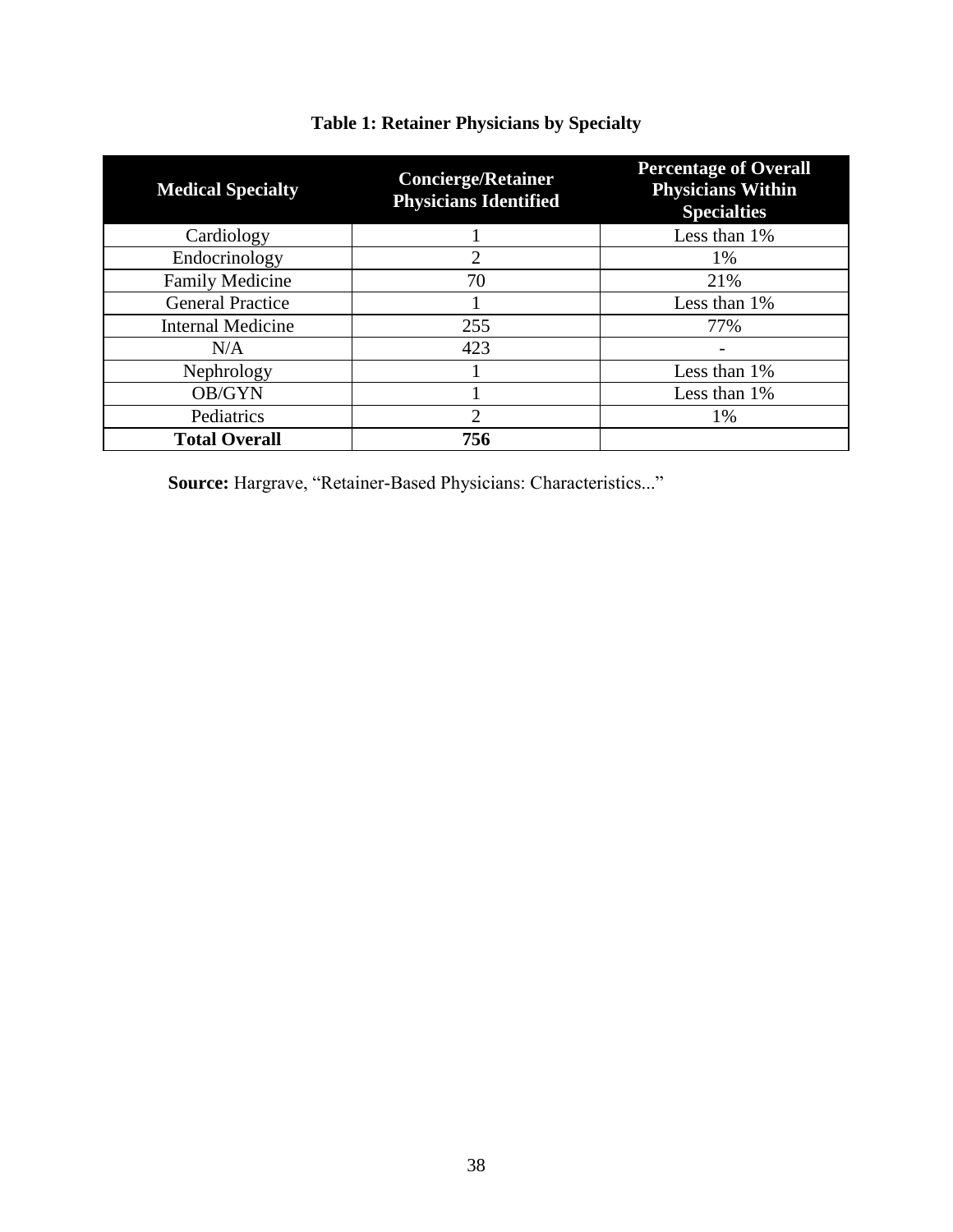

<span id="page-47-0"></span>Source: AMA Wire®, "AMA Wire®: How Many Hours..."

**Figure 3: Distribution of Physician Work Hours**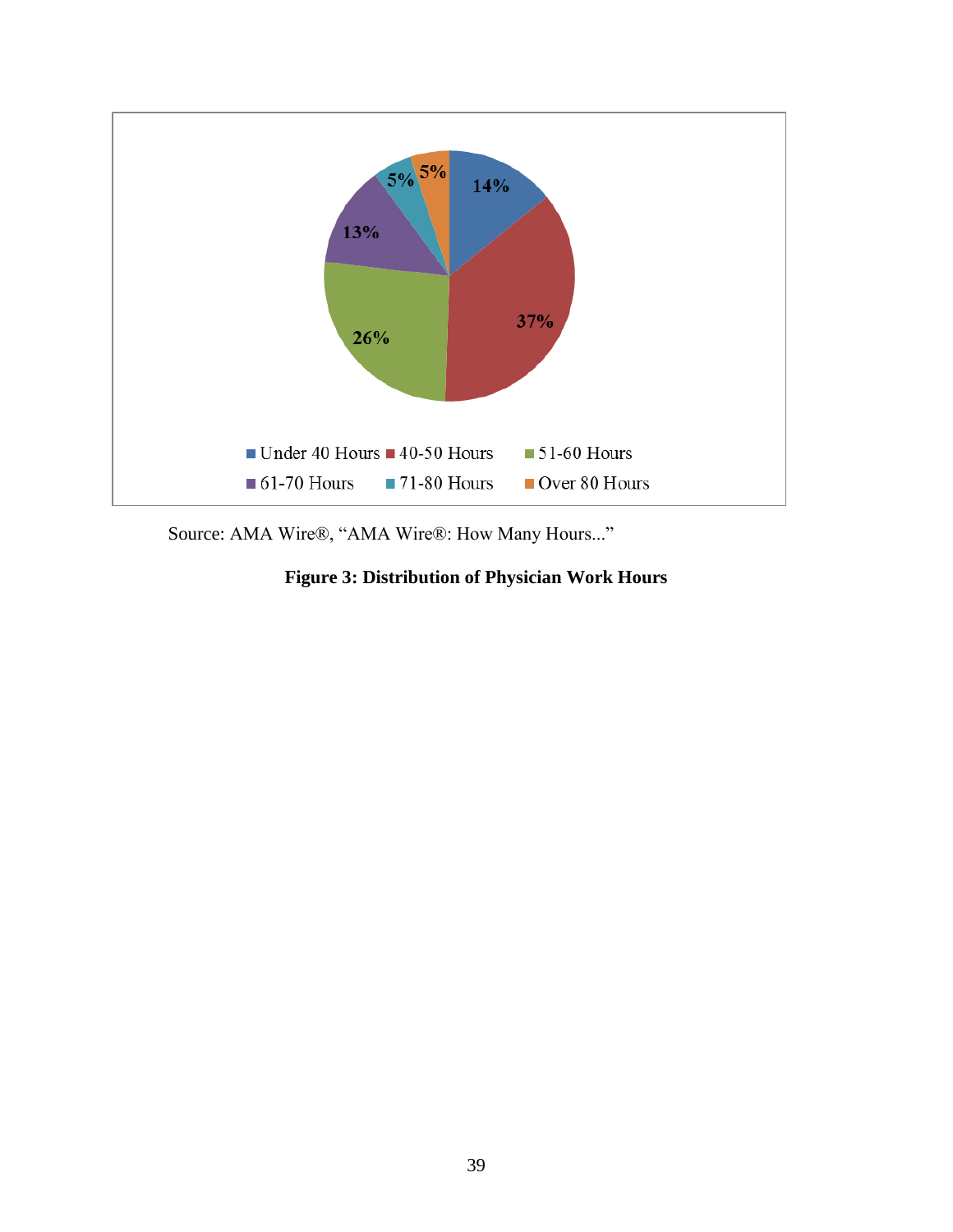# **BIBLOGRAPHY**

- <span id="page-48-0"></span>"AMA Wire®: How Many Hours Are in the Average Physician Workweek?" AMA Wire®. AMA Wire®, 6 Jan. 2015. Web. 05 Apr. 2015. <http://www.ama-assn.org/ama/pub/amawire/ama-wire/post/many-hours-average-physician-workweek>.
- "A SURVEY OF AMERICA'S PHYSICIANS: PRACTICE PATTERNS AND PERSPECTIVES." The Physicians Foundation (2012): 1-128. Sept. 2012. Web. 5 Apr. 2015. <http://www.physiciansfoundation.org/uploads/default/Physicians\_Foundation\_2012\_Bienni al\_Survey.pdf>.
- Brown, Jennifer. ""Boutique" Care Just What Some Doctors Ordered." The Denver Post. The Denver Post, 18 Mar. 2009. Web. 05 Apr. 2015. <http://www.denverpost.com/breakingnews/ci\_11936690>.
- CMTDPCJOURNAL. "BEST of 2014: CMTs Top 25 of the Best Infographics about Concierge Medicine." Concierge Medicine Today. Concierge Medicine Today, 03 Dec. 2014. Web. 05 Apr. 2015. <http://conciergemedicinetoday.org/2014/12/03/best-of-2014-cmts-top-25-of-thebest-infographics-about-concierge-medicine/>.
- CMTDPCJOURNAL. "Three Year Analysis of Concierge Medicine Shows Encouraging Signs For Boosting Primary Care Medicine In U.S." Three Year Analysis of Concierge Medicine Shows Encouraging Signs For Boosting Primary Care Medicine In U.S. Concierge Medicine Today, 07 Jan. 2013. Web. 05 Apr. 2015.
- "Concierge Care Characteristics and Considerations for Medicare." Report to Congressional Committees. United States Government Accountability Office, Aug. 2005. Web. 5 Apr. 2015. <http://www.gao.gov/new.items/d05929.pdf>.
- "Concierge Medicine Today Releases Top 25 Best Cities to Work in...."PRWeb. PRWeb, 12 Sept. 2013. Web. 05 Apr. 2015. <http://www.prweb.com/releases/2013/9/prweb11104292.htm>.
- Console, Richard. "Cash-Only Healthcare: Is There a Concierge in the House?" Personal Injury Attorneys. Personal Injury Attorneys, 16 July 2013. Web. 05 Apr. 2015. <http://www.premierpersonalinjuryattorneys.com/cash-only-healthcare-is-there-a-conciergein-the-house/>.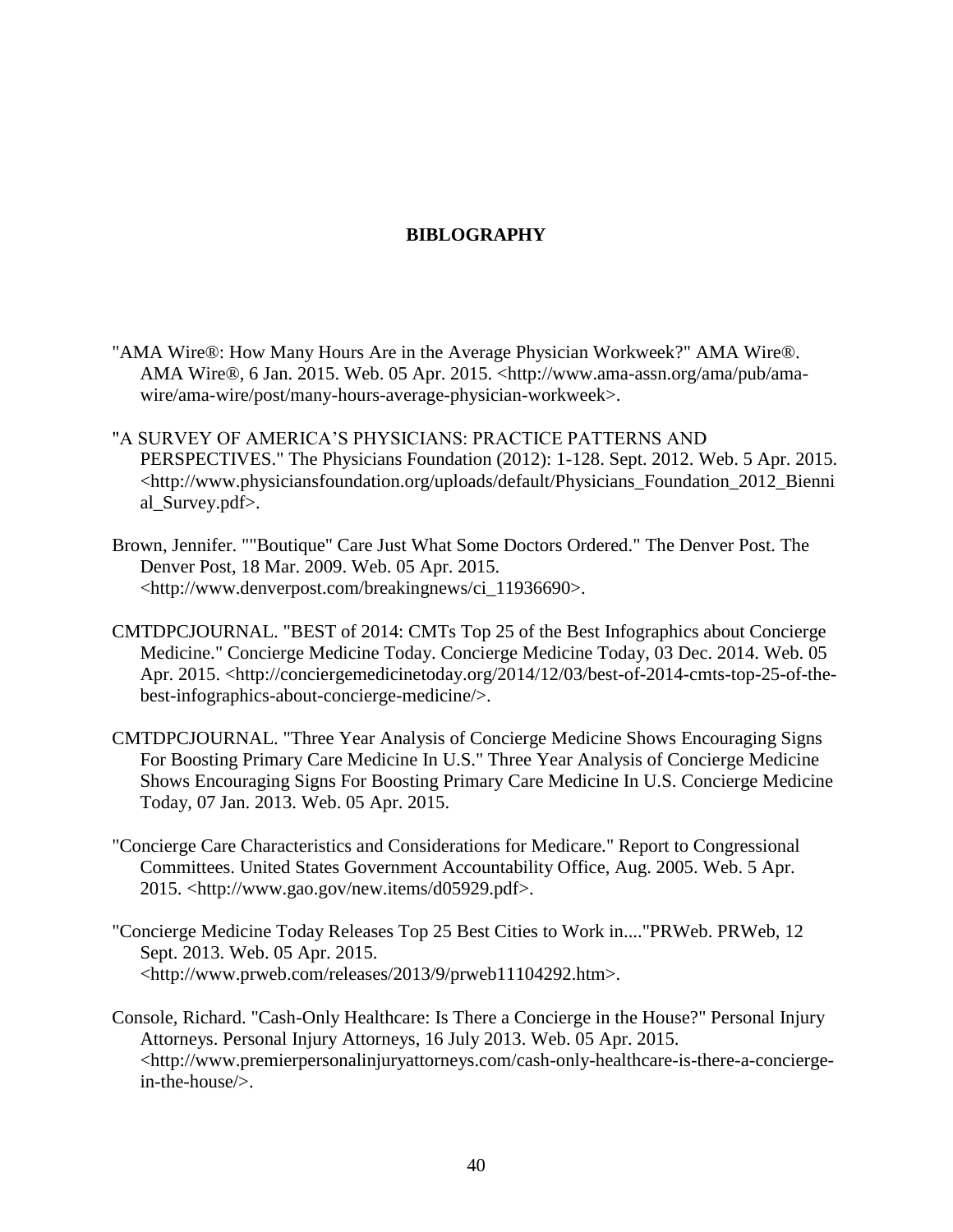- Davis, Karen, Kristof Stremikis, David Squires, and Cathy Schoen. "Mirror, Mirror on the Wall, 2014 Update: How the U.S. Health Care System Compares Internationally." The Commonwealth Fund. The Commonwealth Fund, 16 June 2014. Web. 05 Apr. 2015. <http://www.commonwealthfund.org/publications/fund-reports/2014/jun/mirror-mirror>.
- "Frequently Asked Questions." MDVIP. MDVIP, 2015. Web. 05 Apr. 2015. <http://www.mdvip.com/frequently-asked-questions>.
- Friedberg, Mark W., Peggy G. Chen, Kristin R. Van Busum, Frances M. Aunon, Chau Pham, John P. Caloyeras, Soeren Mattke, Emma Pitchforth, Denise D. Quigley, Robert H. Brook, F. J. Crosson, and Michael Tutty. Factors Affecting Physician Professional Satisfaction and Their Implications for Patient Care, Health Systems, and Health Policy. N.p.: Library of Congress Cataloging-in-Publication Data, 2013. RAND HEALTH. RAND, 2013. Web. 5 Apr. 2015. <http://www.rand.org/content/dam/rand/pubs/research\_reports/RR400/RR439/RAND\_RR43

9.pdf $>$ .

- Gunderman, Richard. "The Root of Physician Burnout." The Atlantic. Atlantic Media Company, 27 Aug. 2012. Web. 05 Apr. 2015. <http://www.theatlantic.com/health/archive/2012/08/theroot-of-physician-burnout/261590/>.
- Hargrave, Elizabeth, Ayesha Mahmud, Kate Quirk, Laura Summer, and Jack Hoadley. "Retainer-Based Physicians: Characteristics, Impact, and Policy Considerations." Medicare Payment Advisory Commission. NORC at the University of Chicago, n.d. Web. 5 Apr. 2015. <http%3A%2F%2Fmedpac.gov%2Fdocuments%2Fcontractorreports%2FOct10\_RetainerBasedPhysicians\_CONTRACTOR\_CB.pdf%3Fsfvrsn%3D0>.
- Hargrave, Elizabeth, Ayesha Mahmud, Kate Quirk, Laura Summer, and Jack Hoadley. "Retainer-Based Physician Practices." NORC. Medicare Payment Advisory Comission, n.d. Web. 5 Apr. 2015. <http%3A%2F%2Fmedpac.gov%2Fdocuments%2Fseptember-2010 meeting-presentation-retainer-based-physician-practice.pdf%3Fsfvrsn%3D0>.
- "Health Expenditure, Total (% of GDP)." Health Expenditure, Total (% of GDP). The World Bank, 2015. Web. 05 Apr. 2015. <http://data.worldbank.org/indicator/SH.XPD.TOTL.ZS/>.
- Hibbard, Judith H., Jessica Greene, and Valerie Overton. "Health Affairs."*Patients With Lower Activation Associated With Higher Costs; Delivery Systems Should Know Their Patients' 'Scores'* Health Affairs, Feb. 2013. Web. 05 Apr. 2015. <http://content.healthaffairs.org/content/32/2/216.abstract>.
- "Home Qliance." Qliance Home Comments. Qliance, 2015. Web. 05 Apr. 2015. <http://qliance.com/>.
- Humer, Caroline. "U.S. Insurers Still Expect Cuts in 2015 Medicare Payments." Reuters. Thomson Reuters, 08 Apr. 2014. Web. 05 Apr. 2015.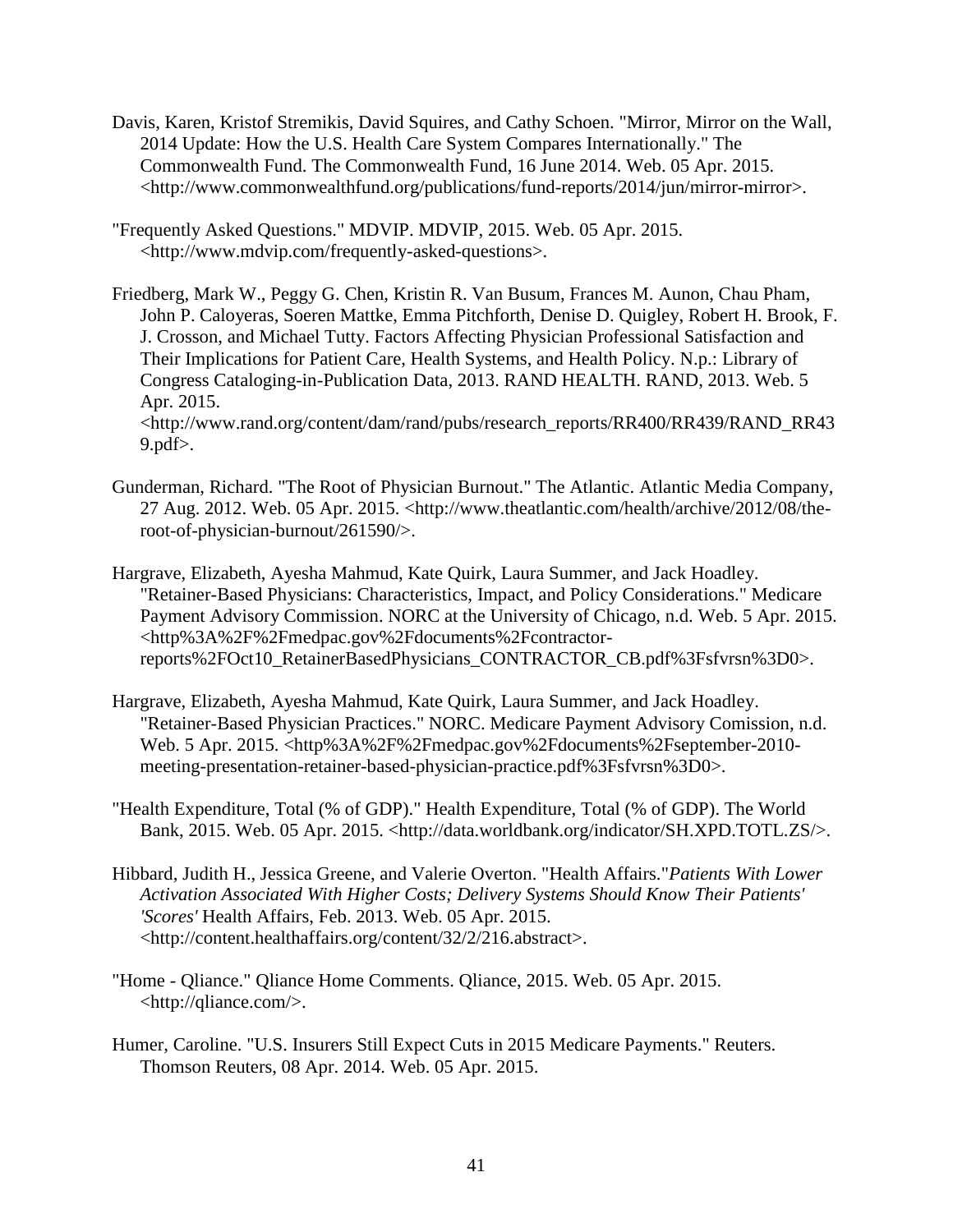<http://www.reuters.com/article/2014/04/08/us-usa-healthcare-medicareidUSBREA361R520140408>.

- Hsieh, Paul. "Is Concierge Medicine The Correct Choice For You?" Forbes. Forbes Magazine, 27 Mar. 2013. Web. 05 Apr. 2015.
- "Kevin T Lutz, FACP, MD Internal Medicine in Denver, CO Vitals.com." Vitals. Vitals.com, 2015. Web. 05 Apr. 2015. <http://www.vitals.com/doctors/Dr\_Kevin\_Lutz/reviews>.
- Lazerow, Rob. "Are You Ready for the Specialization of Primary Care?" At the Helm. The Advisory Board Company, 12 Jan. 2015. Web. 05 Apr. 2015. <http://www.advisory.com/research/health-care-advisory-board/blogs/at-thehelm/2015/01/specialization-of-primary-care>.
- Leonard, Devin. "Is Concierge Medicine the Future of Health Care?" Bloomberg Business Week. Bloomberg, 29 Nov. 2012. Web. 05 Apr. 2015.
- Lineen, Jason. "Hospital Consolidation: "Safety in Numbers" Strategy Prevails in Preparation for a Value-Based Marketplace." Journal of Healthcare Management 59.5 (2014): 315-17. Print.
- Long, Mark. "Health Law's Survival Means More Demand for Fewer Doctors." Health Blog RSS. Wall Street Journal, 28 June 2012. Web. 05 Apr. 2015. <http://blogs.wsj.com/health/2012/06/28/health-laws-survival-means-more-demand-forfewer-doctors/>.
- Lutz, Kevin. "NCQA Recognized Physician Dr. Kevin Lutz Provides Comprehensive Medical Care to Patients in Denver, Colorado." NCQA Certified Physician. Concierge Medical Care, 2015. Web. 05 Apr. 2015. <http://drkevinlutz.com/dr-kevin-lutz/>.
- MacStravic, Scott. "Concierge Specialties." *Concierge Specialties*. Health Leaders Media, 6 Mar. 2008. Web. 05 Apr. 2015. <http://www.healthleadersmedia.com/content/PHY-207037/Concierge-Specialties.html>.
- "MDVIP Survey Shows That Americans Value Their Investment in Personalized Primary Care over Traditional Practices." MDVIP Survey Shows That Americans Value Their Investment in Personalized Primary Care over Traditional Practices. BusinessWire, 24 July 2012. Web. 05 Apr. 2015. <http://www.businesswire.com/news/home/20120724005945/en/MDVIP-Survey-Shows-Americans-Investment-Personalized-Primary>.
- "Medical Practice Executives Cite Financial Management Issues as Most Challenging." MGMA. MGMA, 25 June 2013. Web. 05 Apr. 2015. <http://www.mgma.com/about/mgma-pressroom/press-releases/medical-practice-executives-cite-financial-management-issues-as-mostchallenging>.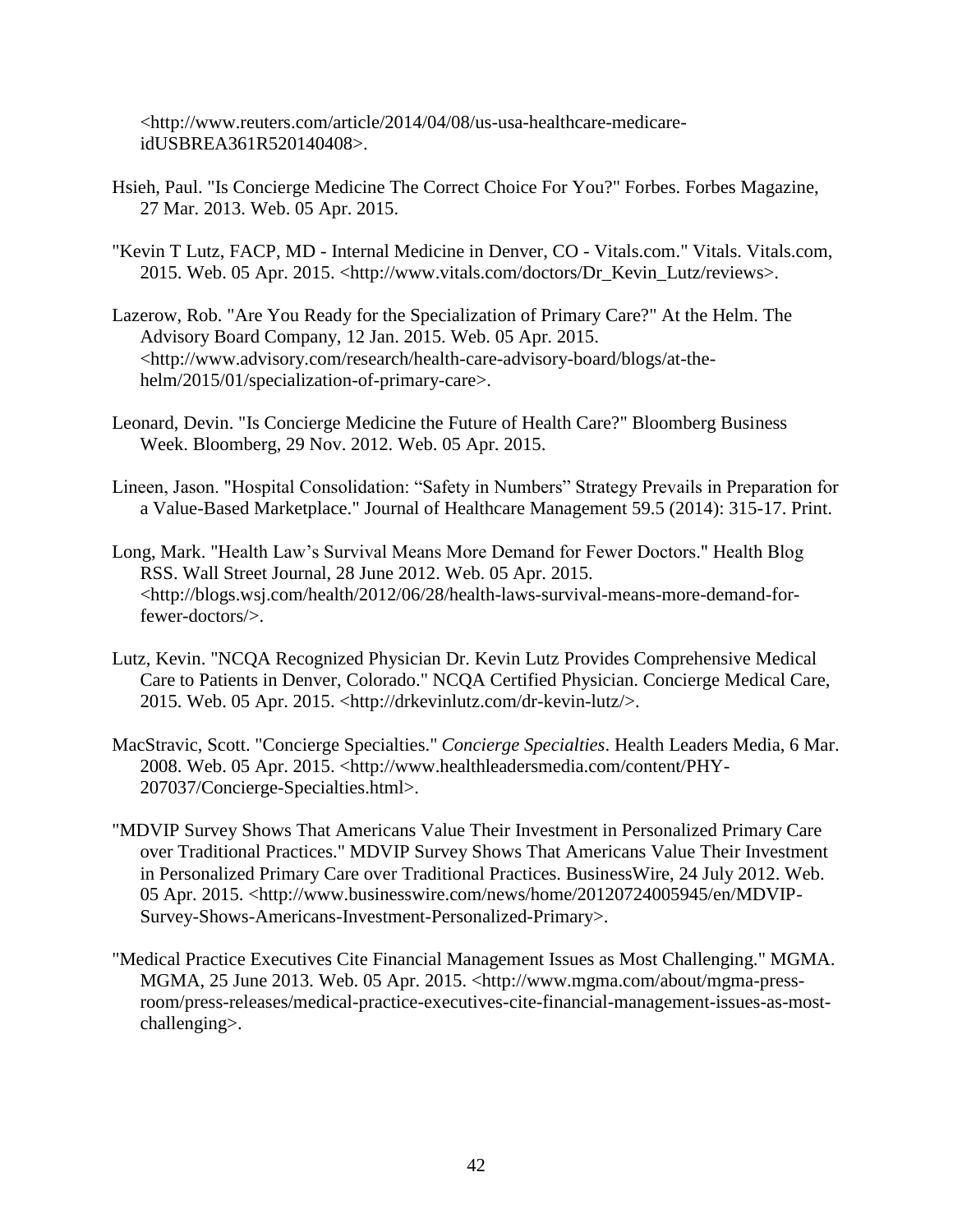- Miranda, Charles H. "Concierge Medicine." South Denver, Lone Tree, CO. South Denver Internal Medicine, 2015. Web. 05 Apr. 2015. <http://www.southdenvermedicine.com/ConciergeMedicine>.
- "New Primary Care Model Delivers 20 Percent Lower Overall Healthcare Costs, Increases Patient Satisfaction and Delivers Better Care." New Primary Care Model Delivers 20 Percent Lower Overall Healthcare Costs, Increases Patient... PR Newswire, 15 Jan. 2015. Web. 05 Apr. 2015. <http://www.prnewswire.com/news-releases/new-primary-care-model-delivers-20-percent-lower-overall-healthcare-costs-increases-patient-satisfaction-and-delivers-bettercare-300021116.html>.
- O'Brien, Elizabeth. "Why Concierge Medicine Will Get Bigger." MarketWatch. MarketWatch, 17 Jan. 2013. Web. 05 Apr. 2015. <http://www.marketwatch.com/story/why-conciergemedicine-will-get-bigger-2013-01-17>.
- O'Reilly, Kevin B. "Will a 'silent exodus' from Medicine Worsen Doctor Shortage?" Amednews.com (American Medical News). Amednews.com, 8 Oct. 2012. Web. 05 Apr. 2015. <http://www.amednews.com/article/20121008/profession/310089946/1/>.
- Osborn, Robin, and Cathy Schoen. "The Commonwealth Fund 2013 International Health Policy Survey in Eleven Countries." Chartpack—The Commonwealth Fund 2013 International Health Policy Survey in Eleven Countries (2013): 1-22. Nov. 2013. Web. 5 Apr. 2015. <http://www.commonwealthfund.org/~/media/files/publications/in-theliterature/2013/nov/pdf\_schoen\_2013\_ihp\_survey\_chartpack\_final.pdf>.
- Perez, Christine. "Concierge Medicine: Good for Patients-and Physicians." D Healthcare Daily. D Healthcare Daily, 31 July 2012. Web. 05 Apr. 2015. <http://healthcare.dmagazine.com/features/concierge-medicine-good-for-patients-andphysicians/>.
- "Physician Compensation Report: 2013." Physician Compensation Report: 2013. Medscape, 2013. Web. 05 Apr. 2015. <http://www.medscape.com/features/slideshow/compensation/2013/public>.
- "President Obama Signs Health Reform Into Law." The White House. The White House, 23 Mar. 2010. Web. 05 Apr. 2015. <http://www.whitehouse.gov/photos-andvideo/video/president-obama-signs-health-reform-law>.
- Prince, Russ A. "Medical Specialists, Concierge Healthcare, And Personal Wealth." Forbes. Forbes Magazine, 26 Jan. 2015. Web. 05 Apr. 2015. <http://www.forbes.com/sites/russalanprince/2015/01/26/medical-specialists-conciergehealthcare-and-personal-wealth/>.
- Porter, Sheri. "Rising Operating Costs Top List of Medical Practice Concerns." Annual Survey Tracks Trends. AAFP, 8 Aug. 2013. Web. 5 Apr. 2015.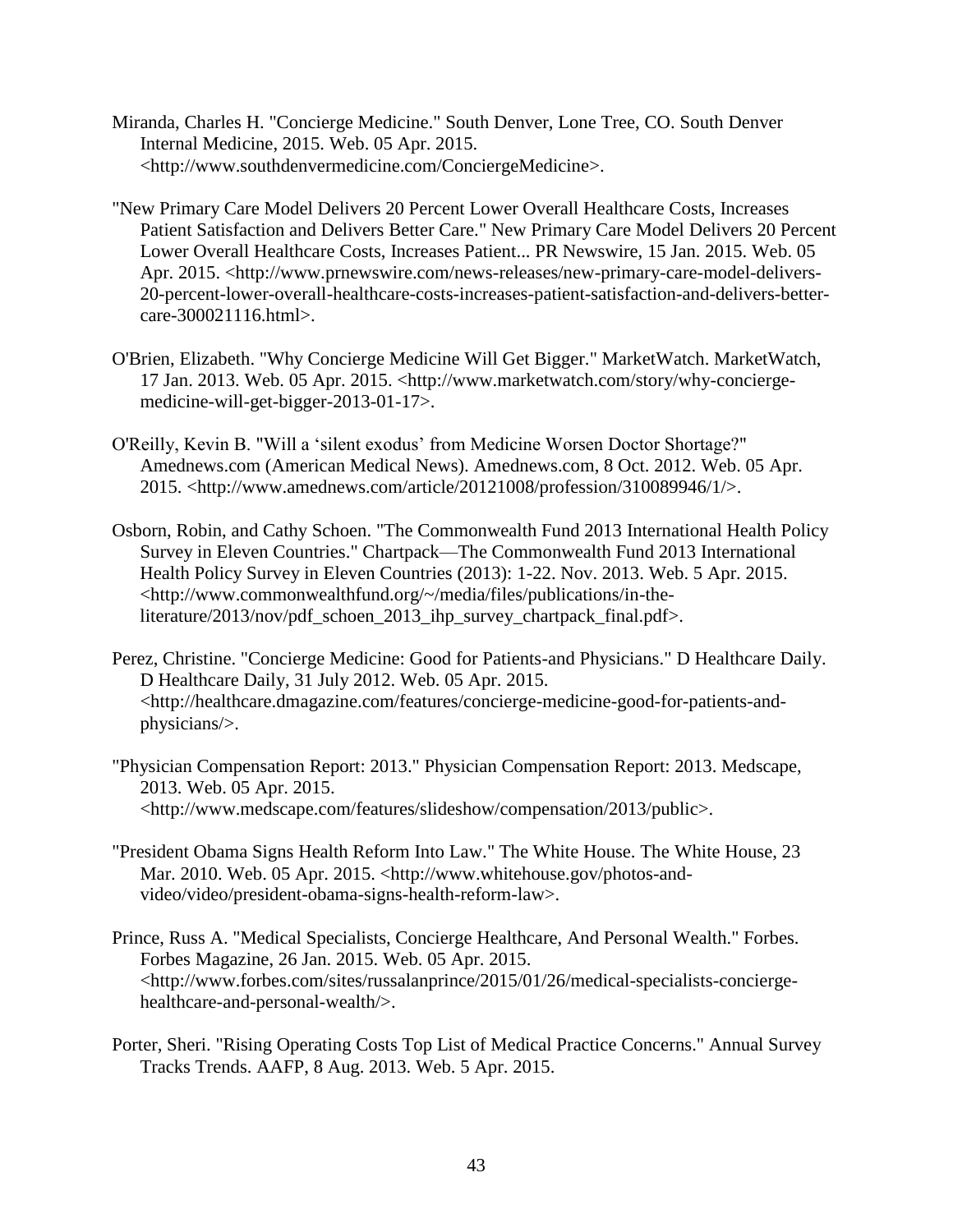<http%3A%2F%2Fwww.aafp.org%2Fnews%2Fpractice-professionalissues%2F20130808mgmasurvey.html>.

- Rabin, Roni C. "A Growing Number of Primary-care Doctors Are Burning Out. How Does This Affect Patients?" Washington Post. The Washington Post, 31 Mar. 2014. Web. 05 Apr. 2015. <http://www.washingtonpost.com/national/health-science/a-growing-number-of-primarycare-doctors-are-burning-out-how-does-this-affect-patients/2014/03/31/2e8bce24-a951-11e3 b61e-8051b8b52d06\_story.html>.
- Reid, Tony. "Doctors, Patients Happy with 'concierge' Practice." Herald-review.com. Heraldreview.com, 4 Jan. 2015. Web. 5 Apr. 2015. <http%3A%2F%2Fheraldreview.com%2Fnews%2Flocal%2Fdoctors-patients-happy-with-conciergepractice%2Farticle\_22921b6d-bc6c-5daa-8269-e6df697401a4.html>.
- "Retainer-based Physician Practice." MedPac Meeting Brief. Medicare Payment Advisory Comission, 2015. Web. 5 Apr. 2015. <http%3A%2F%2Fmedpac.gov%2Fdocuments%2Fseptember-2010-meeting-brief-retainerbased-physician-practice.pdf%3Fsfvrsn%3D0>.
- Sack, Kevin. "Despite Recession, Personalized Health Care Remains in Demand." The New York Times. The New York Times, 10 May 2009. Web. 05 Apr. 2015. <http://www.nytimes.com/2009/05/11/health/policy/11concierge.html?\_r=0>.
- Tetreault, Michael. "Concierge Medicine's Best Kept Secret, the Price [REVISED]." The Concierge Medicine Research Collective. The Concierge Medicine Research Collective, 20 Feb. 2014. Web. 05 Apr. 2015. <https://conciergemedicineresearch.wordpress.com/2014/02/20/concierge-medicines-bestkept-secret-the-price-revised/>.
- Tetreault, Michael. "Executives and Celebrities Account for Less than 4% of Patients Searching for This Type of Care.\*." Concierge Medicine Today. Concierge Medicine Today, 28 Dec. 2013. Web. 05 Apr. 2015. <http://conciergemedicinetoday.org/2013/12/29/executivesaccount-for-less-than-4-of-patients-searching-for-this-type-of-care/>.
- Tetreault, Michael. "Survey: How Many Hours in a Typical Day Will a "Concierge" Physician Work?" Concierge Medicine Today. Concierge Medicine Today, 13 Jan. 2013. Web. 05 Apr. 2015. <http://conciergemedicinetoday.org/2013/01/13/survey-how-many-hours-in-a-typicalday-will-a-concierge-physician-work/>.
- Tetreault, Michael. "The History of Concierge Medicine." Concierge Medicine Today. Concierge Medicine Today, 04 Oct. 2013. Web. 05 Apr. 2015.
- Tozzi, John. "Qliance: Concierge Health Care for the Middle Class." Bloomberg Business Week. Bloomberg, 30 June 2011. Web. 05 Apr. 2015.